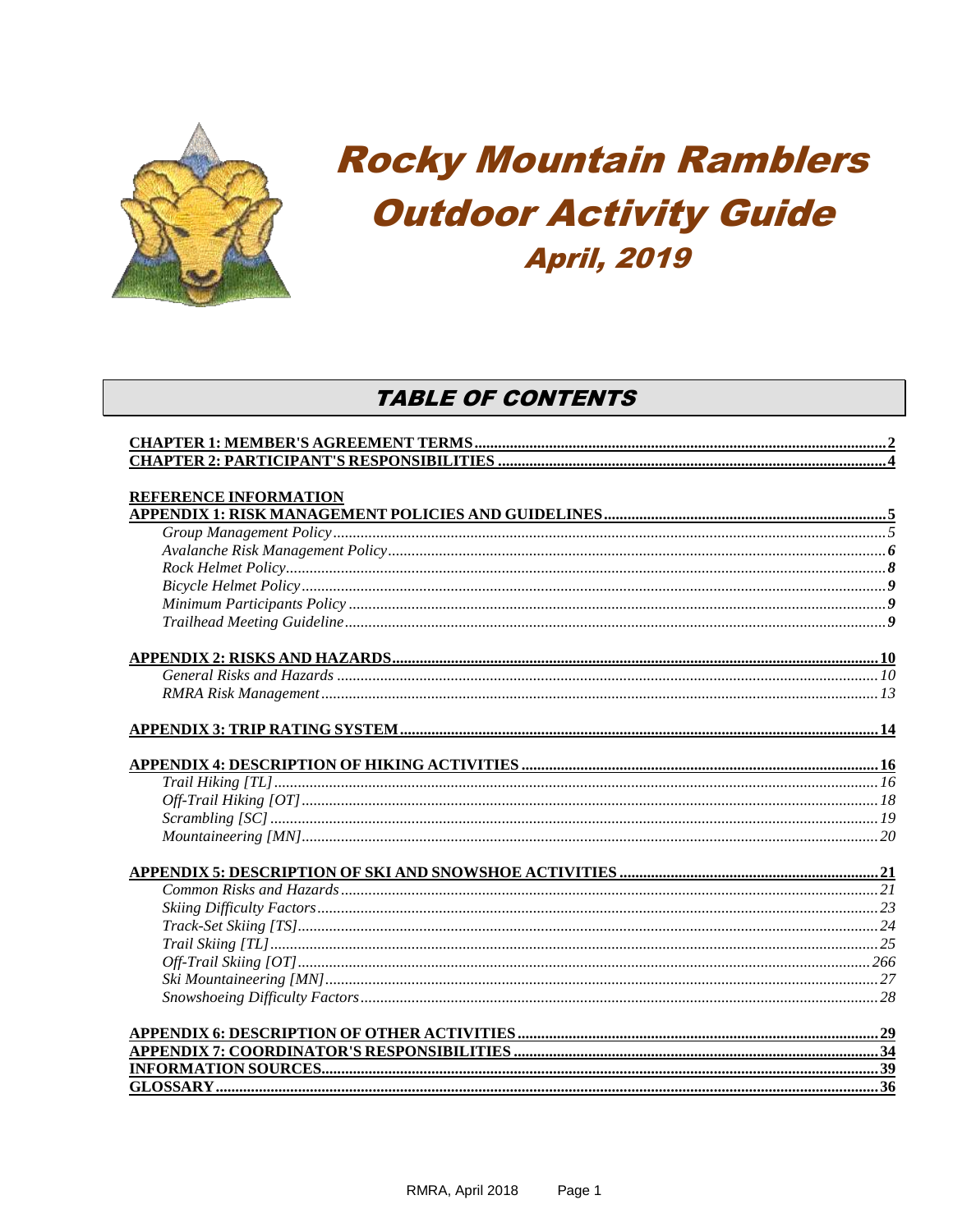# <span id="page-1-0"></span>CHAPTER 1: MEMBER'S AGREEMENT TERMS

### **Introduction**

In consideration of being permitted to join the RMRA and to participate in the outdoor activities organized and sponsored by the RMRA (the "Activities"), members acknowledge and agree to these terms herein.

Some terms are specific while others are more general in nature. Specific terms may be viewed as regulations, such as adherence to the Risk Management Policies. Other terms that are more general reflect basic philosophies and attitudes that help define us as an Association.

These terms constitute some of the conditions of the contractual relationship between members and the Association. The RMRA, through the Executive, may view members who disregard or abuse these conditions as having breached that contractual relationship, and may cause to have that relationship terminated.

**The following terms of membership are referenced by, and form part of, the Member's Agreement.** 

# **1. Member in Good Standing**

I must have a valid RMRA Membership. I will only participate in Activities while my membership is in good standing, and that by signing the activity trip sheet I am confirming that I am a member in good standing.

# **2. Personal Safety**

No coordinator or member of the RMRA assumes any responsibility whatsoever for my safety during the course of my preparation for or participation in the Activities.

### **3. Risk Management Policies**

I agree to learn, follow, and be bound by all RMRA Risk Management Policies and Guidelines whenever I participate in the Activities. I agree to make the Coordinator aware at any time when I question my knowledge of these Risk Management Policies or my ability to participate in any Activity.

# **4. Respect of the Environment**

I agree to be respectful of the fragile nature of the wild lands and ecosystems we visit; to minimize my impact on the landscape by practicing a 'leave no trace' philosophy; to abide by government and park regulations and closures; to take out all my garbage and to practice proper wilderness sanitation techniques; to leave wildlife undisturbed if possible; to take back only pictures and memories and to leave flowers, fossils and similar treasures as they are for others to admire.

# **5. Preparation**

I am personally responsible for my preparation prior to joining the Activities. Such preparation will include, but not be limited to:

- my health and physical fitness;
- securing adequate prerequisite knowledge of wilderness hazards, and skills to meet trip requirements;
- the adequacy and condition of my safety and wilderness equipment;
- the adequacy of my clothing and my supply of food and water to meet the demands of extreme weather or extended activity time;
- familiarizing myself with the Activity by reading books describing the route, determining potential hazards, being aware of weather forecasts and their potential impact on the Activity, consulting maps, discussing with other members who have taken the trip; and.
- contacting the Coordinator if I have any questions.

Under no circumstances will I expect the other Participants and/or the Coordinator to provide remedies in the event of my carelessness.

# **6. Adequate Ability**

I will participate only in Activities where my skill level, physical endurance, current physical condition and mental attitude will allow me to adequately complete the Activity without becoming a burden to the Coordinator or to the rest of the group.

### **7. Decisions of the Group**

I agree to abide by the decisions of the Group such as those regarding the route taken; trip objectives; turnaround time; pace; and duration and frequency of rest stops.

I agree that I will participate in Group decisions to minimize exposure to known risks, but if such decisions impose physical risks on me greater than my tolerance to risk allows, I agree to immediately inform the Coordinator of my discomfort or my inability or unwillingness to continue. I acknowledge that the Coordinator may cast the tie-breaking vote in group decisions and may propose, if another willing Coordinator or sufficiently experienced and willing member is available, to split the group into subgroups to accommodate different skill and ability levels.

### **8. Right of Refusal**

I confirm that the trip Coordinator or the Group has the right to refuse to let me participate in any Activity if, in the Coordinator's or the Group's opinion, I am not adequately equipped or in any other way I am unfit or unsuitable for the trip.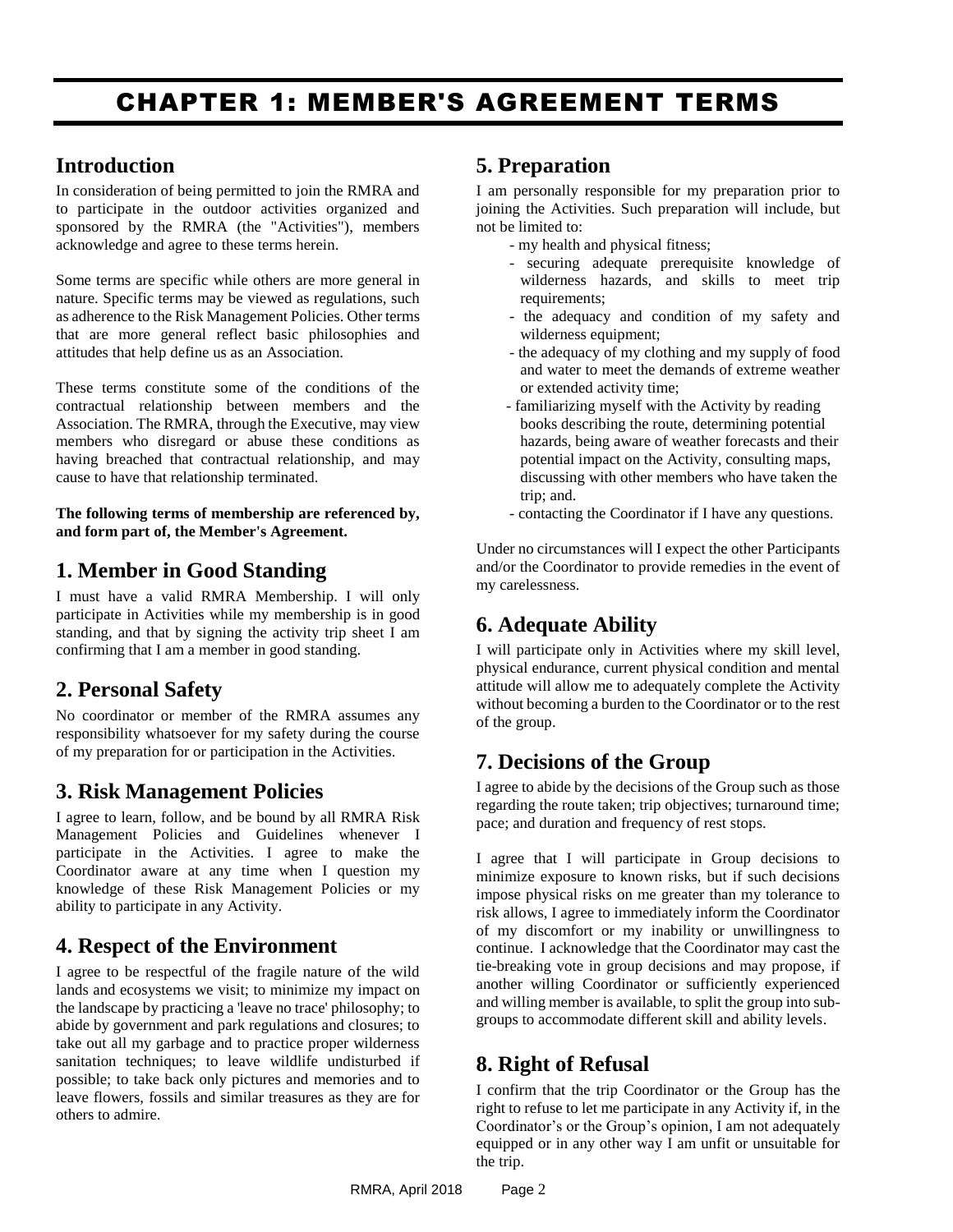# **9. Staying with the Group**

I agree to stay with the group subject to my abilities to keep up with the group; and agree to discuss with the Group and the Coordinator any alternate route I wish to take, and agree to abide by the decision of the Group and the Coordinator on my taking that alternate route.

# **10. Medical Conditions**

I agree to constrain my choice of Activities to those that I have a reasonable chance of completing without great personal discomfort or placing undue stress on others; that I will inform the Coordinator before the trip if I have a medical condition that may under certain circumstances require medicinal or minor remedial care; that I will endeavor to have a friend in the group who knows of my condition and knows how to help me if my condition worsens; that I take with me personal medicines and/or instructions that could be administered by others if I was in no condition to administer myself; and that I will immediately inform the Coordinator if I feel my medical condition is worsening.

### **11. Dogs**

Bringing a dog on a trip must be pre-approved by the coordinator. I realize that dogs (leashed working guide dogs excepted) may not be appreciated by other Activity participants; that dogs may have an adverse effect on wildlife, including wildlife endangering the dog and/or the participants; that I am responsible at all times to keep my dog under control and to abide by park and government regulations; and I confirm that the Coordinator has the right to refuse my participation in the Activity because of my dog.

# **12. Extraordinary Expenses**

I am fully responsible for all costs and expenses which may be incurred in providing any special services to me, outside of regular services agreed to or provided by the RMRA in connection with the Activities, and without limiting the generality of the foregoing, I agree to be responsible for and to pay for all and any costs of rescues, special travel, medical attention or other special outlay for me personally, and to reimburse the RMRA or any member of the RMRA for all costs of these services as may be incurred by them for my benefit or at my request.

### **13. Financial Losses**

I am fully responsible for any financial losses resulting from my inability to attend to normal business functions or from lost business opportunities due to participation in the Activities, or from delay or extension of the Activities, or from disability due to injury or illness incurred during the Activities.

# **14. Alcohol, Drugs**

I will refrain from being under the influence of alcohol or mind-altering drugs while participating in the Activities.

# **15. Volunteer Drivers**

I realize that volunteer drivers are necessary for access to the Activities, and that should I volunteer to drive I will keep my vehicle in a safe operating condition; that I will operate my vehicle in a manner consistent with safe driving practices; that I have at least the minimum car insurance as required by law; and that I may expect a reasonable contribution from passengers for auto expenses as suggested by the RMRA Executive.

# **16. Consent to First Aid**

I consent to receive first aid by the coordinator and/or other participants in the event of an accident or illness during an RMRA Activity. However I reserve my right to refuse that first aid if I am in a clear and conscious state.

# **17. Guests**

I agree to accompany my guests on all Activities that they may participate in while they are Guest Members of the RMRA. I will provide advance notice to the coordinator that I wish to bring a Guest and arrange for the Guest to complete any required waivers prior to arriving at the meeting location.

# **18. Minor Children**

If I am designated a Responsible Member for a minor child by a parent or legal guardian of the child, then I agree to:

- get the Coordinator's approval to bring a child on the trip;
- be responsible for no more than one child at a time on any given Activity;
- be solely responsible for the safety and well being of the child; and
- stay with the child at all times during the Activity, including transportation to and from the Activity.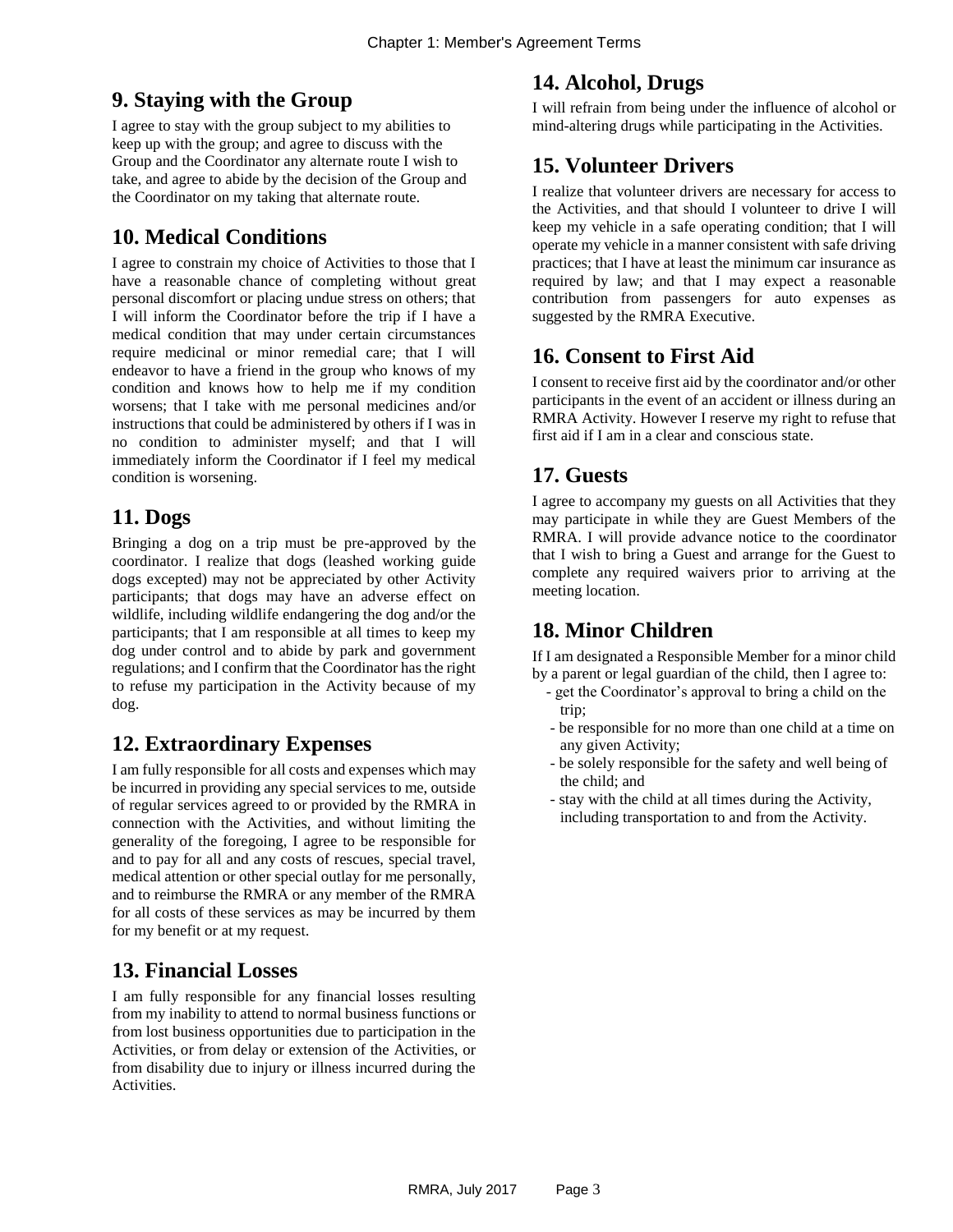# <span id="page-3-0"></span>CHAPTER 2: PARTICIPANT'S RESPONSIBILITIES

#### **Consideration of Other Participants**

Participants with greater skills or endurance may have to lessen their expectations in order to keep the group together. Those with lesser skills or endurance may have to increase their level of efficiency and commitment to keep up with the group. In either case a positive, constructive attitude and a consideration for others increases the enjoyment of the activity for all.

### **Car Insurance**

Members who occasionally volunteer to drive will need to have adequate car insurance as required by law in the jurisdictions in which they intend to drive. The Release of Liability, Waiver of All Possible Claims and Assumption of Risk form which members sign does not apply to damages and claims arising from a motor vehicle accident. Members who volunteer to drive on a regular and frequent basis should consider getting a rider on their insurance policy and increase their limits of coverage. Drivers traveling in the United States should also increase their insurance coverage.

#### **Medical Insurance**

Participants should carry their Health Care card while on RMRA Activities, and should purchase additional insurance when visiting locations outside Canada.

#### **Avalanche Awareness**

Members who participate in trips into avalanche terrain must take a basic avalanche awareness course and keep up to date with refresher courses (see [Avalanche Risk](#page-5-0)  [Management](#page-5-0) Policy ).

### **Staying Found**

There is a temptation while in a group to simply follow without paying attention to the route. If you become separated you may become lost if you do not know where you are or how you got there. The following are some ways to stay found:

- know the route beforehand using guide books, maps, and other people's knowledge,
- pay attention at the trailhead meeting,
- observe your relation to prominent topographic features as you go,
- look back often at the route just taken, it sometimes looks quite different.
- bring and know how to use a map and compass,
- wear some article of brightly colored clothing.

#### **Be Aware of Hazards**

Do not blindly follow the group into hazardous terrain or conditions. Be observant for potential hazards along the route:

- slopes prone to avalanche or rockfall,
- deteriorating weather conditions,
- fresh signs of large animal activity (bear).

# **Condition of Participants**

Be observant of your condition and the condition of your fellow participants. Let the Coordinator know if your condition or that of other participants is deteriorating, such as due to:

- exhaustion due to the pace or duration of the trip,
- a medical condition,
- cold injuries frostnip, frostbite, hypothermia,
- heat injuries sunstroke, sunburn,
- dehydration,
- blisters and other pains,
- stress from anxiety.

# **Emergency Supplies**

The following are lightweight supplies that all participants can bring for emergencies:

- 2 large garbage bags that can be used as a simple overnight shelter (orange bags are most visible)
- small flashlight for signaling, or travel at night
- some extra food and water
- toque, mitts, and extra sweater and socks
- pocket knife and matches for fire making
- toilet paper
- water purification tablets

Information sheets available on the website and at RMRA meetings provide additional information on the equipment and clothing to bring on trips.

# **Trip Signup**

Members who sign up for trips, or inform the Coordinator that they will be participating, will be expected to show up at the meeting place at least 5 minutes before the designated departure time to arrange car pools. If they find out later that they cannot participate then they should inform the Coordinator as soon as possible.

# **End of Trip**

Wait at the trailhead at the end of the trip until everyone is accounted for. Volunteer to post a trip report or photos on the website.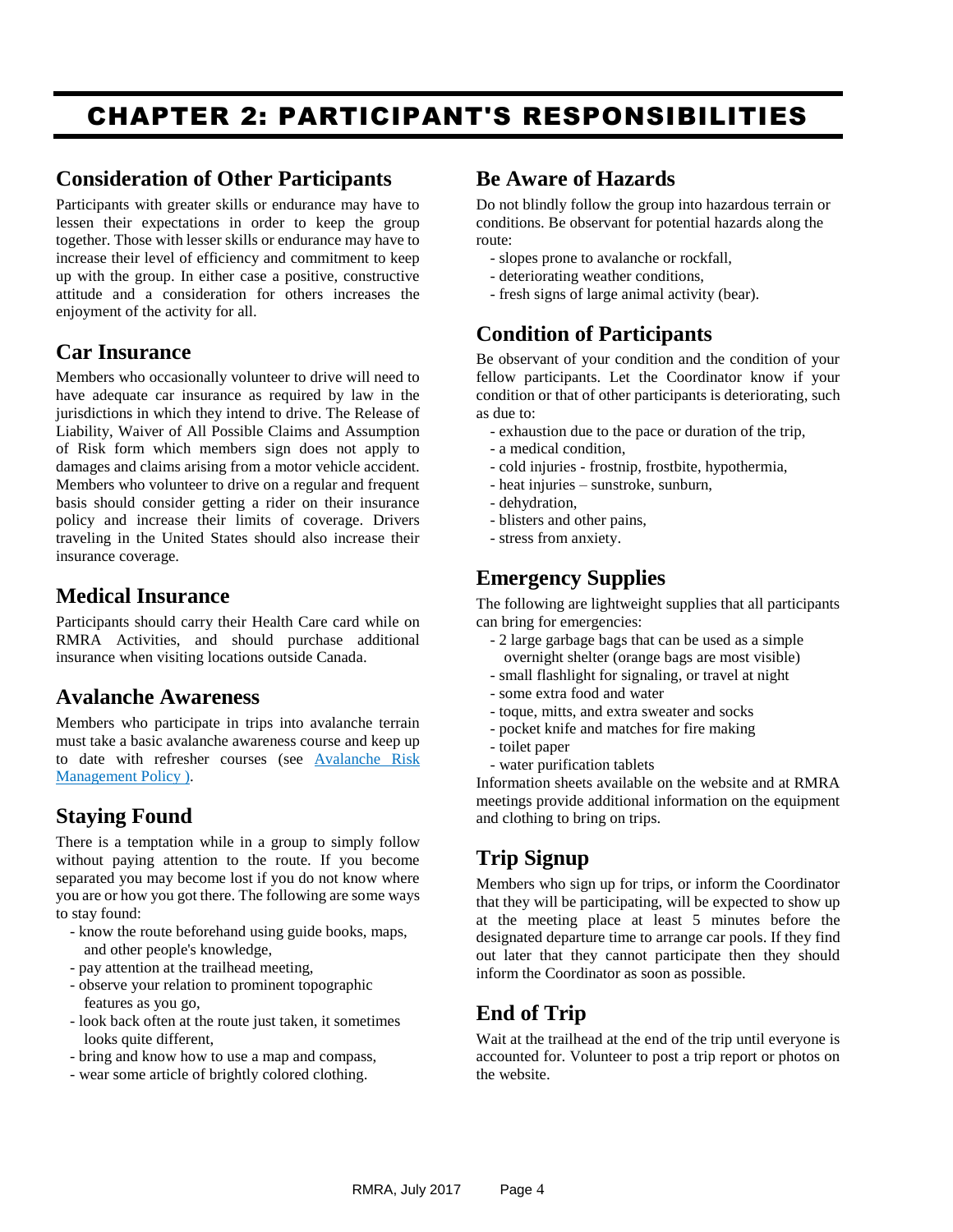# <span id="page-4-0"></span>APPENDIX 1: RISK MANAGEMENT POLICIES AND GUIDELINES

All participants on RMRA trips and activities are subject to the requirements of Risk Management Policies as determined by the Coordinators Council.

| - No one should leave the group without consulting with the Coordinator                                |  |
|--------------------------------------------------------------------------------------------------------|--|
|                                                                                                        |  |
| - Required reading for all Participants on trips into Avalanche terrain                                |  |
|                                                                                                        |  |
| - Rock helmets are required by all participants on summer trips that are Difficulty Level 7 or higher. |  |
|                                                                                                        |  |
| - Participants riding bicycles are required to wear a bicycle helmet                                   |  |
|                                                                                                        |  |
| - RMRA trips require a minimum of 3 adult participants                                                 |  |
|                                                                                                        |  |

#### Group Management Policies

#### <span id="page-4-1"></span>**"No one should leave the group without consulting with the Coordinator."**

Problems can arise if one or more participants leave the group unannounced:

- The separated members could become lost, or stray onto more difficult terrain,
- The main group may have to abort the trip and conduct an unnecessary search,
- The main group cannot make alternative plans without abandoning the separated members.

There are times when a Coordinator may decide to split the group into 2 or more sub-groups:

- When the group is abnormally large,
- When diverse abilities of participants warrant different goals.

When a group is split up it is advisable that each sub-group has a Coordinator. The time and location for rendezvous should be clearly set.

#### **"The Coordinator should ensure that all participants have returned to the trailhead at the end of the trip."**

Depending on the nature of the trip and the number of participants this would usually mean that the coordinator or a designate would sweep the route on the way back out. All participants should wait at the trailhead until everyone is accounted for.

#### **"At the discretion of the Coordinator, some, or all participants may be required to have a radio where there is an increased risk of members becoming separated".**

Some activities, such as back-country skiing in trees have a higher risk of members becoming separated, but this can also happen when larger hiking groups become too spread out, and the wrong trail is followed. Many commercial backcountry ski lodges now issue all their guests with radios, and these have virtually eliminated the problem of lost skiers, and have also provided for a rapid response to injuries and equipment failures.

FRS radios (Family Radio Service) have been approved for use in Canada since April 2000, and provide a choice of 22 channels. The range will depend on the channel selected and the amount of tree cover, but is typically between 3 and 5 km in dense forest, provided there are no terrain obstructions. It should be noted that not all frequencies transmit at the same power level; channels 1 to 7 and 15 to 22, operate higher power than channels 8 to 14 (2 watts versus 0.5 watts), so selecting a higher power frequency is preferable.

It is critical at the start of a trip that the Coordinator confirms the channel and privacy tone to be used. Participants should also be reminded to keep their radio switched on, and avoid using it for unnecessary chatter.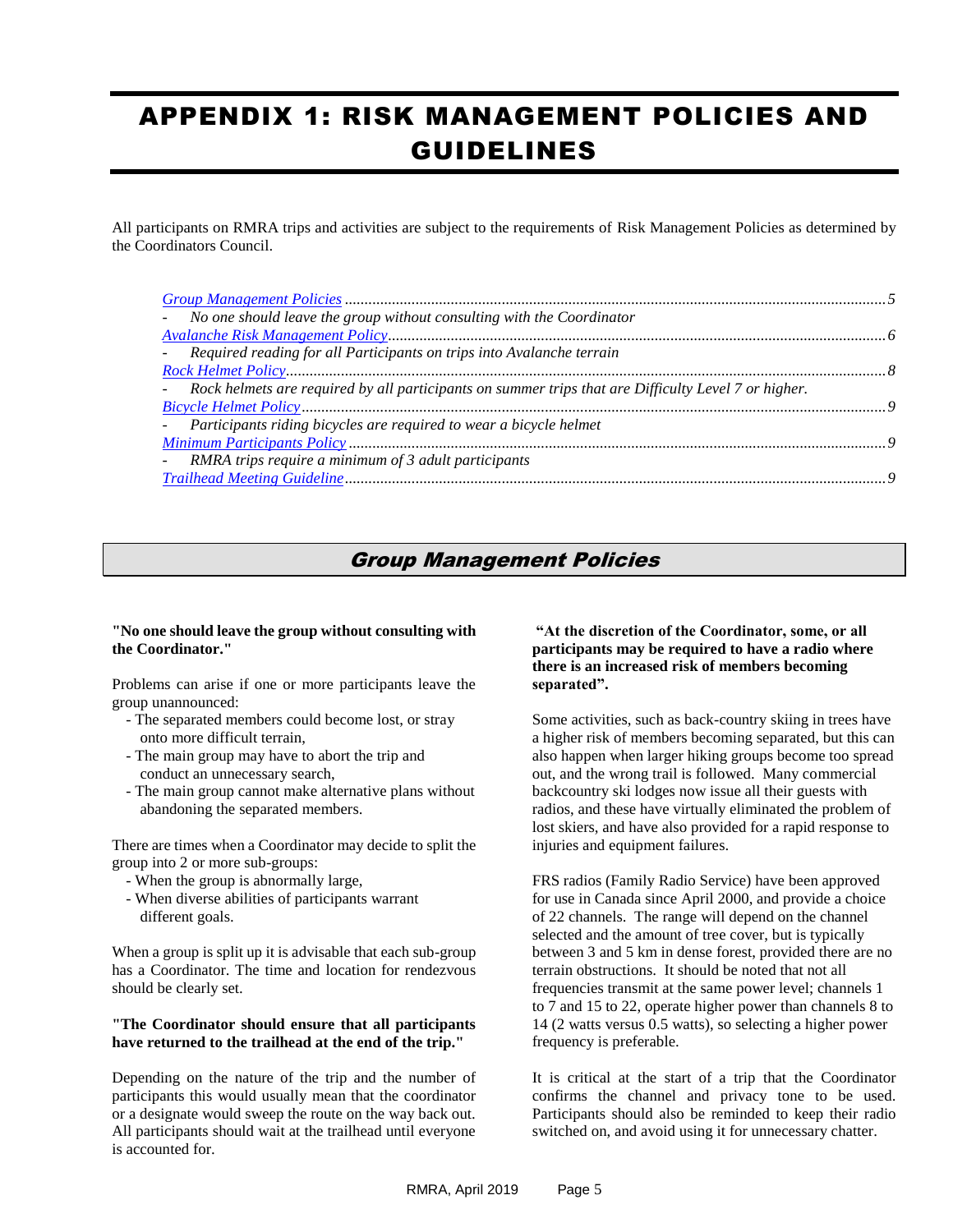#### Avalanche Risk Management Policy

<span id="page-5-0"></span>

| <b>Regional</b>         | <b>Avalanche Terrain</b> | <b>Non-Avalanche</b>         |                 |
|-------------------------|--------------------------|------------------------------|-----------------|
| <b>Avalanche Danger</b> | <b>Below Treeline</b>    | <b>Treeline &amp; Alpine</b> | (Green) Terrain |
| Low                     | Recommended              | Required                     |                 |
| <b>Moderate</b>         | Recommended              | Required                     | N <sub>0</sub>  |
| Considerable            | Recommended              | Required                     | Requirements    |
| <b>High</b>             | Required                 | No Trip                      |                 |
| <b>Extreme</b>          | No Trip                  | No Trip                      |                 |

# <span id="page-5-1"></span>**Avalanche Equipment**

- Avalanche Transceiver: 457 kHz , digital, minimum 3 antenna, batteries charged above 50%

- Avalanche Probe or Avalanche Probe Ski Poles, and

- Shovel

# **Required**

All participants are required to carry avalanche equipment.

# **Recommended**

Carrying avalanche equipment is recommended.

# **No Trip**

The trip should be canceled.

### **Avalanche Terrain**

Terrain capable of producing an avalanche, as well as surrounding terrain that could potentially be affected by an avalanche.

### **Non-Avalanche (Green) Terrain**

Usually flat or low angled terrain situated well away from any avalanche terrain. Local features may exist such as trail embankments, building roofs, etc. that could produce a small slide capable of burying a person. Participants should take the safest logical route and be aware that flat light or whiteout conditions may cause them to stray onto more hazardous terrain.

### **Treeline**

*For this Policy treeline is the upper edge of the dense forest*. If you can ski easily through the trees then you are most likely Above Treeline.

# **Alpine**

Wind action at and above treeline builds slabs in lee and cross-loaded areas. The resulting slabs are often less stable than the surrounding snowpack and can be difficult to recognize. Alpine areas are most exposed to the effect of wind on snowpack distribution. Near treeline wind generally has less effect on snowpack distribution but the distribution is complicated by bands of trees that may act as snow fences. Human triggered slab avalanches are a major concern (89% of accidents due to avalanches occur Above Treeline).

# **Below Treeline**

The effect of wind is further reduced in dense forests below treeline. The snowpack is generally more stable in dense forests than in areas with larger spacing between the trees. However dense forests do not stop avalanches originating above treeline from running through them. Buried surface hoar is often more developed in sheltered areas and logging cut blocks than in areas above treeline that are more exposed to the wind. The major concern below treeline is naturally triggered avalanches running down distinct tracks and runouts.

### **Regional Avalanche Danger**

Compiled by Avalanche Canada in Revelstoke on a regular basis, usually twice a week. *The rating levels are only general guidelines***.** Distinctions between geographic areas, elevations, slope aspects and slope angles are approximate and transition zones between dangers exist. The information is available on their internet site: www.avalanche.ca

### **Training Requirements**

Participants on trips into avalanche terrain are required to have taken an Avalanche Skills Training (AST), minimum level 1 course or have equivalent experience. Unless a participant has taken the course within two years prior to the trip, they are required to have participated in a Rambler in-house avalanche rescue refresher workshop (or equivalent other refresher) within the last two years.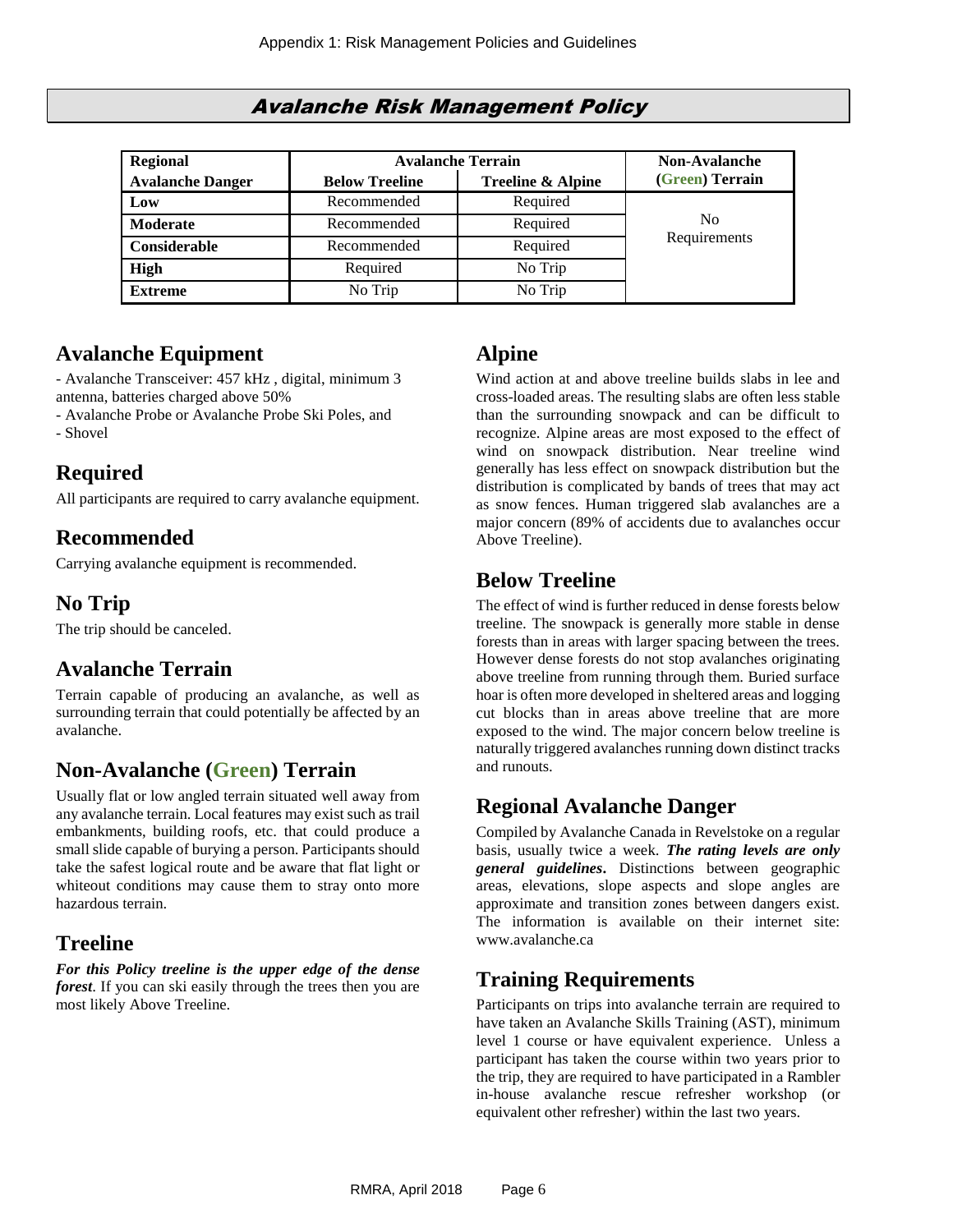| <b>Danger</b>  | <b>Natural Avalanches</b> | <b>Human Triggered</b> | <b>Advice for Ski Tours in Avalanche Terrain</b>  |
|----------------|---------------------------|------------------------|---------------------------------------------------|
|                |                           | <b>Avalanches</b>      |                                                   |
| Low            | very unlikely             | unlikely               | travel is generally safe, normal caution advised  |
| Moderate       | Unlikely                  | possible               | use caution in steeper terrain on certain aspects |
| Considerable   | Possible                  | probable               | be increasingly cautious in steeper terrain       |
| <b>High</b>    | Likely                    | likely                 | travel in avalanche terrain is not recommended    |
| <b>Extreme</b> | numerous certain          | numerous certain       | avoid avalanche terrain; stay away from runouts   |

**Canadian Avalanche Danger Scale**

### **Factors Common to Accidents**

#### **Where**

The majority of accident avalanches start above or near treeline on lee or cross-loaded slopes. Most start on 30 to 40 degree slopes but can start on lesser slopes depending on snowpack stability.

#### **When**

Many accidents occur during pleasant weather: generally clear skies, little or no snowfall and light or calm winds.

#### **How**

Human-triggered dry slab avalanches are the cause of most avalanche accidents. The weak layer often consists of surface hoar, facets or depth hoar.

### **Avalanche Risk Management**

Avalanche risk management is best served by avoiding avalanche terrain. On trips with known avalanche danger participants can reduce their risk of being caught in a slide by proper planning, by safe route finding, by avalanche terrain analysis, by snow stability evaluation techniques, by awareness of changing conditions, and by good group management. **This attitude is by far the most important factor in avalanche risk management and should be your highest priority in the backcountry**.

The Winter Trips list has trips with Non-Avalanche (Green) Terrain for those who wish to avoid avalanche hazards.



*[avalanche off Snowdome]* 

Travel in avalanche terrain always carries some risk, and even experts get caught through misjudgment or bad luck. How prepared a group is to respond to an avalanche incident is a major concern of this Policy. According to the Avalanche Canada the best, if not only, chance a buried person has for survival is for rescue by other members of the group. An avalanche transceiver search is the most effective method of locating a buried victim. Probes and shovels are essential to then rapidly uncover the victim who would soon die of asphyxiation.

# **Coordinator's Responsibilities**

If a Below Treeline trip has Recommended avalanche equipment, Coordinators should decide if avalanche equipment is Required for their trip, and should state this clearly when the trip is announced. On the day of the trip the coordinator should:

- check the latest regional avalanche danger level
- ensure the trip requirements are met as stated in this Policy
- have an alternate trip planned

# **Participant's Responsibilities**

If avalanche equipment is required for the trip then the participant should:

- bring all required equipment in proper working condition
- be familiar with the equipment's use and regularly practice using it.
- confirm transceiver battery life is at least 50%
- -on the day of the trip, check the latest regional avalanche danger level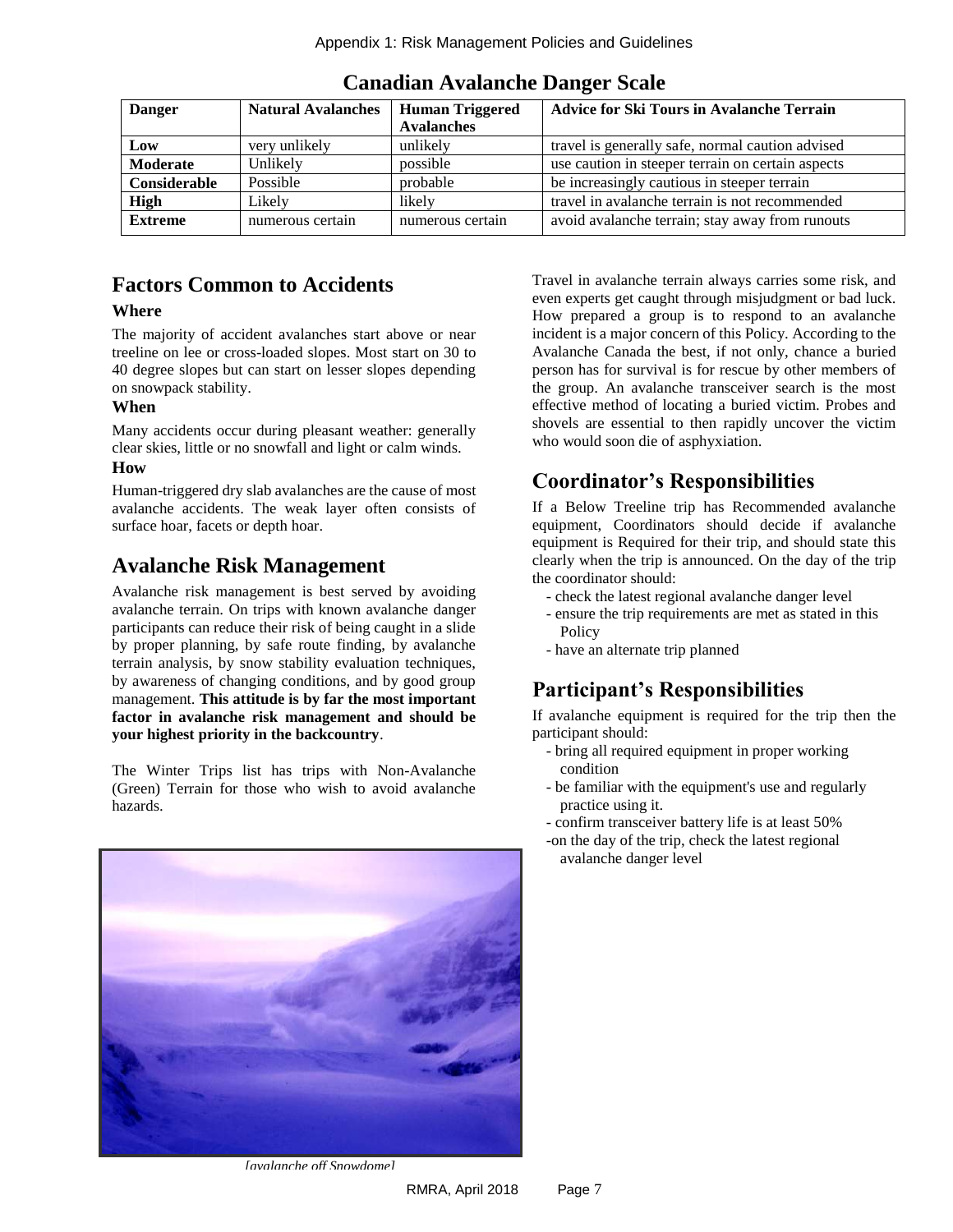### Rock Helmet Policy

<span id="page-7-0"></span>**"Rock helmets are required by all participants on summer trips that are Difficulty Level 7 or higher"**

### **Rockfall Danger**

Risk from falling rock is always present in steep mountainous terrain. Natural causes of rockfall include high winds, running water, freeze-thaw cycles, animal movement, and naturally occurring slides. Human activity from members of your group or from others above is probably of the most concern. Always be aware of where you are in relation to others on the slope.

Summer trips of difficulty 7 or higher generally encounter terrain steep enough to make rockfall a significant hazard to consider. This Policy does not require the helmet to be worn at all times, but common sense should dictate when the helmet should be put on. Many members make a habit of bringing their helmets on all Scrambles and Mountaineering trips.

#### *Do not wait for others to put their helmets on. Use your head to save your head!*

Some less difficult Trail and Off-Trail trips pass beneath cliffs where rockfall is quite common. One example of this is the trail beneath the Yamnuska cliffs where wind and climbers can send rocks down. In this case it may be less risky to stay very close to the base of the cliff and to move as quickly as possible to a point of minimal risk.

### **Minimize Rockfall Risk**

Learn how to move over rock as a group. If possible stay side by side while moving up or down a broad slope. This will not place anyone above anyone else. In confined areas stay close together as a group so any dislodged rock does not gather sufficient speed to be dangerous. In some short sections it may be best to move one at a time. Be aware of other groups above you, and do not assume there is nobody below you. Be as careful as you can to not dislodge rocks yourself by planning and placing each step carefully. Make it a point of personal pride to not dislodge any rocks, even if no one is below.

#### **Other Dangers**

A helmet can save serious head injury from falls while scrambling or climbing. Many members have saved their heads from minor but painful bumps due to inattentive moments near a rock face.

### **Rock Helmets**

UIAA approved rock helmets are designed specifically to prevent injury from falling rock. New models are light weight and breathe well. They should be worn properly to protect the forehead. Bicycle helmets are not made to stop small falling rocks, and motorcycle helmets are unnecessarily heavy, but both are better than nothing at all.



*If you do dislodge a rock while someone is or may be below you yell "ROCK!" quickly and as loud as you can.*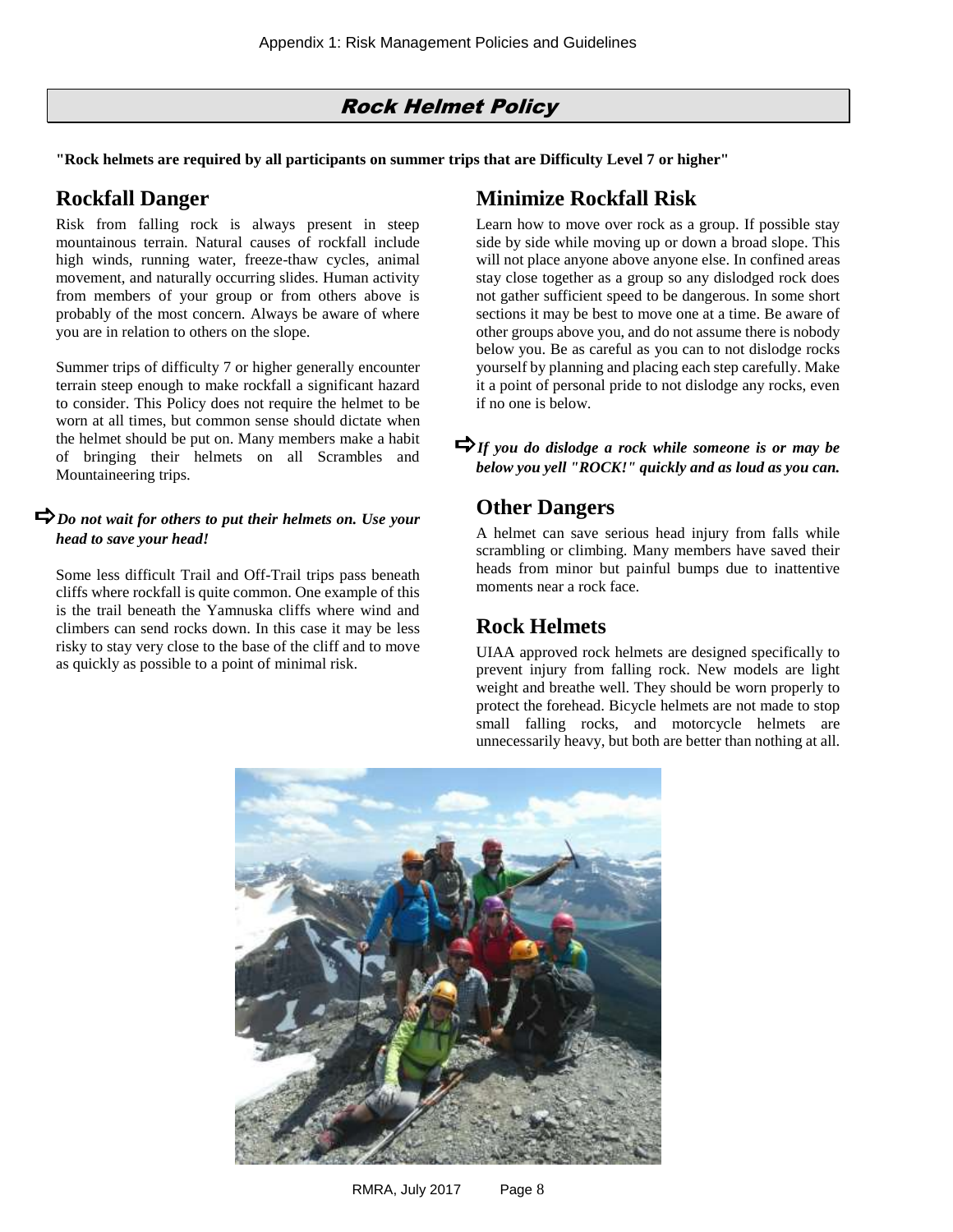#### Bicycle Helmet Policy

<span id="page-8-0"></span>**"Participants riding bicycles are required to wear a bicycle helmet"**

#### Minimum Participants Policy

#### **"RMRA trips require a minimum of 3 adult participants"**

<span id="page-8-1"></span>Club members have in the past and will continue in the future to suffer serious illness and accidents. The victim may require an external rescue. The main purpose of this Policy is to ensure that there are enough adult participants to adequately respond to an incident by attending to the victim and by initiating a rescue.

#### $\bigtriangledown_A$  victim of a serious illness or accident should never be *left alone.*

<span id="page-8-2"></span>Shock is always present with injury and can lead to death if not attended to. Heat production is significantly lowered making the victim subject to cold injuries, specifically hypothermia. A mildly hypothermic immobilized victim is in serious trouble and will need all the resources available in the field to stay alive. A victim of advanced hypothermia is extremely difficult to treat. Hypothermia can occur in all seasons, and participants should bring sufficient clothing to be prepared for cold conditions on all trips.

If an injury or illness immobilizes a participant then there is at least one person to go for help and at least one person to stay with the victim.

Depending on the seriousness of the trip and the experience of the participants the Coordinator may require a larger minimum of participants for the trip to go ahead.

#### Trailhead Meeting Guideline

The Coordinator should conduct a short meeting with all participants at the trailhead before the start of the trip. There are many good reasons for doing this:

- The destination and route to be taken could be briefly discussed;
- Potential hazards or route finding problems could be noted;
- The Coordinator may designate a volunteer to lead or to sweep the group;
- A turn-around time could be noted;
- The time and/or place for the lunch break could be noted;
- An indication of the desired pace and number of rest breaks could be noted;
- New people could be introduced;
- A determination could be made of who has a first aid kit and, if relevant, a repair kit;
- The meeting ensures everyone starts out together.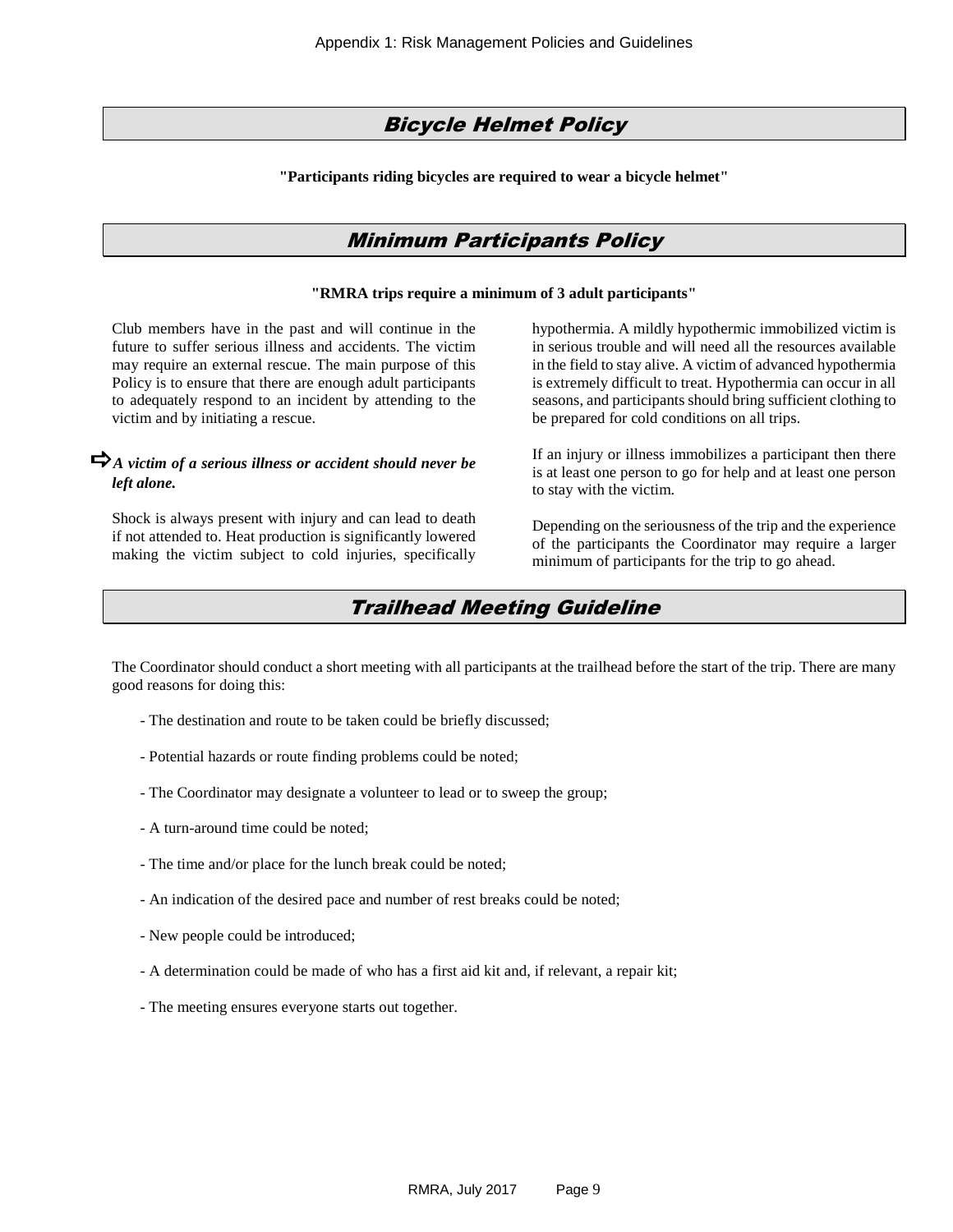# APPENDIX 2: RISKS AND HAZARDS

<span id="page-9-1"></span><span id="page-9-0"></span>

#### General Risks and Hazards

#### **Outdoor Activities are Dangerous**

*RMRA outdoor activities have associated risks that are DANGEROUS, exposing participants to Objective and Subjective hazards that can lead to serious injury, even DEATH.* 

Objective hazards are an inherent part of the environment where the activity takes place. Natural rockfall off cliffs is an example. Groups can manage these risks by minimizing exposure to or by completely avoiding these hazards if possible.

Subjective hazards are introduced by the participants themselves. Rockfall caused by individuals is an example.

Some risks and hazards are foreseeable while others are not. These risks can be minimized by group management, by the experience and training of the participants, and by adherence to RMRA Risk Management policies.

#### **Human Error and Negligence**

*While some risks are inherent in the very nature of the activities themselves, others may result from human error and negligence on the part of persons involved in preparing, organizing, staging, and participation in the activities.*

#### **Enjoyment & Excitement of Activities**

Participants must acknowledge that the enjoyment and excitement of these activities is derived in part from travel to remote and wild environments. Participants must also acknowledge that activities with varying degrees of adventure and risk, both foreseen and unforeseen, contribute to such enjoyment and excitement.

#### **Wilderness Terrain**

Steep slopes in their natural state have many dangerous obstacles and hazards that may be hidden from view by snow, grass, or foliage, including but not limited to:

- loose rocks and boulders
- rock bands and cliffs
- snow cornices and wind scoops
- tree stumps, tree wells, and tree deadfall
- trees and foliage with sharp branches
- holes and depressions below the snow or ground surface

Man-made obstacles and hazards may include:

- logging and other roads
- steep road banks and washouts
- fences and other structures

In forested areas, wild rugged terrain, or bad weather, participants may become lost or separated from the rest of the group.

*Communication in this mountainous terrain is always difficult and in the event of an accident, rescue and medical treatment may not be available.*

#### **Rockfall**

Participants can be exposed to rockfall any time they are on or beneath steep slopes. Rock can fall naturally from wind, animal activity, erosion, and freeze-thaw cycles. Participants are also a frequent cause of falling rock.

Techniques to reduce the risk from rockfall and when the use of helmets is required are outlined in the Rock Helmet [Policy.](#page-7-0)

#### **Snow Avalanches**

Avalanches may be caused by natural factors including steepness of slope, snow depth, instability of the snowpack, or changing weather conditions. Natural avalanches occur most frequently during and just after major snowstorms, and during periods of rapid rise in temperature, especially to above the freezing point.

Avalanches may also be caused by the actions of the participants. Human triggered slab avalanches account for the most deaths and are a major concern for groups in avalanche terrain. Slabs are difficult to discern, unpredictable in stability, and can remain hazardous throughout the winter season.

Avalanches are a principal hazard of skiing, snowshoeing and winter hiking. Participants are encouraged to take a course in avalanche awareness to learn how to recognize, travel through, or avoid avalanche terrain.

The [Avalanche Risk Management](#page-5-0) Policy sets minimum requirements for participants. On many trips all participants require avalanche equipment.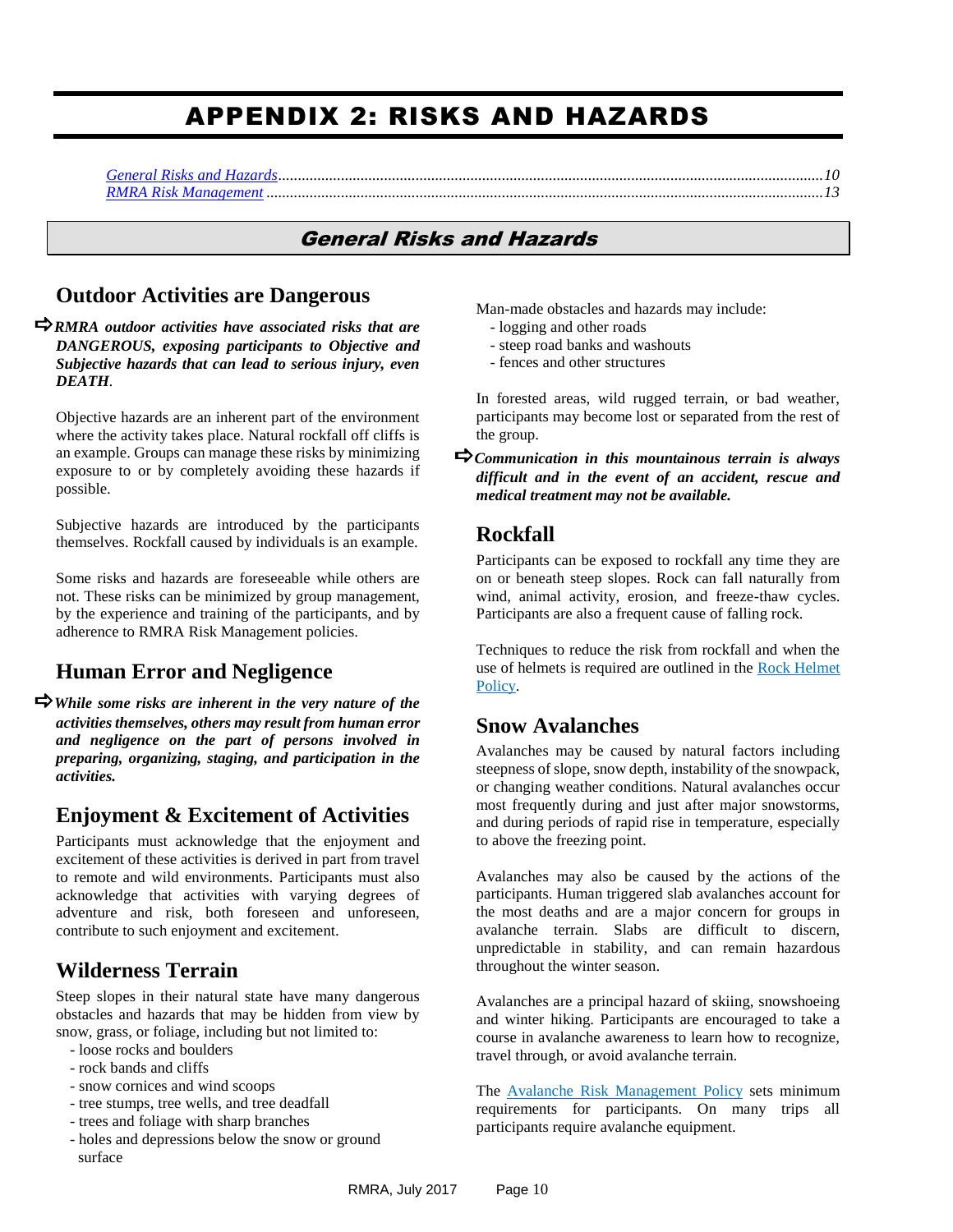# **Glaciers**

The principal risk of travel on glaciers, either on skis or on foot, is falling into crevasses. This risk can be reduced by roping participants together and by using route-finding skills to avoid crevasses. Groups should have skills and equipment to perform crevasse rescues if necessary.

Whiteout conditions can cause groups to become lost, to be delayed, or to move onto more hazardous terrain. Groups should pay careful attention to changing weather conditions and carry enough equipment and supplies to wait for better weather. Placing wands (flagged stakes) on routes can enable groups to retrace their route in a whiteout. GPS devices are useful to locate a group's position, but may not be accurate enough to avoid crevasses.

Seracs (large ice blocks) can fall at any time. Travel beneath seracs should be avoided or minimized. Normal precautions for snow avalanches are required by participants as well.

### <span id="page-10-0"></span>**Extreme Weather**

Low visibility due to fog, low cloud, blowing snow and whiteout conditions can cause participants to stray onto more treacherous terrain, or to become lost and disorientated, or to become stranded.

High winds and gusts can cause loss of footing and balance. High wind chill factors can cause frostbite and hypothermia.

Rain, sleet and snow can make trails, grassy hillsides, and rock routes treacherously slippery. Lichen covered boulders can become extremely slimy when wet. Streams that were once easy to cross can become impassable with heavy rains.

Cold temperatures in winter can lead to frostbite and hypothermia. Even cool temperatures in spring, summer and fall can lead to hypothermia, especially if accompanied by wind and wet weather. Always carry rainwear in wet weather months and extra warm wear all year round.

High temperatures can lead to heat exhaustion, heat stroke, and dehydration. Wear clothing that ventilates well, and shades from direct sunlight. Carry plenty of extra water and drink often. Avoid overexertion.

Prolonged exposure to sunlight especially at high altitudes or on reflective surfaces such as snow and ice can lead to sunburn and snow blindness. Wear protective sunscreens, good sunglasses, and clothing that shades.

# <span id="page-10-1"></span>**Lightning**

Thunderstorms and associated lightning strikes are weather extremes that are of great concern during the summer months. When a storm threatens get off high exposed summits and ridges as quickly as possible. Know what are dangerous locations during a thunderstorm and what are safer locations. Always be alert for possible changes in weather conditions.

# <span id="page-10-2"></span>**Large Animals**

Encounters with bears, elk, moose, and other large animals can result in injury and disfiguration. Black and Grizzly Bears especially require participants to take precautions to avoid encounters. The following are some measures that can be taken in bear country:

- travel in groups of four or more, and stay together
- make noise
- be aware of bear signs, and where bears are likely to be
- keep a clean camp, hang food, and cook downwind away from camp
- be knowledgeable of recommended actions during an encounter

-consider carrying pepper spray and know how to use it

### <span id="page-10-3"></span>**Small Pests**

Bacteria, protozoa and to a lesser extent viruses can contaminate natural occurrences of water. Giardia is a common protozoa which causes 'beaver fever'. Unfortunately almost all water should be suspect unless its source is nearby and deemed safe (i.e. snowfields). Boiling, filtering, and to a lesser extent chemical treatments are methods employed in the wilderness to treat water.

Ticks are small spider-like insects that need blood to continue their life cycle. Some ticks may be carriers of Lyme Disease or Rocky Mountain Spotted Fever (there have been very few occurrences locally). Ticks can usually be found on terrain frequented by sheep and other ungulates during the months of May and June. Precautionary steps such as careful body checks and wearing clothing that restricts access to arms and legs can be taken to ensure you are tick fee.



Bees, wasps and other stinging or biting insects can be hazardous to people who develop serious allergic reactions. Participants who suffer these reactions should carry appropriate medications, wear medic alert bracelets, and forewarn the trip Coordinator.

# <span id="page-10-4"></span>**Stream & River Crossings**

Accidents while crossing rivers and streams can lead to property loss, hypothermia from immersion in cold water, and death from drowning. Water levels and currents can fluctuate: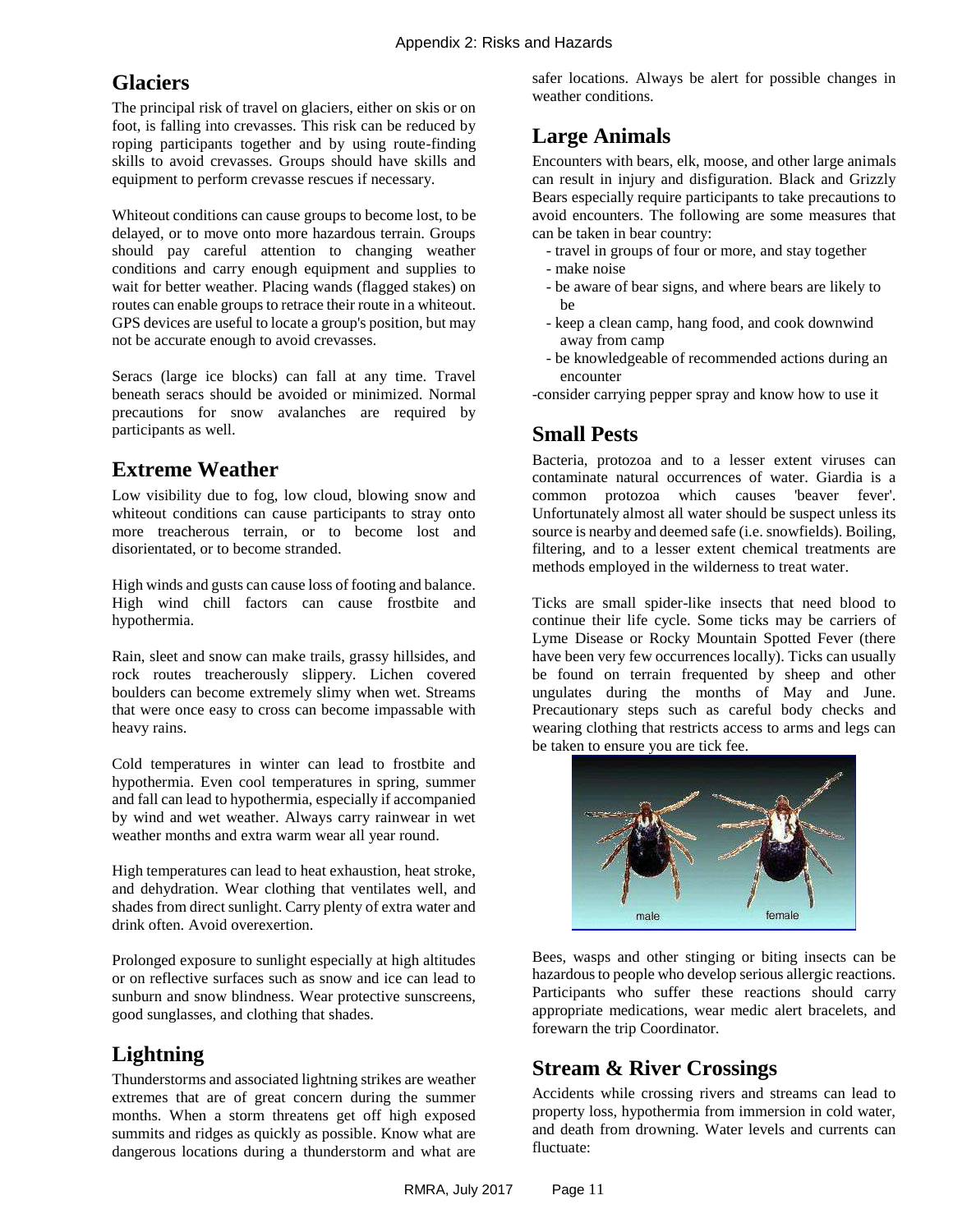- seasonally, with late spring usually being the most dangerous
- daily, with glacier fed streams rising quickly during the day, especially in hot weather
- after periods of heavy rainfall.

A crossing that was once easy may not be passable on the return trip.



[French Creek]

# **Exposure to Heights**

Participants can experience vertigo (a sensation of dizziness or imbalance) when exposed to heights. While a respect for heights is necessary for good judgment, vertigo can impede judgment and render participants helpless. Judge your capabilities carefully before committing yourself to exposed routes.



### **High Altitude Sickness**

Trips may take participants to altitudes above 3000 meters. Some people are more sensitive to the lower atmospheric pressures encountered and may suffer symptoms of high altitude sickness. Headaches, light-headedness, or nausea are generally the first symptoms. Retreating to lower elevations is the best remedy.

### **Medical Conditions**

Participants with medical conditions may deteriorate during a trip. Problems may develop from:

- overexertion (heart condition, asthma, diabetes)
- falls (back problems, arthritic or artificial joints)
- prolonged activity time (diabetes)

Participants should carry appropriate medications, wear a medic alert bracelet, and notify the Coordinator before the trip.

# **Failure of Equipment**

Equipment failures are at least inconvenient and at worst can be fatal, such as:

- failure of hardware or rope used as an aid to climbing or for crevasse rescue can be fatal,
- failure of bicycle or ski equipment  $\rightarrow$  loss of control and injury, or being stranded in remote locations,
- failure of avalanche transceivers can result in buried victims not being found,
- failure of stoves can result in improper food preparation and no water from snow melt in winter,
- failure of headlamps  $\rightarrow$  hazardous travel in the dark.

Make sure all equipment is in proper working order and that you have a repair kit and know how to use it.

# **Travel and Transportation**

Vehicle transportation to and from activity staging locations may include hazardous travel:

- on congested high speed freeways,
- on roads made slippery by rain, snow or ice,
- on narrow mountain access roads prone to slides and washouts,
- on roads with poor visibility due to fog, hail, or blowing snow.

Volunteer carpool drivers may be fatigued at the end of the activity and subject to drowsiness on the return drive home. Passengers should be alert to the driver's condition.

Volunteer carpool drivers' vehicles may not be in adequate mechanical condition resulting in being stranded in remote locations or being involved in an accident. Drivers should ensure their vehicles are in proper working condition.

# **Camping**

The use of tents, huts, hostels, campers, etc. present participants with risks, such as:

- burns from campfires and explosive fuels used by stoves, lanterns, and heaters,
- carbon monoxide poisoning from improper ventilation of stoves, lanterns, and heaters,
- scalds from hot water,
- collapse of shelters (tents, pop-up campers) from wind or snow,
- cuts from use of knives, axes, or saws.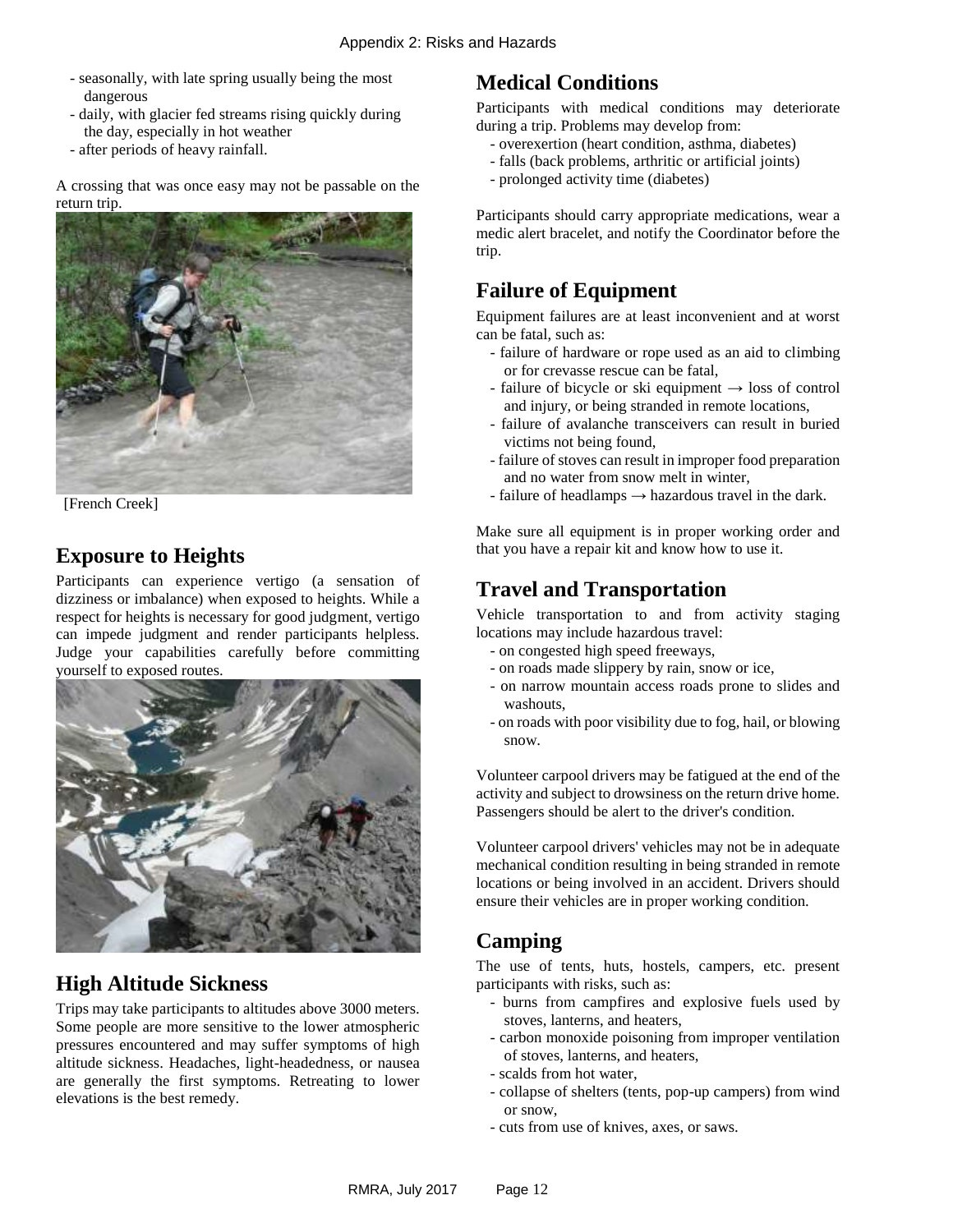#### RMRA Risk Management

#### <span id="page-12-0"></span>**Risk Management Plan**

The RMRA minimizes legal and physical risks to its members:

- by being registered under the Societies Act of Alberta,
- by allowing only members in good standing, their guest members, and minor children to be participants on RMRA trips,
- by requiring that all members read, understand, and sign the Member's Agreement and the Release of Liability, Waiver of All Possible Claims and Assumption of Risk,
- by requiring that all guests read, understand, and sign the Guest's Agreement and the Release of Liability, Waiver of All Possible Claims and Assumption of Risk,
- by requiring a parent (or legal guardian) of participating minor children to read, understand, and sign the Release and Waiver for Minor Children,
- by having a permanent Risk Management Committee to assess risk management measures for the club,
- by formulating and enforcing Risk Management Policies that conform with generally accepted standards in the outdoor community,
- by using a comprehensive Trip Rating System,
- by making the following information readily available to all members online:
	- Risk Management Policies,
	- Trip Rating System and lists of rated trips,
	- Risks and hazards associated with RMRA activities,
	- Participant's responsibilities,
	- General information on outdoor topics,

#### **Release of Liability, Waiver of All Possible Claims and Assumption of Risk**

The Rocky Mountain Ramblers Association is founded on the principle that its members are solely responsible for their own safety and well being. Amateur volunteers who have no special training or skills in preparing, conducting or leading outdoor activities run the Association.

- *Members give up their right to bring a court action to recover compensation for any injury to themselves or their property. They also give up their family's right to bring an action to recover compensation as a result of their DEATH.*
- *Members assume both physical and legal risks which have potential financial implications for themselves and/or their family should they be injured or killed while participating in an Association activity.*

#### **No Insurance**

The RMRA does not carry any insurance for its members or for its assets, which are minimal.

#### **Educational Programs and Courses**

From time to time the RMRA conducts free Wednesday evening programs on risk management issues and outdoor topics. These programs are conducted either by experienced members or by outside professionals.

Courses on First Aid and Avalanche Awareness may be offered seasonally. These courses are taught by recognized professional organizations. The club annually allocates funds to subsidize Coordinators taking these courses.

#### **Communication with Other Clubs**

The RMRA keeps in contact with other like-minded outdoor clubs through membership in the Alberta Hiking Association.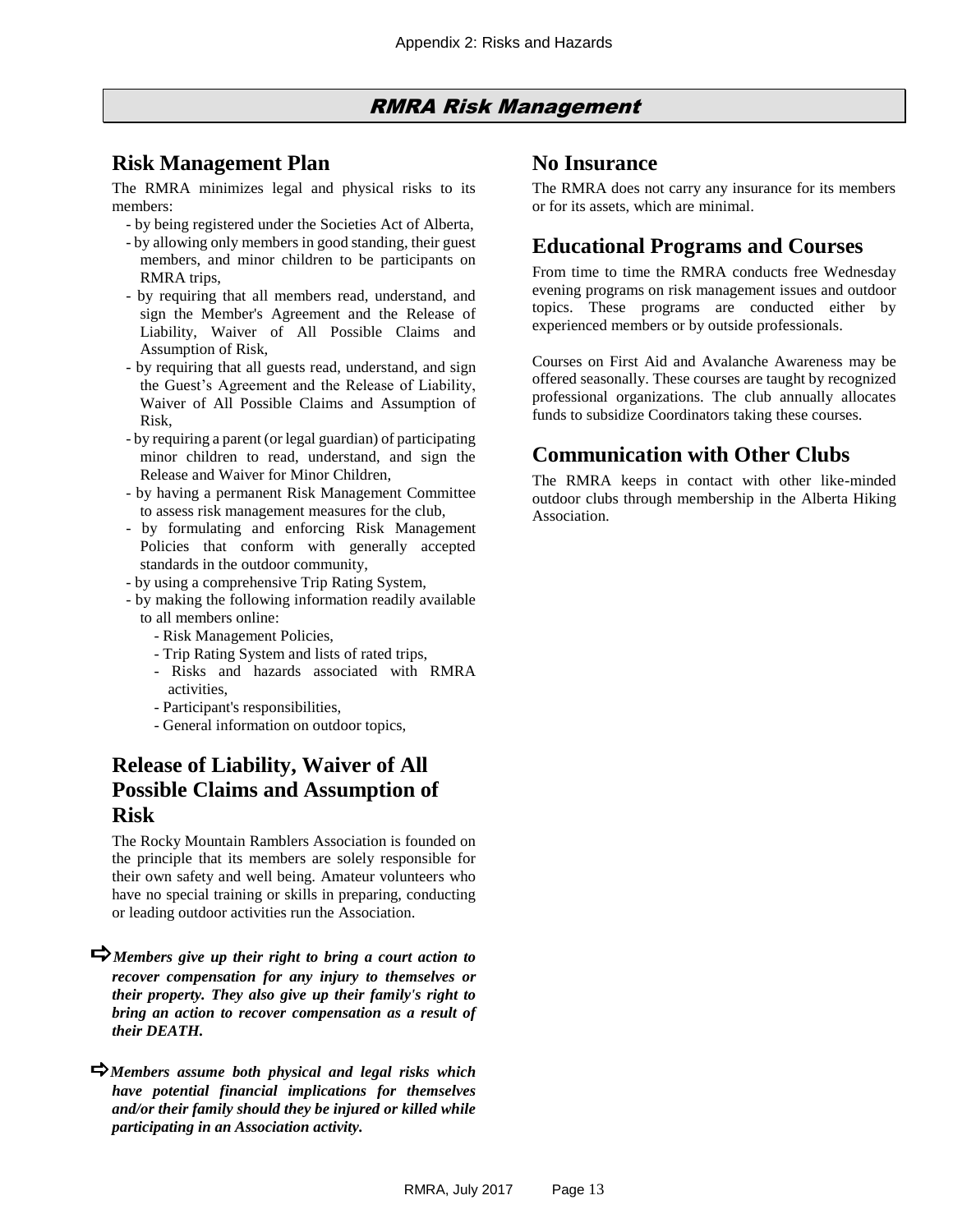# APPENDIX 3: TRIP RATING SYSTEM

#### <span id="page-13-0"></span>**Purpose of the System**

Participants must know the following before deciding to go on a trip:

- what type of trip is it?
- what skill level is required?
- how physically fit should I be?

and additionally if it is a winter season activity:

- does the trip encounter avalanche terrain?

Currently the System rates the most popular activities in the club: hiking, snowshoeing and skiing, and associated hiking and skiing backpacking trips. Bicycling and other activities are generically rated as Easy, Intermediate or Difficult.

# **Lists of Pre-Rated Trips**

In conjunction with the Trip Rating System the club has compiled a comprehensive list of pre-rated hiking and snow activity trips. The ratings for these trips were determined by a consensus of RMRA members and others in the outdoor community. The ratings will continually be refined and updated as more club experience is acquired. There are separate lists for summer and winter trips which can be found on the Members Area of the website.

*New members are encouraged to start out on easier trips to get a feel for the system.*

# **Category of Trip What Type of Trip Is It?**

The Category indicates the type of activity and terrain encountered, and suggests what equipment and skills would be needed to safely enjoy the trip. Categories are ranked in order of seriousness. Trips may have sections of differing categories, but the highest ranked section usually determines the overall Category of Trip.

#### **Hiking Categories:**

| 1. Trail Hiking     | TL. |
|---------------------|-----|
| 2. Off-Trail Hiking | OТ  |
| 3. Scrambling       | SC. |
| 4. Mountaineering   | MN  |
|                     |     |

#### **Skiing Categories:**

| 1. Track-Set Skiing   | ТS        |
|-----------------------|-----------|
| 2. Trail Skiing       | TL.       |
| 3. Off-Trail Skiing   | <b>OT</b> |
| 4. Ski Mountaineering | MN        |

#### **Snowshoeing Categories:**

1. Trail Snowshoeing TL 2. Off-Trail Snowshoeing OT

# **Technical Difficulty Number [1 to 9] What Skill Level Is Required?**

The technical difficulty is a number from 1 (easiest) to 9 (hardest) that indicates the skills required or technical difficulty of the trip, and not necessarily the fitness required. The scale is subjective and relative (4 is more difficult than 2, but not necessarily twice as difficult). **In general the hardest section of a trip determines the overall Difficulty Number**. The scale is used over all Categories.

The approach for determining Hiking Difficulty is somewhat different from determining Skiing Difficulty.

- Hiking Difficulty relates to the skills necessary to stay in control without falling while walking, hiking, and climbing while on the trip.
- Skiing Difficulty relates to the skills necessary to stay in control without falling while skiing downhill.

### **Endurance Indicators**

#### **How Physically Fit Should I Be?**

There are three Endurance Indicators that determine the level of fitness participants should have to safely enjoy the trip:

- 1. Distance (in kilometers)
- 2. Elevation Gain (in meters)
- 3. Activity Time (in hours)

**Distance** is for the complete round trip. Maps, guidebooks and GPS tracks are often a source of distance values. Actual distance traveled may be greater due to unaccounted wanderings of trails, side trips, etc.

**Elevation Gain** is often the most important Indicator for participants. Maps, guidebooks and GPS tracks are a common source of elevation gain values. Actual gain may be greater due to unaccounted topography.

**Activity Time** is a calculated Indicator and may not reflect the actual time spent on the trip. Actual time is proportional to overall group speed which is affected by weather and terrain conditions; the physical fitness, the skill levels, and the number of participants; and the style of trip (many stops or continuous travel).

Activity Time is an Indicator that should only be used relatively to compare Endurance requirements of various trips. It is a linear combination of distance and elevation gain derived from a mathematical model of popular 'type' trips.

#### *Trips with low Difficulty Numbers can have large Endurance Indicators requiring a high level of fitness.*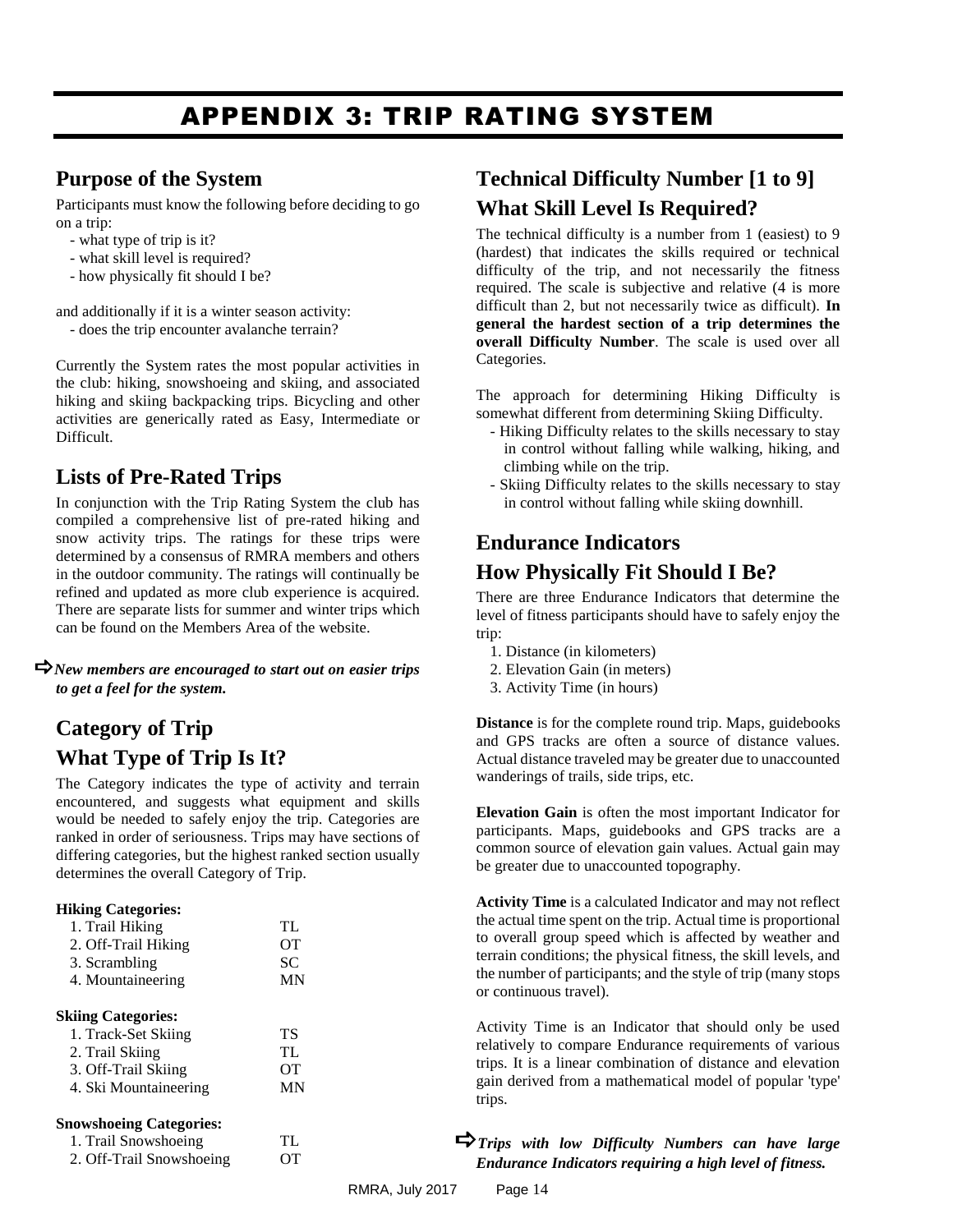# **Avalanche Terrain Does the Trip Encounter Avalanche Terrain?**

Skiing trips are assigned one of two types of terrain:

| - Avalanche Terrain |  |  |  | Αv |
|---------------------|--|--|--|----|
|                     |  |  |  |    |

- Non Avalanche (Green) Terrain G

See the [Avalanche Risk Management](#page-5-0) Policy for requirements of participants when on trips going into avalanche terrain.

All Downhill Resort Skiing and Trackset skiing are considered to take place on Green [G] Terrain. It is assumed that area operators have taken precautionary measures to effectively remove avalanche hazards from ski runs and trails within their area boundaries unless they provide notice otherwise.

#### **Coordinator's Discretion**

Coordinators may raise the Category or increase the Difficulty Number of trips, perhaps due to poor route conditions. They may not lower them.

#### **Backpacks**

Coordinators may use their discretion when rating hiking and skiing backpacking trips to reflect the increased weight, size, and awkwardness of packs.

#### **Winter Hiking and Snowshoeing Trips**

Hiking can occur all year round if conditions permit. Coordinators can use their discretion when rating hiking trips to reflect winter conditions.

Snowshoeing is more similar to hiking in winter than it is to skiing. Hiking Categories and Difficulty Numbers could be used for these trips where specific snowshoe ratings have not been made.

The **Avalanche Risk Management Policy** applies to winter hikes and snowshoeing trips when there is sufficient snow accumulations to produce a slide.

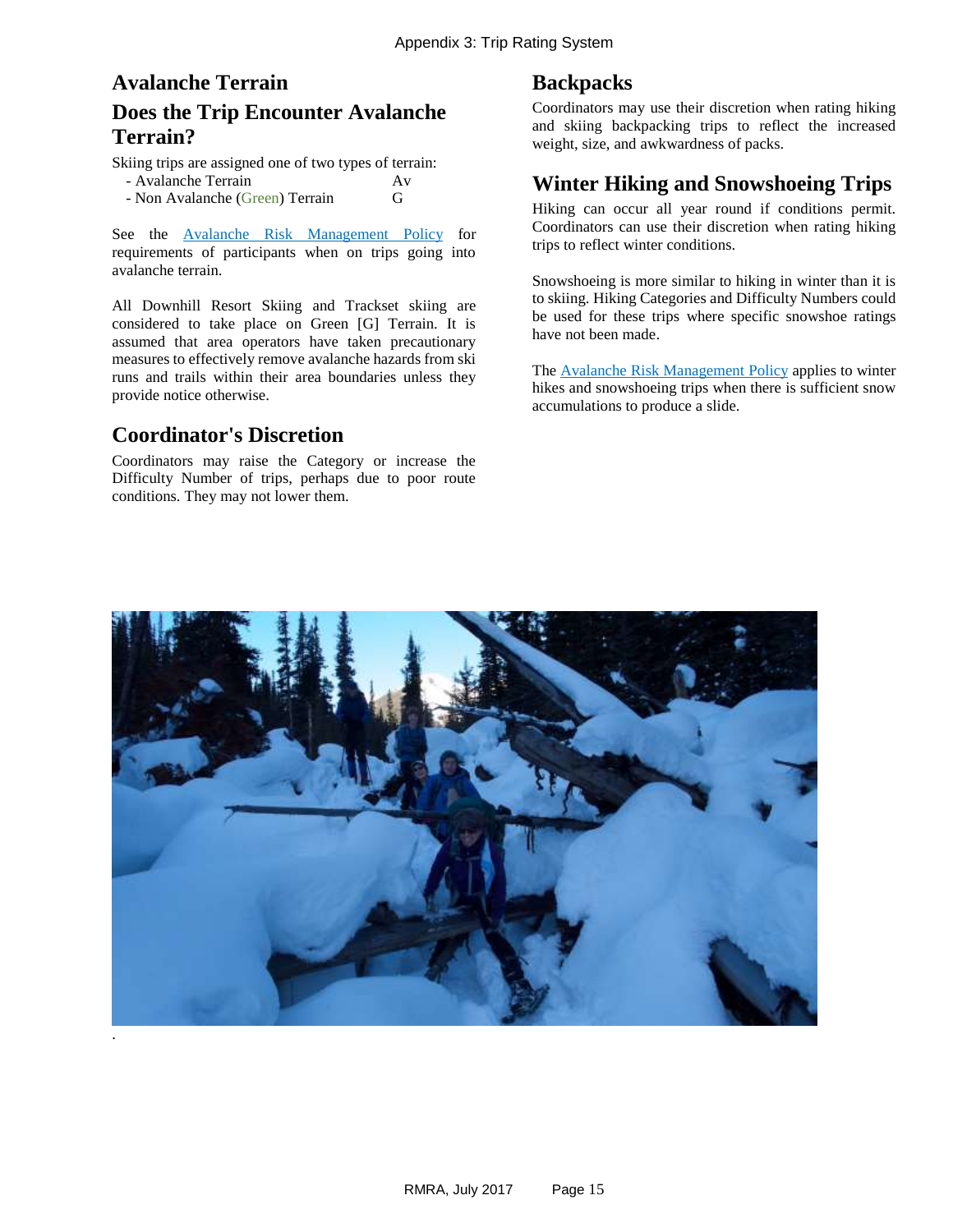# <span id="page-15-0"></span>APPENDIX 4: DESCRIPTION OF HIKING ACTIVITIES

Hiking is currently the most popular class of activity offered by the club. While hiking is often considered a warm weather activity, the RMRA offers hikes all year round when conditions allow it.

Four Categories of hiking ranked in order are:

<span id="page-15-1"></span>Each Category has its own risks and hazards as well as the risks and hazards of lower ranked hiking categories. APPENDIX 2 details some risks and hazards common to many RMRA outdoor activities, including hiking.

#### Trail Hiking [TL]

Trail Hiking utilizes official trails, unofficial trails, hikerset trails, game trails, old roads and cut-lines. The route should be obvious with little or no route finding required under normal weather conditions.

### **Trail Hiking Risks and Hazards**

The general risks and hazards outlined in **APPENDIX 2: [RISKS AND HAZARDS](#page-9-0)** apply to hikes:

- [Extreme Weather](#page-10-0)
- **[Lightning](#page-10-1)**
- [Large Animals](#page-10-2)



- $\bullet$  Ticks are a nuisance in the spring (see [Small](#page-10-3)  [Pests\)](#page-10-3).
- [Stream & River Crossings](#page-10-4)
- Sunburn is a possibility with strong summer sunlight. Wear clothing that shades, put on sunscreen, and wear good sunglasses.

### **Trail Hiking Equipment**

Hiking poles are popular. They can aid in maintaining balance on loose terrain or when wading streams, and assist with propulsion uphill and with braking downhill.

Footwear is the most important item you bring. More ankle support, more aggressive tread, and more stiffness are generally required for trips of increasing category and difficulty. Traction devices (e.g. microspikes, in-step crampons or studded sole attachments) may be helpful in icy conditions.

Rainwear should always be carried. Some members find umbrellas useful. Mountain weather can and does change quickly.

Extra warm clothing, water, and food should be carried for unexpected delays or for an unplanned night out.

A map, compass and GPS device are not only useful for locating yourself if lost, but provides entertainment at rest stops in identifying notable peaks.

Emergency equipment should include:

- a personal first aid kit (blisters, medications)
- a small flashlight, headlamp or signal light;
- two large orange garbage bags or other emergency shelter
- a whistle, a pocket knife, a fire starter

See the RMRA "Clothing and Equipment Guide" on the website documents.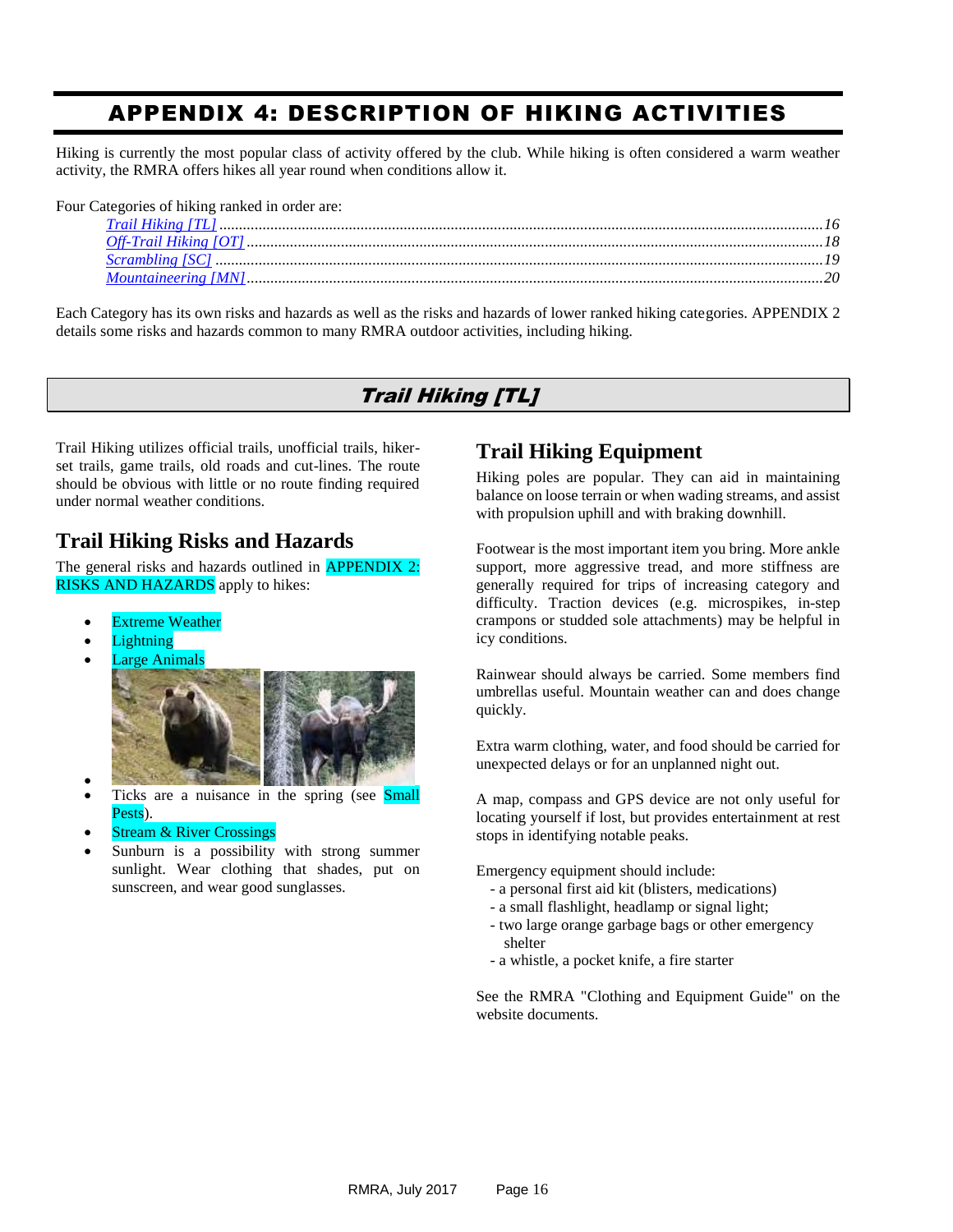#### **Technical Difficulty**

- **TL 1** walks have flat or easy gradients and a wide, smooth, solid trail tread. They are often well maintained and near to civilization. Official Park Interpretive trails are good examples. Light hiking shoes are generally sufficient, or even running shoes if the trail is dry.

**Example:** Upper Kananaskis Lake Circuit

- **TL 2** hikes have moderate slopes and generally solid trail tread. These trails are often purpose-built with erosion control features and switchbacks up hillsides. Some short rough sections or easy stream hopping may be encountered. Light hiking boots with ankle support are a good choice. **Example:** Healy Pass
- **TL 3** hikes may be narrow with steep sections. The trail tread may have a rough, uneven surface with rocks and tree roots protruding. Sections may have a loose surface requiring care to prevent slipping. Often these trails go straight up the fall line of a hillside rather than having switchbacks. Erosion from running water often degrades the trail tread. Wading of shallow streams may be required. Boots with good ankle support and more aggressive tread are best for these trips. **Example:** Prairie Mountain
- **TL 4** hikes may have long steep rough sections with loose and uneven footing. At times they can be overgrown with bushes or have windfall (fallen trees) to climb over. More difficult stream crossings or some mild exposure to heights may be encountered. Boots with good ankle support and more aggressive tread are required for these trips. Hiking poles can be a definite asset for maintaining balance on these trails. **Example:** Mt Allan



 *[Dolomite Pass Trail, TL 2 at this point]*



*[Mt Burke, TL 3]*



 *[Lady MacDonald, TL 4]*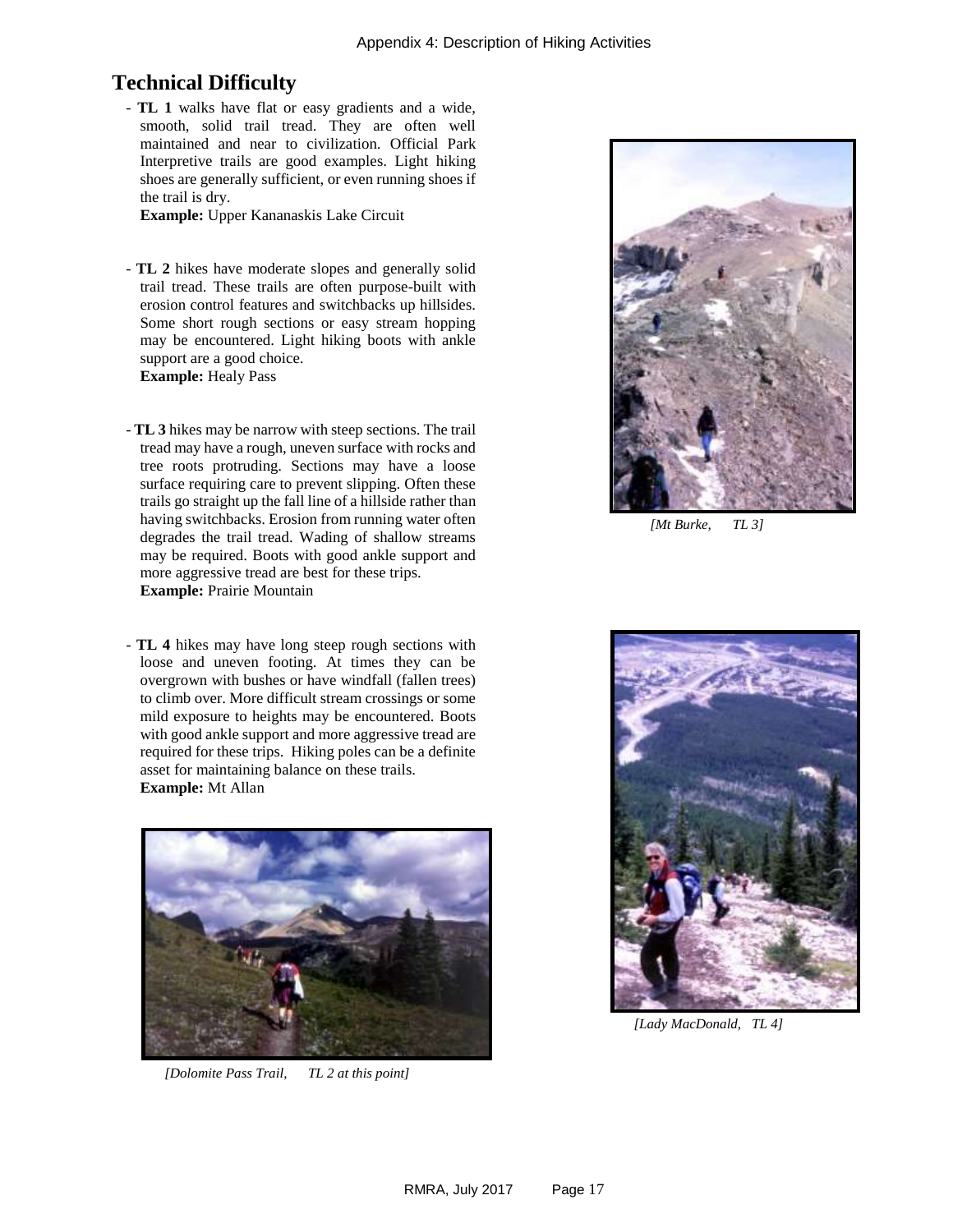# Off-Trail Hiking [OT]

<span id="page-17-0"></span>An Off-Trail Hike's route is not obvious and route finding becomes necessary. Most Off-Trail Hikes rise above treeline onto alpine meadows and exposed ridges. Others occur below treeline along open streambeds, or through meadows and parkland forest. At times when snow obscures trails above treeline Trail Hikes become Off-Trail Hikes.

# **Off-Trail Hiking Risks and Hazards**

The risks and hazards of Trail Hiking applies to Off-Trail Hiking as well. Off-Trail Hiking routes are often on steep vegetated meadows which can become very slippery when wet or when covered by snow. Falling and sliding down these slopes is a definite possibility. Hiking poles can aid in preventing falls and arresting slides.

# **Technical Difficulty**

- **OT 1** routes have flat or easy gradients on firm open ground. Prairie, meadows, or open forest parkland near to civilization are good examples. Light hiking shoes are generally sufficient.
- **OT 2** routes have easy to moderate slopes and generally solid ground. Examples are routes on low rounded grassy foothills or up easy stream valleys with firm shingle or dryas flats. Some short rough sections or easy stream hopping may be encountered. Light hiking boots with ankle support are a good choice. **Example:** Wasootch Creek
- **OT 3** routes have increasingly steeper slopes and rougher ground. There may be some loose footing, boulder hopping, small easy rock outcrops, snow patches, some bushwhacking, and minor stream wading. Boots with good ankle support and more aggressive tread may be best for these trips. Hiking poles can be a definite asset for maintaining balance on these routes and on routes of higher difficulty. **Example:** Whaleback
- **OT 4** routes may have sustained steep hill climbs usually on grassy or wooded slopes. Streambed hikes may encounter long stretches of loose boulders to navigate. Bushwhacking, more difficult stream crossings, or some mild exposure to heights may be encountered. Boots with good ankle support and more aggressive tread are best for these trips. Hiking poles can be a definite asset for maintaining balance. **Example:** Kent Ridge

- **OT 5** routes usually encounter short sections of scree (small loose rocks on low angle slopes). Rock outcrops can usually be negotiated without the use of hands. Occasional exposure to heights is to be expected. Sturdy boots with an aggressive tread (such as Vibram) are best for this type of trip. **Example:** Opal Ridge



*[West Coast Trail, OT 1 at this point]*



 *[Glasgow-Banded Traverse, OT 5 at this point]*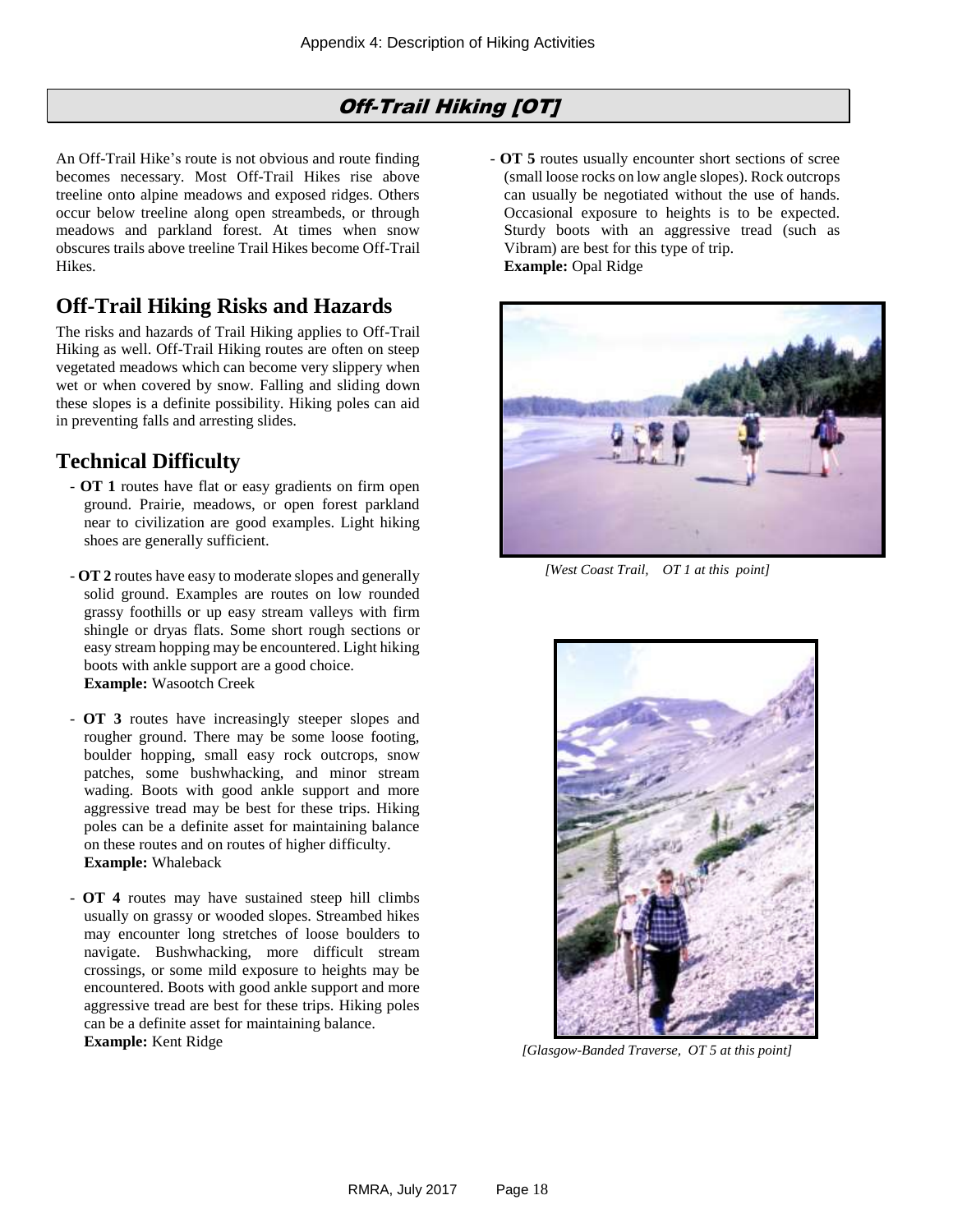#### Scrambling [SC]

<span id="page-18-0"></span>A Scramble is when an Off-Trail Hike requires the use of hands to maintain balance, but does not usually require specialized climbing equipment or skills. Most commonly, Scrambles are day trips that ascend mountain summits or high alpine ridges.

#### **Scrambling Risks and Hazards**

Scrambles almost always encounter long sections of scree (small loose rocks on low angle slopes) and/or talus (boulders on low angle slopes). Movement over scree and talus can be difficult and falls should be expected. Rockfall generated by other participants on these slopes is common.

Scrambles often encounter rock bands that must be negotiated. Handholds and footholds can be loose and often give way. Rockfall from natural causes or from other participants is a constant threat. Participants may also be exposed to heights.

Wet rock can be extremely slippery and treacherous, increasing the difficulty and danger to exposure dramatically.

Many people find returning down a route more difficult than going up.

*Make sure you are capable of returning down a route before proceeding up*

### **Scrambling Equipment**

Participants should wear sturdy boots with good ankle support and tread. Many bring hiking poles for balance which can be especially useful on scree and talus slopes. Tough leather scrambling gloves are highly recommended for the sharp limestone found in the Rockies.

An ice axe is often standard equipment on difficult scrambles, and is used for self-belay and self-arrest on steep snow slopes.

#### *Helmets are required for Scrambles of Difficulty 7.*

Many participants bring helmets as standard equipment on all scrambles. (see the [Rock Helmet Policy](#page-7-0) in Appendix 1) A half length of 9 mm rope is often taken to assist some participants over short exposed sections.

#### **Technical Difficulty**

Difficulty ranges from 5 to 7. These numbers correspond roughly to the "Easy, Moderate, and Difficult" ratings of a popular guidebook "Scrambles in the Canadian Rockies" by Alan Kane. The Yosemite Decimal System ("YDS") numbers 1, 2 & 3 correspond roughly as well. These Difficulty Numbers are for dry rock routes free from snow.

- **SC 5** routes (Kane's easy, YDS 1) are hiking ascents on a rocky gradient with minor rock bands. This type of trip is often similar in nature to Off-Trail 5 trips. A problem with the 'use of hands' criteria for scrambles is that trip participants have differing levels of balance. Another criteria is that a Scramble 5 is a more 'serious' trip than an Off-Trail 5 trip. Expect to encounter longer stretches of scree or talus and mild exposure. Scramble routes are often in mountain environments with potential for more extreme weather and terrain conditions.

**Example:** Grotto Mountain

- **SC 6** routes (Kane's moderate, YDS 2) will likely encounter rock bands requiring use of hands. Route finding to locate the best way is often necessary. Exposure to heights can be more serious. **Example:** Mt Temple
- **SC 7** routes (Kane's difficult, YDS 3) will likely encounter steep exposed sections that may have loose rock or smooth down sloping slabs. Frequent use of hands and a cool control of vertigo from extreme exposures is required. A fall could be significant enough to cause death. Route finding skills are generally necessary to find the most feasible way. Improper route finding may lead groups onto technical terrain. Some participants may prefer the security of a climbing rope for short sections.

**Example:** Mt Chephren



 *[scrambling on Mt Chephren, Aug /98 SC 7]*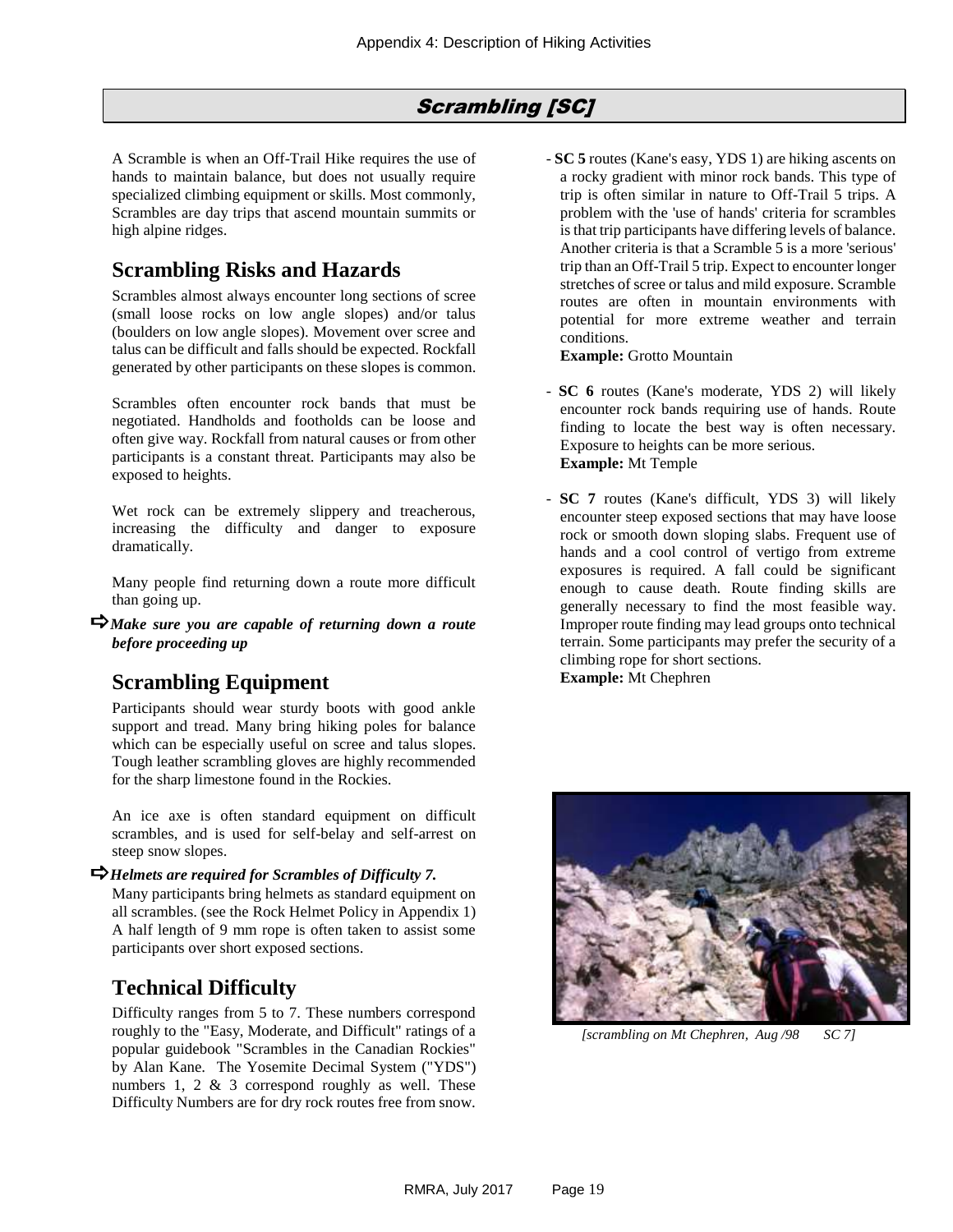### Mountaineering [MN]

<span id="page-19-0"></span>Mountaineering requires specialized skills and equipment. Any trip that requires travel over glaciers, a climbing rope to prevent or to arrest falls, belaying skills to prevent falls, and arresting skills to stop a fall, is a Mountaineering trip. Mountaineering destinations are usually to more serious mountain summits that are often remote. Many of these destinations require multi-day trips.

### **Mountaineering Risks and Hazards**

Extreme weather of all sorts is to be expected: low visibility, high winds, rain, sleet, snow, lightning, and cold temperatures. Weather is a major concern on these trips and is often the determining factor for successful climbs.

Rockfall caused by high winds, daily freeze-thaw cycles, and other participants can be a constant threat.

Glacier travel is commonly encountered with crevasses being the major peril. Glacial moraines can be hazardous with their very steep and often unstable rocky slopes.

Runoff from glaciers can produce very cold, deep, and swift flowing streams that may have to be crossed.

Rock bands and cliffs may have to be negotiated. Finding the best route can be difficult. Loose or poor quality handholds and footholds, and exposure to moderate and extreme heights may be unavoidable. Some sections of the route may be icy.

Failure of climbing or crevasse rescue equipment may be fatal.

Participants may succumb to High Altitude Sickness. Retreat to lower elevations is the best remedy.

### **Mountaineering Equipment**

Ice axes, rock helmets, and crampons are standard equipment.

#### *Rock helmets are required on Mountaineering 7 and higher trips*

Climbing equipment is usually taken: climbing rope, harness, slings, prusik cords, and various pieces of climbing and/or crevasse rescue hardware.

Clothing for Mountaineering must be warm, water resistant, and tough wearing. Items include gloves and mitts, toques, balaclavas, breathable but waterproof jackets and pants, several warm layers and knee high gaiters. Mountaineering boots can be stiff full shank leather or plastic.

# **Technical Difficulty**

Difficulty ranges from 6 to 9. These numbers correspond roughly to the Yosemite Decimal System numbers 3, 4 & 5.0 - 5.4. As with Scrambles, these Difficulty Numbers are for dry rock routes, although permanent snow and ice are often present and should be expected.

- **MN 6** routes would include low angle glaciers under 20 degree slopes with minimal crevasses. Use of crampons may be required for traction. A rope would be necessary on snow covered glaciers for risk management only.
- **MN 7** routes (YDS 3) may encounter the same simple climbing of a Scramble 7 but with the addition of prolonged snow slopes or moderate angle glacier travel with minimum crevasses. Use of a rope over short sections is common except when the glacier is snow covered use of a rope would be necessary for risk management.

#### **Example:** Mt Patterson

- **MN 8** routes (YDS 4) will encounter intermediate climbing and high exposure - most participants will want a rope. The technique of short roping is commonly used. Glacier travel may include negotiation of crevasse fields and short sections of moderately inclined ice. **Example:** Mt Victoria
- **MN 9** routes (YDS 5.0 5.4) utilize equipment to protect the leader from falls. Participants use natural climbing ability; specialized rock climbing techniques are usually not necessary. Snow and ice couloirs may be an essential part of the route.

**Example:** Mt Assiniboine (N Ridge, 5.4)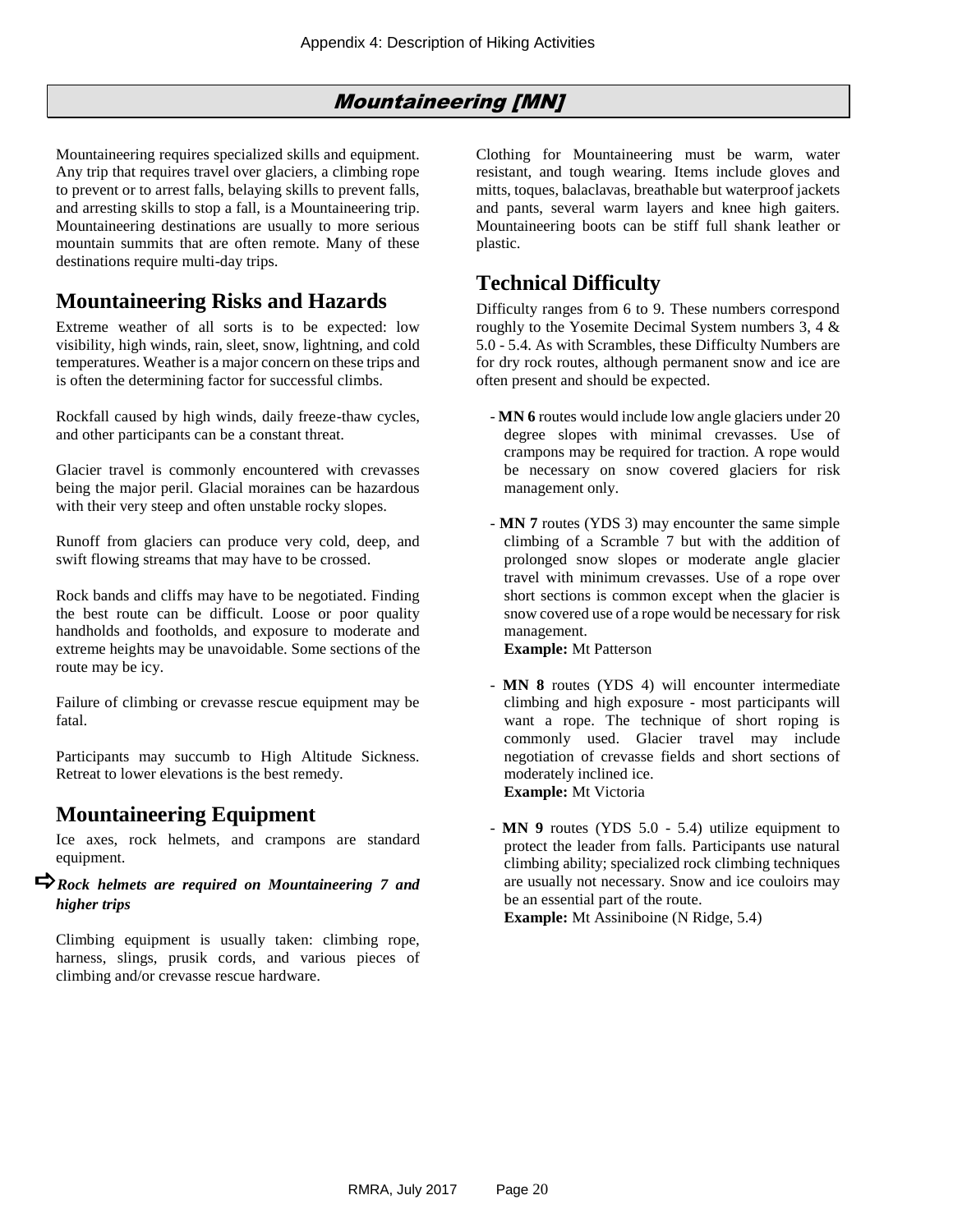#### <span id="page-20-0"></span>APPENDIX 5: DESCRIPTION OF SKI AND SNOWSHOE ACTIVITIES

The snow sport season generally starts in November and lasts through March and into early April. The snowshoe season possibly continues longer for combined hike-snowshoe trips. The season for Ski Mountaineering trips on the Icefields generally starts in February and lasts through May and into early June.

#### Common Risks and Hazards

<span id="page-20-1"></span>Appendix 2 details some risks and hazards common to many RMRA outdoor activities, including skiing. The following are risks and hazards that participants on ski and snowshoe trips should be especially aware of.

#### **Cold Temperatures**

Most participants can stay comfortably warm while moving in temperatures above -20 C. When the temperature drops below -25 C many participants find it difficult to stay warm. Prolonged exposure to these cold temperatures can lead to frostnip or frostbite to fingers, toes, and exposed parts of the face and ears. Hypothermia (cooling of the body core) is also a potentially deadly threat. When cold temperatures are combined with wind, the danger of these injuries increases dramatically.

Participants should check each other for signs of frostnip. Uncontrolled shivering is an early sign of hypothermia. When these symptoms appear the affected participants should be treated (exposed skin covered up, warm layers put on, etc.), and the group should turn back.

#### **Storms**

Winter storms can bring high winds, heavy snowfall, and changing temperatures.

Avalanche danger can quickly increase with high winds and heavy snowfall either on their own or in combination. Sudden changes in temperature can weaken the snowpack as well.

Visibility can be reduced to whiteout conditions and old ski tracks can be covered by blowing snow, causing groups to be delayed, stranded, or to travel onto more hazardous terrain.

Wind can dramatically increase the chances of cold injuries such as frostbite and hypothermia

#### **Falling: Injuries & Broken Equipment**

Falling while traveling downhill can place high stresses on both the participant and equipment. Injuries to the participant, while perhaps not in themselves life threatening, may immobilize the participant and force the group to spend an unplanned night out. The group will have to take strong measures to keep the injured participant warm enough to ward off deadly hypothermia.

#### **Equipment Failure**

Skiing and snowshoeing are more dependent on equipment than hiking. Skis, snowshoes and bindings can and do break.

*It is critical to carry a repair kit and to know how to use it. The kit should have parts and tools to fix the bindings you are using.*

Broken skis, snowshoes or bindings may also force the group to spend the night out.

*Adequate warm wear, extra food, and extra water to survive an unplanned night out should always be taken on backcountry ski and snowshoe trips.*

Avalanche transceivers require batteries.

*Extra batteries provide backup if the trailhead battery check shows battery power levels at less than the required 50%.*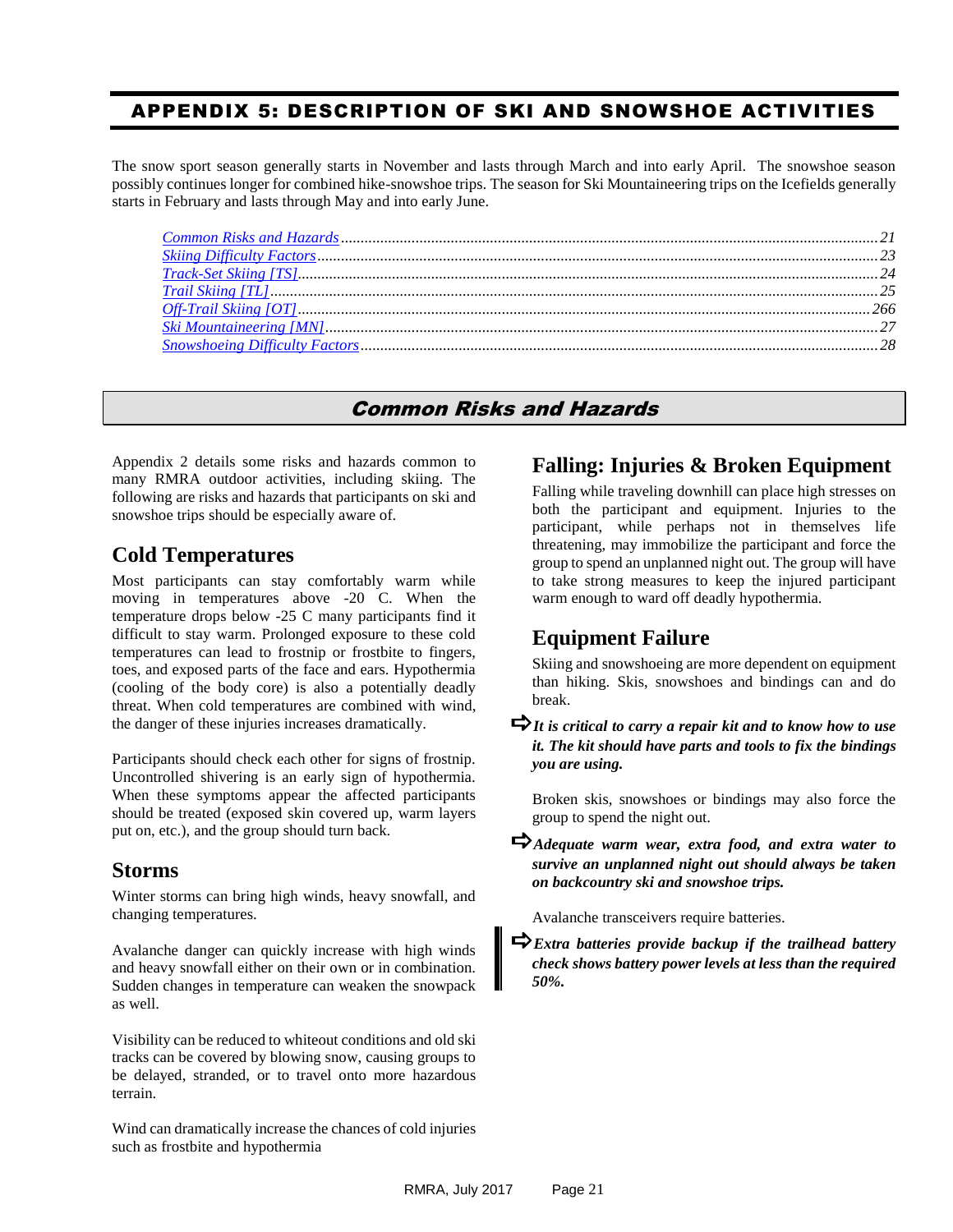#### **Hazardous Terrain Features**

Unseen holes, depressions, embankments, rock bands, and cliffs present hazards to participants especially in whiteout conditions.

Thinly covered rocks, boulders, bushes, deadfall, tree stumps and roots can lead to injurious falls.

Trees are obvious obstacles to avoid. Uncontrolled skiing or sliding into trees can be fatal. Tree wells can immobilize a participant rendering them helpless. The 'buddy' system should be employed when traveling in trees.

The snowpack around small trees and bushes often consists of loose unconsolidated sugar snow. Travel in this terrain can be slow and arduous. Moving into patches of this snow can be like falling into a depression.

Cornices can form over cliffs and steep slopes. Unwary participants who travel over them risk falling through and down the slope. Participants who travel under them risk being caught in an avalanche triggered by cornices falling from their own weight.

Gullies and bowls with steep slopes are not only avalanche traps; they can be difficult to get out of. Snowboarders have died spending an unplanned night out trapped in a gully.

#### **Sunburn**

Sunburn is a hazard with the snow surface adding reflected light to that from the sun, especially in the stronger daylight of spring. Wear clothing that shades, put on sunscreen, and wear good sunglasses.

#### **Inconsistent and Difficult Snow**

The snow surface can be inconsistent with varying types of snow, ruts, grooves, bumps, icy patches, and water channels. Temperature and wind are important factors in determining snowpack and snow surface conditions.

Air temperature can determine whether falling snow is light powder fluff or large wet flakes. Prolonged cold spells can weaken the snowpack with formation of sugar snow. Dramatic warming, especially to above 0 C, can weaken the snowpack and create hazardous avalanche conditions.

The warmth of the sun can affect the snow surface in varying amounts depending on exposure time and exposure angle. The snow surface can be quite different in the shade of trees compared to open slopes.

Wind, especially above treeline, can form a variable and difficult surface to ski on. Wind can scour snow exposing bare ground, and form wind scoops and sastrugi. Wind can deposit snow forming drifts, wind slabs, and cornices, and compact snow forming wind crust.

#### **Avalanches**

Avalanches are a concern when traveling in avalanche terrain. Snowpack instability can be difficult to judge even for experts. This is especially true above treeline where wind plays an important role in forming dangerous slabs. Route finding skills are required to avoid avalanche terrain as much as possible. Participants should take an avalanche awareness course, be familiar with the use of avalanche equipment and do an annual transceiver practice. (see the [Avalanche Risk Management](#page-5-0) Policy)



 *[avalanche track on Boom Lake trail]*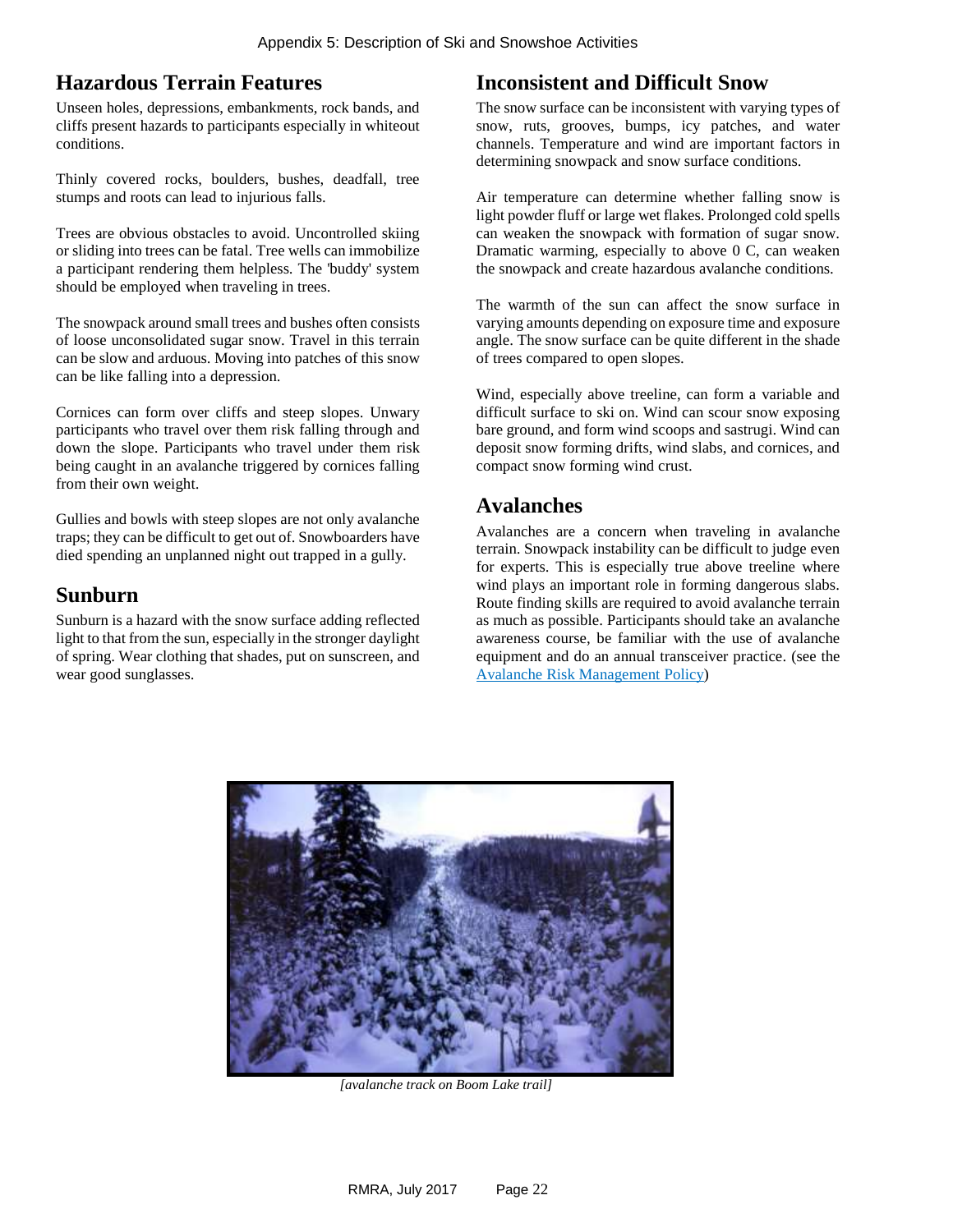#### Skiing Difficulty Factors

<span id="page-22-0"></span>Rating skiing trips is more complex than rating hiking trips. There are more factors that can change a trip difficulty considerably. The approach used here is to consider factors that affect a skier's ability to descend slopes in control. While trail breaking and ascending uphill do require some learned techniques and at times can certainly be arduous, the effort or 'difficulty' of these activities are more related to Endurance than to Technical Difficulty. Skiing out of control in the backcountry is a dangerous practice that can lead to injury and broken equipment. Such accidents can place the whole group in survival mode with winter's short days and cold nights.

The following factors affect a skier's ability to descend slopes in control:

- gradient or steepness of slope
- snow conditions
- width of slope or turning radius
- ski equipment

# **Gradient**

It is easiest to stay in control on flat terrain. Steeper slopes increase speed requiring quicker reactions to avoid obstacles. Higher speeds also place stronger forces on the skier and on the ski equipment. The following terms may be used to describe gradient [with Downhill Resort Skiing terms for comparison]

- **Flat** [flat to bunny hill] - **Easy** [green runs] - **Moderate** [blue runs] - **Steep** [black diamond runs] - **Very Steep** [double diamond runs]
- The same gradient term may refer to different slope steepness depending on the Category of skiing. A very steep Trail may in fact have less gradient than a very steep Downhill slope. The terms are used according to how steep a slope 'feels' to a skier using appropriate ski equipment.

### **Snow Conditions**

Given that the gradient is not flat this factor has perhaps the most influence on a skier's ability to stay in control. The

following terms may be used to describe 'normal' conditions:

- **Groomed** slopes are usually consistent in quality with many obstacles (rocks, tree roots, holes, etc) removed. These slopes are often purpose-built with skiers' pleasure in mind.
- **Below Treeline** trails and glades are often protected from wind that can adversely affect snow conditions.
- **Above Treeline (or Alpine)** wind can form crust, **[sastrugi](#page-37-0)**, and drifts as well as expose bare rocky sections. These conditions present an inconsistent and at times difficult surface to ski on.
- **Glaciers** have Alpine snow attributes as well as crevasses. Skiing while roped up presents additional challenges for the skier.

### **Width of Slope**

Width of Slope or available turning radius affects a skier's ability to stay in control. Not only are turns a pleasurable component of skiing, they are also necessary to control speed. Wider slopes give skiers more options for turns. The following are some Width terms that may be used:

- **Open** or sparsely treed slopes offer the most opportunity for controlled turns.
- **Roads** of generous width such as old access roads or purpose-built double-track ski trails.
- **Trails** of normal width such as purpose-built singletrack ski trails.
- **Tight** or confined routes are difficult to ski. Examples are twisting narrow hiking trails or heavily treed slopes.

# **Ski Equipment**

Ski Equipment affects a skier's ability to stay in control. For example, Nordic equipment is appropriate for Track-Set skiing but on Ski Mountaineering trips they lack the ease of turning for controlled descents under difficult conditions. Conversely Alpine Touring equipment appropriate for Ski Mountaineering would make Track-Set trails too easy and would deprive the skier of the enjoyment of light, fast travel. The trip ratings assume the appropriate skis, bindings, and boots are used.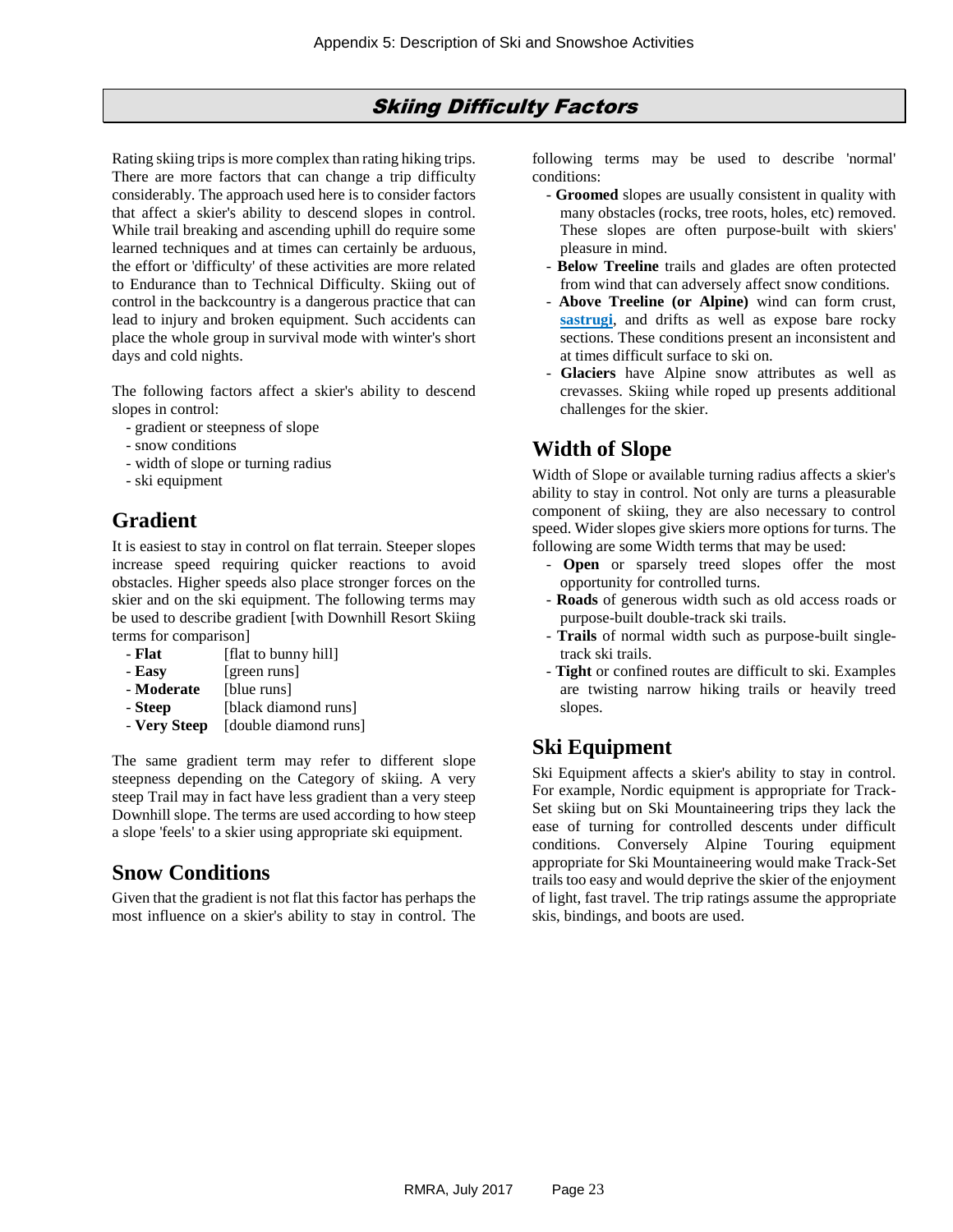# Track-Set Skiing [TS]

<span id="page-23-0"></span>Track-Set skiing is often on official purpose-built trail systems that are consistently machine-groomed for trackset and skate skiing. These official trails are often wide enough for two sets of tracks, and have smooth turns and long runouts. Narrower trails are track-set by snowmobiles and can have sharp corners.

### **Track-Set Skiing Risks & Hazards**

Skiers can attain high speeds down steep hills. Thin, stiff Nordic skis can be difficult to control at these speeds and there is a risk of falling on hard snow surfaces, into trees, or into other skiers.

Track-set ski areas can be very popular, with beginners and experts alike skiing the same trails. The mix of slow beginners (perhaps children) and fast experts can be cause for collisions.

It is not uncommon for trails to become rutted by fallen skiers, snowshoe hikers, beginners walking down slopes, or by large animals such as moose and elk.

In the Spring freeze-thaw cycles can produce icy trails and frozen springs. Stronger daylight of Spring can also cause marked changes in snow consistency from open to shaded areas.

# **Track-Set Skiing Equipment**

Classic Nordic skis, Skate skis, or Light Touring skis are best suited to Track-Set trails, although any ski that fits in a track (65 mm) will suffice. Nordic and Light Touring skis have a wax pocket provided by a double camber or a stiff single camber. Skate skis have little camber but rely on edge control for propulsion.

Although civilization is often close, or moderately close at hand, skiers should still carry enough warm clothes to keep warm at rest stops, or in the event of an injury or equipment failure.

#### **Types of Track-Set Skiing**

#### **Double Track**

#### **Example:** Cascade Fire Road

Double tracked road width trails provide the easiest trackset skiing for a given gradient. There is enough width to use turns or wide snowplows to control speed. Skiers going uphill and downhill have their own track that reduces the risk of collision.

#### **Single Track**

#### **Example:** Boulton Creek Trail

Some narrow trails may not provide enough width for proper snowplows let alone turns. Some sections have to be skied flat-out increasing the risk of falling, perhaps into trees at the edge of the trail. The chance of collision increases with skiers going both directions sharing the same track.

#### **Technical Difficulty**

Difficulty numbers range from 1 to 5 which correspond roughly to the "easy, easy intermediate, intermediate, hard intermediate, and difficult" ratings of a popular guidebook "Kananaskis Country Ski Trails" by Gillean Daffern.



*[track-set skiing, Telemark Trail, Lake Louise]*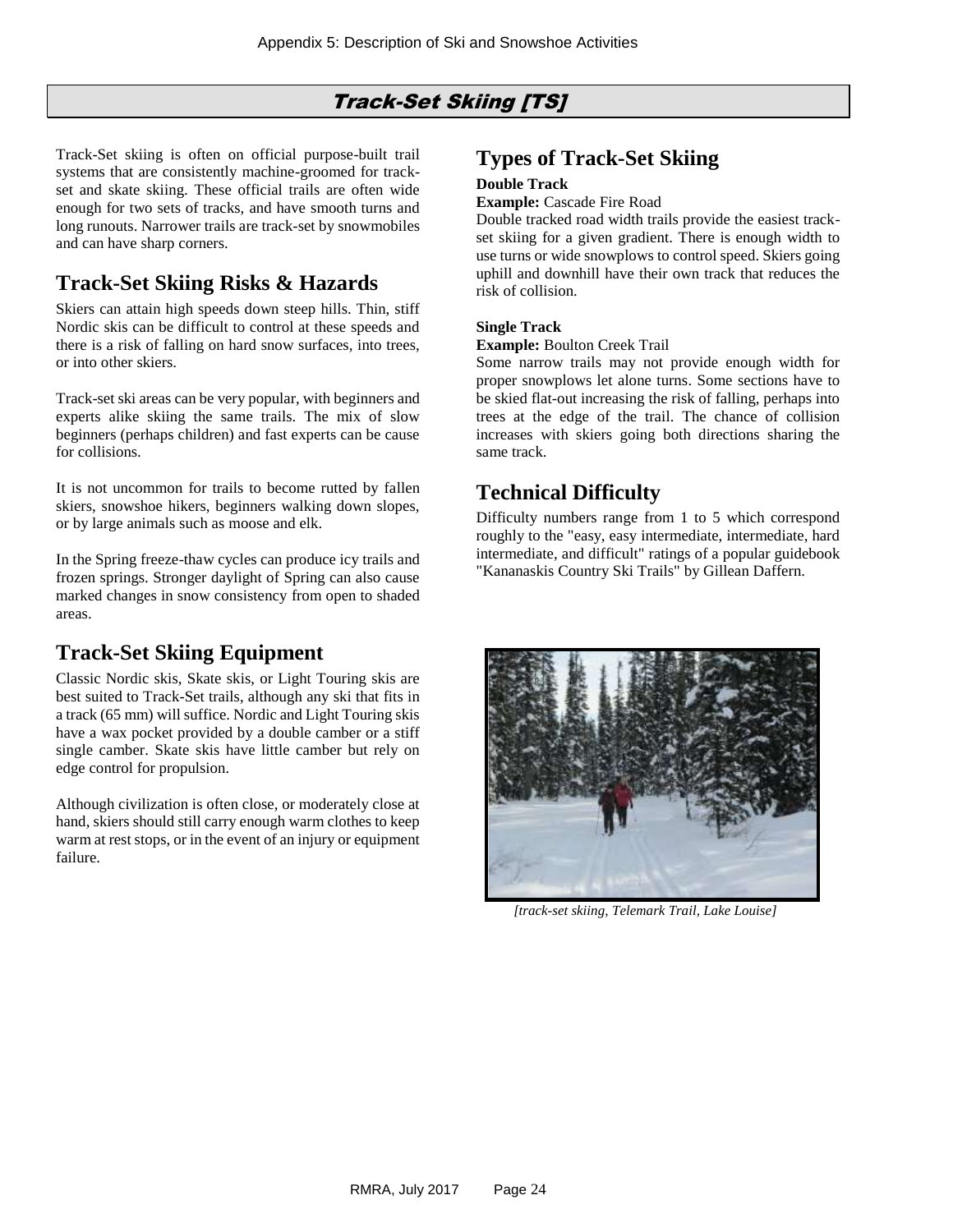### Trail Skiing [TL]

<span id="page-24-0"></span>Trail Skiing routes follow old roads, cutlines, ski trails, and summer hiking trails. The route should be obvious with little or no route finding required under normal conditions. Trail skiing almost always occurs below treeline. Above treeline summer trails are not discernable from open terrain.

### **Trail Skiing Risks & Hazards**

Some Trail Skiing trips encounter avalanche terrain with the major concern being natural avalanches running down avalanche tracks and runouts. Trail embankments as well could produce a slide large enough to bury a skier.

The confined nature of Trail Skiing makes it difficult to avoid hazardous obstacles on the trail (rocks, boulders, fallen trees, frozen springs, etc.). Skiing out of control may result in colliding with a tree.

Icy trails and steep inclines can make skiing fast and thrilling. Controlling speed with snowplows, sideslipping or occasional controlled falls may be necessary to ski safely. When all else fails, walking down the side of the trail may be the best descent method.

#### **Trail Skiing Equipment**

Light Touring and Backcountry Touring skis and bindings are ideal for Trail Skiing. They have enough stiffness, moderate width, and enough camber for fast stride and glide, yet enough side cut and width for some turning ability. Metal edges provide more control on hard or icy surfaces.

Trail Skiing can take groups far from civilization. Enough warm clothing, extra food, and extra water should be taken for a possible unplanned night out. Each skier should have a personal first aid kit, a repair kit specific to their ski equipment, a whistle, matches and fire starter. A headlamp allows skiers to travel at night, which can occasionally happen in the short days of winter. Bring extra batteries.

The group should carry at least one shovel (more for a large group) to make an emergency snow shelter.

Avalanche rescue equipment may be required according to th[e Avalanche Risk Management](#page-5-0) Policy.

#### **Types of Trail Skiing Road**

#### **Example:** Lake O'Hara Fire Road

Roads provide the easiest trail skiing for a given gradient. Roads usually have smooth bends and long runouts. There is enough width to use turns and wide snowplows to control speed.

#### **Good Trail**

#### **Example:** Boom Lake

Some trails are purpose-built with wide turns and long runouts. Others may be easy switchbacked summer hiking trails that may have sharper corners and shorter runouts. Trails may not provide enough width for proper snowplows or turns. Some sections have to be skied flat-out increasing the risk of falling, perhaps into trees at the edge of the trail.

#### **Gnarly Trail**

#### **Example:** Ink Pots (upper section)

These trails are often narrow with tight turns. They may have steep sections with no runouts, sharp corners, and steep embankments. They may be overgrown, or have deadfall, rocks, roots, and stream crossings as hazards. Sideslipping often controls speed. Some sections may have to be walked.

### **Technical Difficulty**

Difficulty numbers range from 1 to 6 as determined by Coordinators considering varying difficulty factors.



 *[Fitzsimmons Creek, Mt Armstrong ]*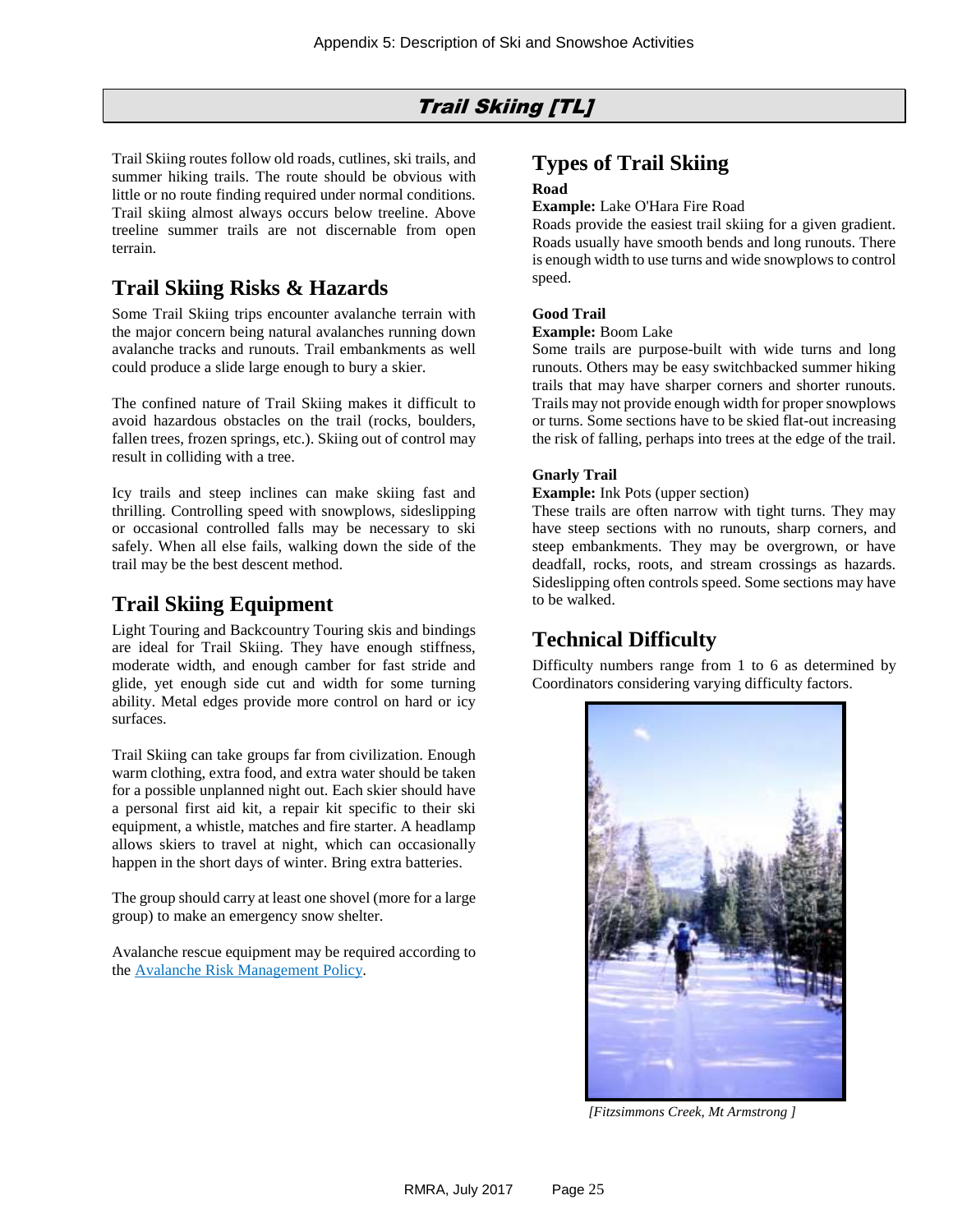# Off-Trail Skiing [OT]

<span id="page-25-0"></span>Off-Trail Skiing is the third category of Skiing. A guideline for defining Off-Trail Skiing is when the route is not obvious and route finding is generally required. Most Off-Trail routes go above treeline. Some may be below treeline passing through trees or forest glades.

## **Off-Trail Skiing Risks & Hazards**

Off-Trail ski trips often encounter avalanche terrain. Alpine slopes steeper than 25 degrees should be suspect. Forest glades may in fact be avalanche tracks.

# **Off-Trail Skiing Equipment**

Backcountry Touring, Telemark Touring, and Alpine Touring skis and bindings are strong enough and wide enough to allow good floatation and ability to turn. Metal edges are needed for sometimes difficult snow conditions.

Avalanche rescue equipment is usually required according to the [Avalanche Risk Management](#page-5-0) Policy.

# **Types of Off-Trail Skiing**

#### **Forest Glades**

**Example:** lower slopes of Bow Summit

Glade skiing can be very enjoyable with snow that is often unaffected by wind. The slopes can be quite wide allowing for broad turns to control speed. Groups often ski forest glades when whiteout conditions blanket higher alpine slopes. Glades may be sections of forest with widely spaced trees, or longitudinal meadows. Be aware that these slopes may in fact be avalanche tracks with starting zones higher up in the alpine.

#### **Alpine Slopes**

#### **Example: Parkers Ridge**

Alpine slopes are affected by wind much more than Forest Glades. The snow surface can be inconsistent and at times difficult to ski (crust, **[sastrugi](#page-37-0)**). Storms are often more severe in the alpine with high winds, large snowfalls, and whiteout conditions. Wind slabs are often less stable than the surrounding snowpack and can be difficult to recognize. Route finding and avalanche awareness skills are required to safely negotiate alpine terrain.

#### **Trees**

**Example:** Dolomite Circuit (into Mosquito Creek)

Groups do not usually seek out closely spaced trees to ski in, but sometimes have to ski through them as part of a trip. Trees are the major hazard, requiring tight and quick turns to avoid collisions. Falling into tree wells is dangerous, possibly rendering the skier helpless until help arrives. The 'buddy' system should be employed while skiing in trees.

# **Technical Difficulty**

Difficulty numbers range from 1 to 6 as determined by Coordinators considering varying difficulty factors.



 *[Rummel Lake cutblocks]*



 *[Jonas Pass, on the way to Jasper]*



 *[above Hidden Lake]*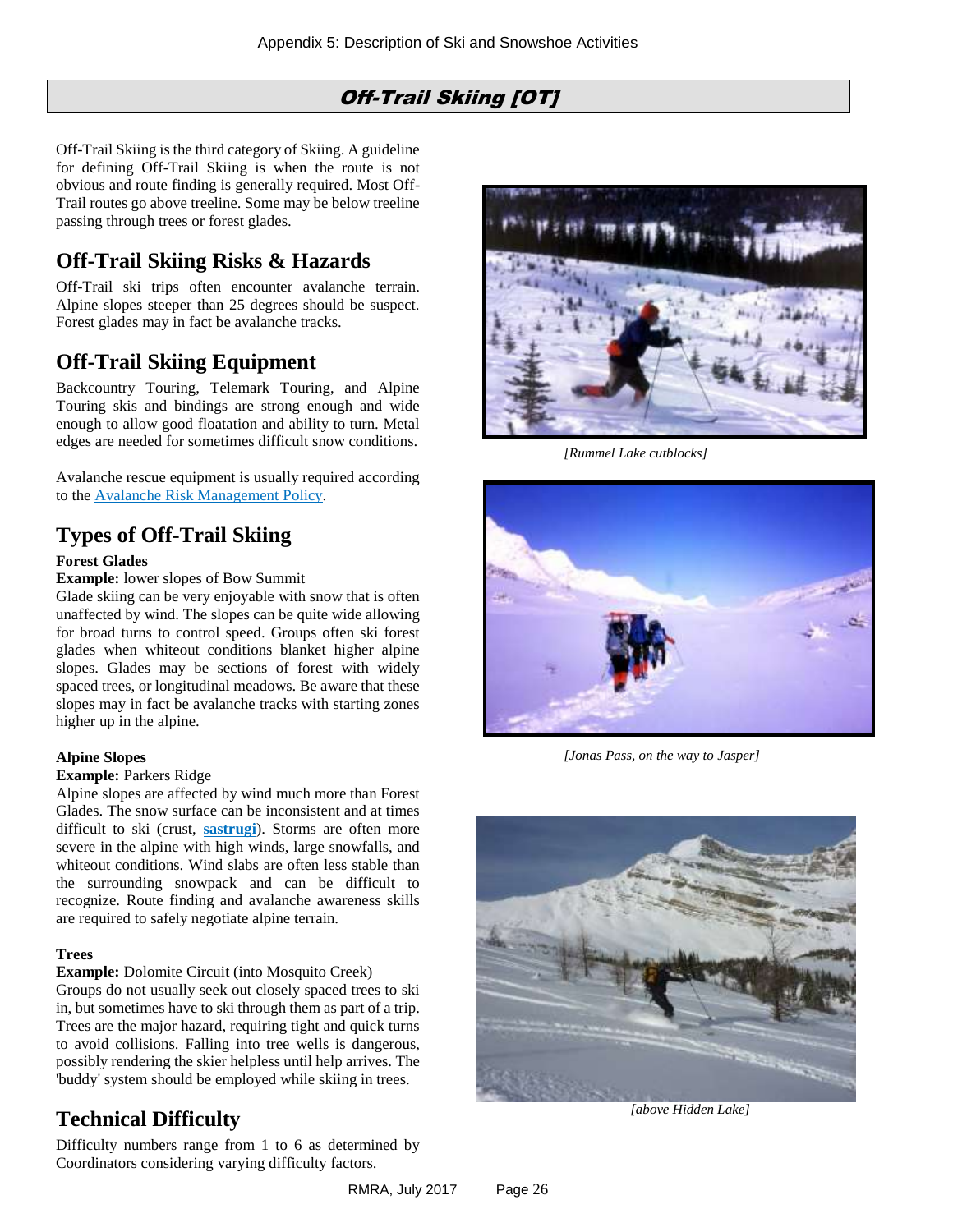### Ski Mountaineering [MN]

<span id="page-26-0"></span>Ski Mountaineering is the most challenging category of skiing. Any Off-Trail trip that has glacier travel or has a remote mountain summit as a destination is Ski Mountaineering.

# **Ski Mountaineering Risks & Hazards**

Glacier travel requires route-finding skills to avoid open crevasses, and specialized equipment and skills for rescue from falls into hidden crevasses. Other hazards include avalanches, falling seracs or cornices, and sometimes-difficult skiing conditions (crust, **[sastrugi](#page-37-0)**). Group cooperation is necessary to ski down glaciers while roped up.

Destinations are often remote and exposed to extremes of weather and temperature. Route finding in whiteout conditions can be difficult. Groups may become disoriented and ski onto more dangerous terrain, or become lost. Terrain features such as snow drifts and wind scoops may be difficult to see, resulting in falls.

Some summits require completion over rock or ice, requiring the skills and equipment of summer mountaineering.

Groups need to be self-reliant, and prepared to bivouac overnight. Packs are often heavy with necessary equipment, especially for multi-day trips.

### **Ski Mountaineering Equipment**

Telemark Touring or Alpine Touring skis and bindings are necessary to meet the stresses placed on them with heavier packs and sometimes-difficult conditions. Skiing in control is very important. Many skiers prefer short wide skis than float well and turn easily.

Ski Mountaineering takes groups into remote and sometimes hostile environments. Participants should be self-reliant in case of unplanned overnight bivouacs. Their equipment should be in good working order, and their repair kit sufficient to fix gear or at least allow for a retreat.

[Avalanche Equipment](#page-5-1) is standard. Other equipment is trip dependent and may include: ice axes, crampons, crevasse rescue gear, climbing gear, or winter camping gear.

#### **Types of Ski Mountaineering**

#### **Summits**

**Example:** Storm Mountain (Banff)

Similar to Off-Trail [alpine slope] trips in nature but in more serious terrain. The destinations are often remote and the route is often on or near avalanche slopes. Some summits can be skied to the top, but many require the final section to be walked/hiked/climbed. As with summer season Mountaineering trips specialized equipment may be necessary.

#### **Glaciers**

#### **Example:** Mt Gordon - Wapta Icefields

Ski Mountaineering trips over glaciers require specialized equipment for crevasse rescue as well as avalanche rescue. Many of these trips are multi-day so winter camping gear may be required as well. High exposed icefields are prone to storms with strong winds and whiteouts. If the route over the glacier is long then wands should be taken to retrace the route out in case of whiteout conditions. Participants must be prepared for extreme cold, high wind chills, and sunburn in spring months. Groups may find themselves in survival mode while skiing roped up with heavy packs down a steep crevassed glacier in a whiteout blizzard!

### **Technical Difficulty**

Difficulty numbers range from 6 to 9 as determined by Coordinators considering varying difficulty factors.



 *[ascending Mt. Rhondda above Bow Hut]*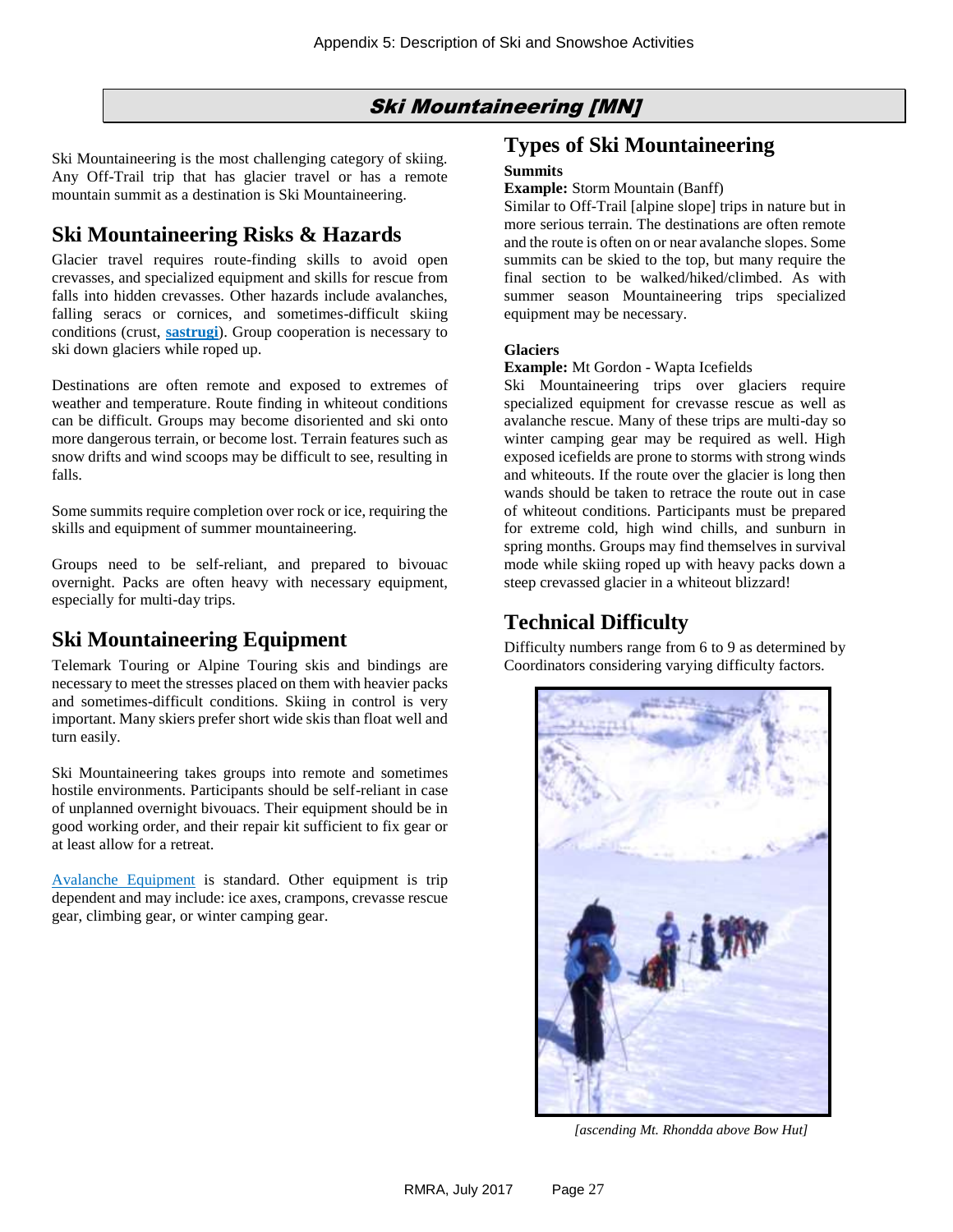#### Snowshoeing Difficulty Factors

<span id="page-27-0"></span>Rating snowshoeing trips is more complex than rating hiking trips. There are more factors that can change a trip difficulty considerably. The following factors affect a snowshoer's ability on the trip.

#### **Snow Conditions**

Deep snow with trail breaking requires greater effort than a packed trail and may increase the technical difficulty. Participants should keep in mind ratings are based on good conditions and the Technical Difficulty and Endurance factors may rise significantly with a change in conditions. While we cannot predict snow conditions for any particular time, we can make some broad assumptions on what constitutes 'normal' snow conditions. The following terms may be used to describe 'normal' conditions:

- **Below Treeline** trails and glades are often protected from wind that can adversely affect snow conditions.
- **Above Treeline (or Alpine)** wind can form crust, **[sastrugi](#page-37-0)**, and drifts as well as expose bare rocky sections. These conditions present an inconsistent and at times difficult surface on which to snowshoe.
- **Glaciers** have Alpine snow attributes as well as crevasses. Snowshoeing while roped up presents additional challenges for the participant.

### **Snowshoeing Equipment**

Choose a model and size that will support your weight on the snow you expect to encounter. Powder snow common to the Rockies does not support weight as well as West Coast snowpacks do. Isothermal snow in the spring may also have poor support characteristics.

Ski poles are suggested for balance and help with propulsion.



*[tribulations while snowshoeing]*



*[Playing around near Elephant Rocks]*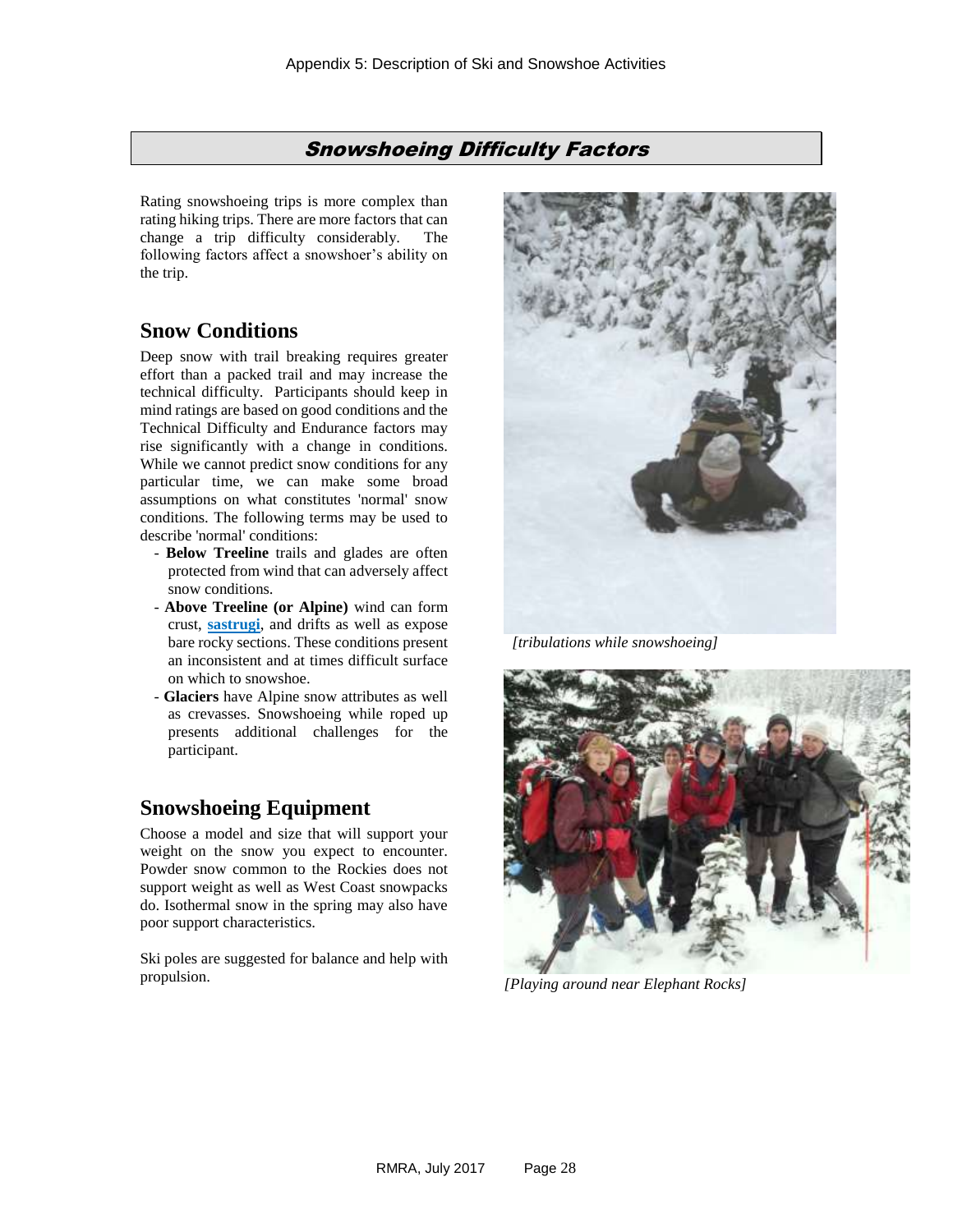# <span id="page-28-0"></span>APPENDIX 6: DESCRIPTION OF OTHER ACTIVITIES

While Hiking and Skiing are by far the most popular activities, the following activities are sometimes offered to members:

# **Bicycling**

<span id="page-28-1"></span>Bicycling is an activity that is offered both on its own and as access to other activities, usually hiking. Spring is when many bike trips are offered; skiing is tapering off and hiking may still be limited.

# **Bicycling Equipment**

There are two main classes of bikes: Road, and Mountain.

Road bikes are built for speed on paved surfaces. They are lightweight bikes with narrow rims, smooth tires, and higher-ratio gearing.

Mountain bikes are sturdier bikes built for rough roads, trails and off-trail routes. They feature lower-ratio gearing, wide rims, and knobby tires for control on steep, rough inclines. More expensive bikes have strong lightweight frames with front and sometimes rear suspension. These bikes can be fitted with smooth tires or 'slicks' for faster road cycling.

**Bicycle helmets are mandatory on RMRA bicycle trips.** Other necessary items include: bell, water bottles, front headlight, red rear taillight or reflector, mirror, and sometimes a cycle computer for speed and distance measurements. Repair kits should be taken for flat tires and broken chains.

Specialized clothing has been designed for road cycling and mountain biking, but any wind proof and/or rainproof jackets and pants will do. Bright colors and reflective strips are a good idea to keep cyclists visible to motorists. Gloves keep hands warm on cool days.

# **Road Cycling**

Road cycling can occur on any paved surface from shoulders of high-speed freeways to country lanes. Trips on seasonally closed roads over Highwood Pass, up the Sheep River Valley, and up the Elbow River Valley are popular.

Most trips are day trips with cyclists carrying necessary clothing and equipment in light daypacks or in bags designed to fit on bike frames such as panniers. Multi-day road tours staying overnight in tents, hostels, or motels are more adventurous. Larger capacity touring panniers are needed to carry the required food, clothing and equipment.

#### **Road Cycling Ratings**

The RMRA does not have a formal rating system for Road Cycling but the terms "Easy, Intermediate, and Difficult" could be used. Participants generally will want to know the distance to be cycled.

# **Road Cycling Risks and Hazards**

Sharing the road with cars and trucks is the main risk in road cycling. Motorists not paying due attention have struck and killed cyclists. It is also possible for cyclists to lose control of their bikes and be struck by motorists. To reduce this risk cyclists should ride single file on the outside edge of the road preferably on paved shoulders if they exist, wear bright colored clothing with reflective strips, and use headlights and taillights in poor visibility. Rearview mirrors allow cyclists to anticipate upcoming traffic.

Roads with potholes, ruts, loose gravel, standing water, and bumps and depressions can cause a cyclist to lose control and fall. If traveling at high speed, especially downhill, these hazards may not be seen until too late.

Gusting headwinds and crosswinds can cause a cyclist to lose control. Rain can make road surfaces slick and can cause braking systems to work less efficiently. Snow and/or ice can be hazards in spring and fall or in summer on high mountain roads.

Equipment failures while riding, such as deflating tires or chains breaking, are hazardous. Keeping tires and chains in good repair reduces this risk.

# **Mountain Biking**

Mountain biking occurs off-pavement on old roads, hiking trails and off-trail routes. Most trips are day trips with cyclists wearing day backpacks.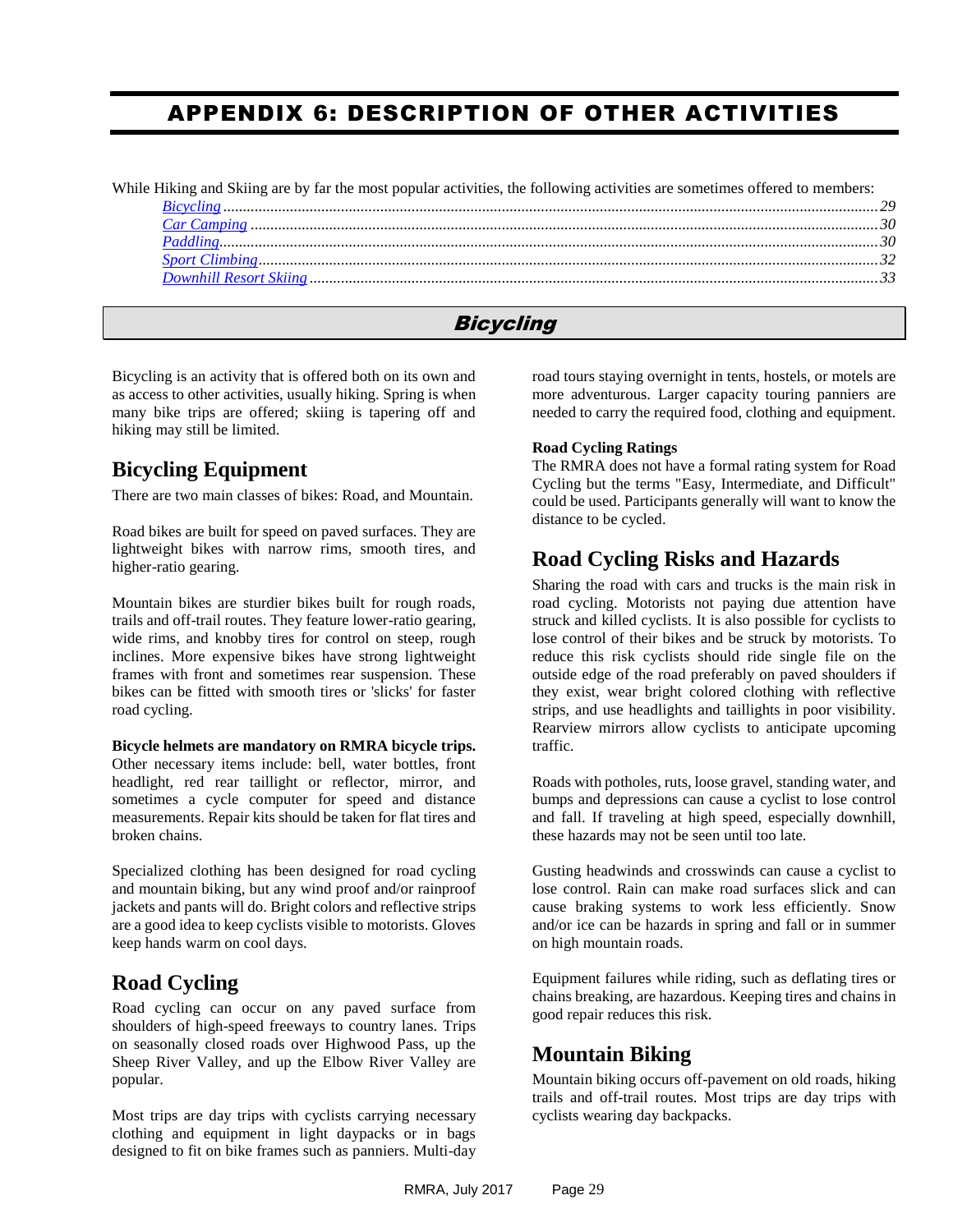Mountain bikes are sometimes used for quick access to trailheads for hiking when it is not possible to use vehicles. An example is biking the Little Elbow River Road to access the Mt. Romulus hike.

#### **Mountain Biking Ratings**

The RMRA does not have a formal rating system for Mountain Biking but the terms "Easy, Intermediate, and Difficult" could be used. Hiking Trip Categories of Trail and Off-Trail, Difficulty Number, and Endurance Indicators of distance and elevations gain could also be used to rate Mountain Bike trips.



<span id="page-29-0"></span> *[Glasgow-Banded traverse bike approach,]*

### **Mountain Biking Risks and Hazards**

The main risk of Mountain Biking is falling off the bike while negotiating sometimes steep, rough, and loose trails and off-trail terrain. Although speeds are generally slower than Road Cycling, the hazards of the route are generally more abundant: roots, loose rocks, trees, embankments, streams, potholes, standing water, mud, gravel, deadfall, and narrow twisting trails. Snow and ice can be encountered in all seasons.

Mountain Biking is generally harder on both bike and rider. The risk of a mechanical breakdown and/or injury is greater than with Road Cycling. With the general awkwardness of mountain biking with large packs, many cyclists are tempted to take a minimum of survival clothing and equipment. However, cyclists may find themselves injured or stranded far away from the trailhead unprepared for a night out, yet it may take more than a day to get help. Therefore cyclists should take sufficient survival gear on all trips.

Cyclists on bikes can travel on old roads and trails much faster and quieter than can hikers. There is a greater risk of surprising wildlife, which in the case of a Grizzly Bear can be dangerous. Cyclist should slow down and try to make more noise when in bear habitat.

Cyclists should slow down and make way for hikers, and warn them when approaching from behind. Cyclists should also dismount and stay clear of horses.

### Car Camping

Car camping is a leisurely cousin to backpacking without the requirement to carry all the camping equipment. The opportunities are tremendous not only in western Canada and the United States, but all over North America for that matter. Many car camps go to local campgrounds that offer opportunities for interesting day hikes. Other trips may combine several campgrounds on a road circuit that takes participants over a large area. Day hiking may be an important activity on these trips but other activities may be offered as well: sightseeing, touring historic sites, fishing, etc.

# **Car Camping Equipment**

A variety of camping styles can be employed but tents, camper vans, and trailers are the most common. On longer tours a night at a hotel, motel, or hostel may be planned.

# **Car Camping Risks and Hazards**

Stoves, lamps, and heaters using white gas, propane or other fuels can flare up or explode if not maintained or used properly. There is a danger of carbon monoxide poisoning if these devices are used in areas with poor ventilation.

Car camping takes place in campgrounds open to the general public. There is always the risk of theft or damage to personal belongings. These campgrounds can also be magnets for wildlife seeking food. Be aware when in bear country especially. Keep a clean camp and lock up food in car trunks.

Roads and highways can be busy, especially in the summer and at tourist hot spots. The risk of being in a vehicle accident is always present.

*It is prudent to purchase extra medical insurance especially if traveling to the United States. Drivers should increase their liability insurance as well.*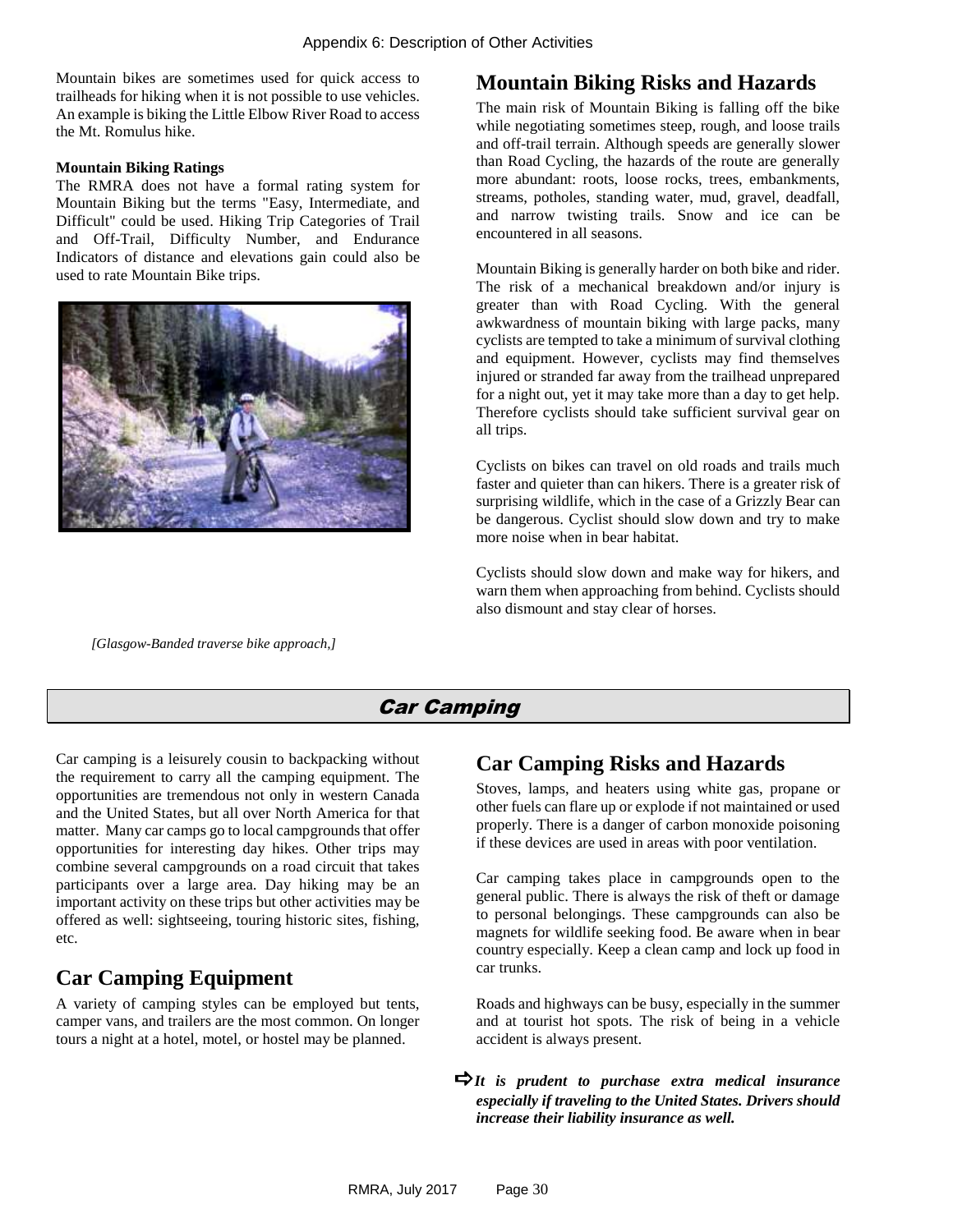#### Paddling

<span id="page-30-0"></span>Canoeing can be a relaxing and enjoyable way to see the countryside. Many rivers near Calgary such as the Bow and the Red Deer provide easy paddling for canoes and kayaks. There are also opportunities for white water runs for those with excitement in mind, or lake exploration for a more serene experience.

River trips require more planning than lake paddling. Car shuttles or pickups have to be arranged, and known river hazards reviewed.

There should be a minimum of three boats on trips that venture very far from civilization. In the event of one boat becoming unusable, the other two boats can carry the stranded participants and their gear.

Each boat should have at least one person experienced at paddling, especially on river trips.

### **Paddling Risks and Hazards**

#### **River Trips:**

Hazards can include strong currents, eddies, whirlpools, standing waves, waterfalls, boulders, cliff embankments, submerged logs, log jams, sweeper trees, shoals, and cold water. There is risk of trauma, hypothermia, and drowning by tipping or being thrown out of the watercraft, by being struck by objects in the water such as rocks, boulders, and submerged logs, or by being trapped in sweeper trees or log jams. Strong currents and cold water can make it very difficult to reach shore. Some rivers have their water flows controlled by dams; and sudden changes in water flows can be dangerous to paddlers.

#### **Lake Paddling:**

Hazards can include sudden storms with high winds and lightning. There is a risk of tipping into the water with strong gusts, or of being electrocuted by lightning. On large lakes there is a risk of becoming disoriented and lost.

#### **Boating Regulations**

Regulations governing boating safety on Canadian waters come under the jurisdiction of the Canadian Coast Guard. They have established a list of equipment requirements for pleasure craft, and the law requires that these items be on board. For the category of canoes and kayaks not over 6m in length the minimum equipment requirements are:

#### **Personal Protection Equipment:**

1) One Canadian-approved personal flotation device or life jacket of appropriate size for each person on board. 2) One buoyant heaving line of not less than 15m in length.

#### **Boat Safety Equipment:**

3) One manual propelling device or an anchor with not less than 15m of cable, rope, or chain in any combination.

4) One bailer or one manual water pump fitted with or accompanied by sufficient hose to enable a person using the pump to pump water from the bilge of the vessel over the side of the vessel.

#### **Navigation Equipment:**

5) A sound signaling device or a sound-signaling appliance.

6) Navigation lights that meet the applicable standards set out in the *Collision Regulations* if the pleasure craft is operated after sunset and before sunrise or in a period of restricted visibility.

Also there are laws governing safe enjoyment of Canadian waters. "*Rules of the Road"* apply to every vessel in all navigable waters, from canoe to supertanker.

This information is available in a free publication "Safe Boating Guide" available at government offices and at retail boat stores, (e.g. Undercurrents in Bowness) or online at Transport Canada's marine safety web address [http://www.tc.gc.ca/marinesafety/TP/TP511/menu.htm.](http://www.tc.gc.ca/marinesafety/TP/TP511/menu.htm) Click on Boating Safety.

#### Canoeing Equipment

For canoeing the following would satisfy the above regulations:

1) One Canadian-approved personal flotation device or life jacket of appropriate size for each person on board

- 2) One buoyant heaving line 20m in length
- 3) One paddle for each person, plus a spare
- 4) One bailer (one empty plastic bleach bottle with the cap on and the bottom cut out)
- 5) One whistle
- 6) Canoeing at night is not recommended.

Survival equipment such as extra warm-wear, outerwear, fire making material, and food can be stored in waterproof bags. A tarp can make a simple shelter in an emergency.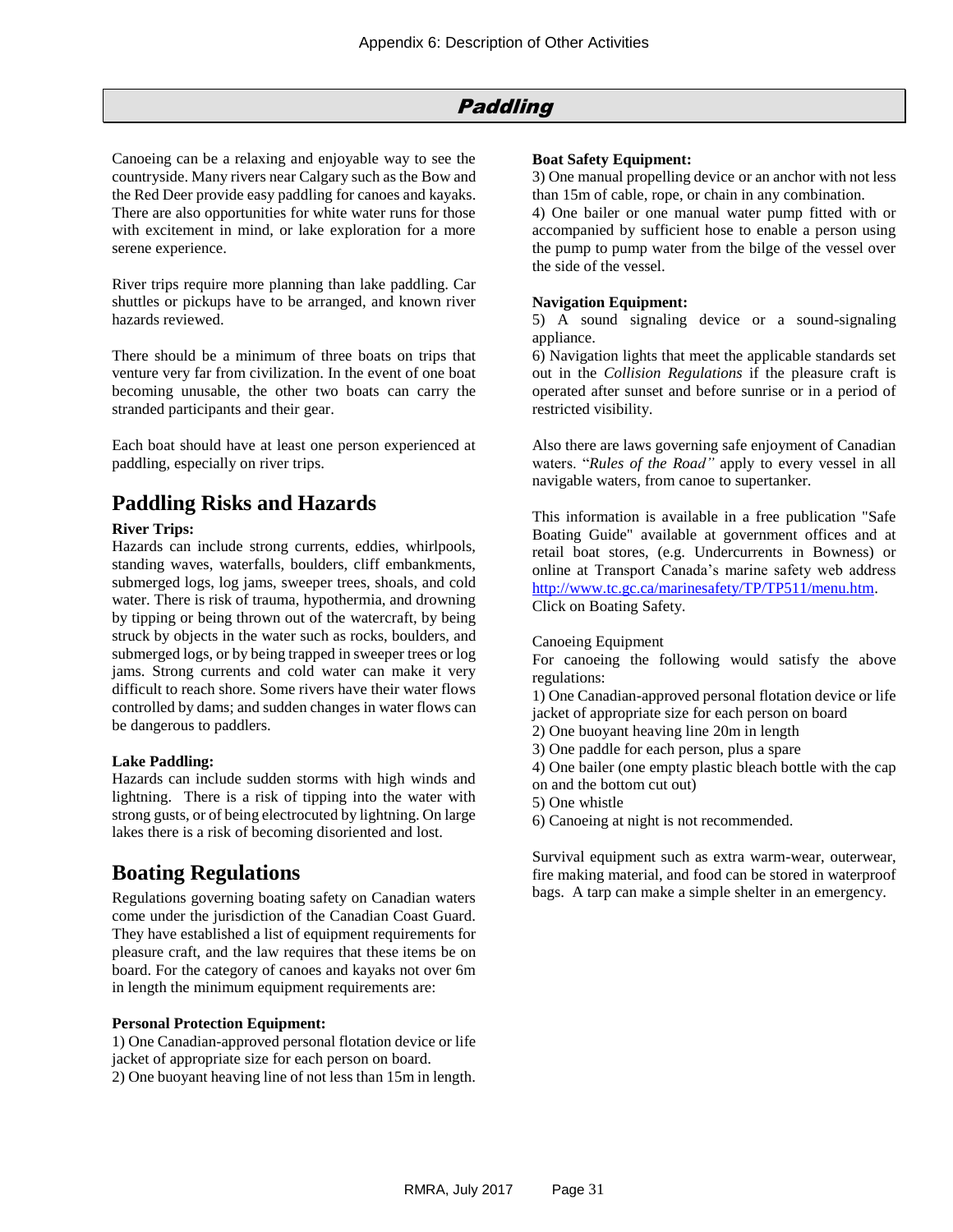#### Sport Climbing

<span id="page-31-0"></span>Sport Climbing is a branch of climbing that has exploded in popularity within the outdoor community. The climbs are 5th class on the Yosemite Decimal Rating System, and can range from easy to extremely difficult. Sport Climbing differs from traditional  $5<sup>th</sup>$  class climbing in the following ways:

- routes are one rope length or less, often ½ rope length,
- routes are well mapped and documented,
- many routes are bolted,
- routes are usually clear of loose rock, moss, etc.,
- climbing crags are usually only a short walk or hike from access roads,
- there is no summit or destination as a goal; the goal is the route itself.

There are several flavors of sport climbing: indoor climbing walls, top roping, lead climbing, and bouldering.

#### **Sport Climbing Risks and Hazards**

Sport Climbing can be an enjoyable and safe activity if equipment is well maintained, participants have taken a professional course on climbing, and the climbing is executed properly.

Short falls are actually part of the sport and at worst may result in a scratch or two. Participants are self-motivated to attempt routes at or just beyond their capabilities. Falls due to equipment failure can be fatal. Inexperience or inattention of the belayer can result in a climber fall being fatal.

Climbing crags are normally clear of loose rock either from deliberate cleaning of the route, or from the self-cleaning of a large number of climbers. In spite of this there is still a good possibility of rock fall from above the route due to natural or human activity. All participants should wear rock helmets on outdoor routes: climbers, belayers, and observers.

Volunteer groups replace suspect bolts at popular climbing areas. Nevertheless all bolts should be checked before using! Always back-up a suspect bolt with other protection.

### **Sport Climbing Equipment**

All climbing equipment should be UIAA approved. All equipment should be checked for wear and retired according to manufacturers' suggestions. A climbing harness is required and should be properly worn with all straps doubled-back through buckles. A harness with generous padding is comfortable while hanging. A standard 10 mm climbing rope of 60 meters length is recommended. Specialized rock climbing shoes are usually worn. They are lightweight, tight fitting, and have grippy rubber soles. Inexperienced belayers should use selfactivating belay devices for added safety. Anchor building equipment has to be in top condition.

 $\Rightarrow$  *It is wise never to buy used equipment unless you are very sure of its owner and its history; your life or your partner's life is at stake!*

#### **Indoor Climbing Walls**

Commercial indoor climbing walls offer a safe controlled climbing experience all year round. The walls have artificial holds placed to provide easy to expert routes. Climbing is top roped and bombproof save for the experience of the belayer. Participants must go through an orientation session and sign a standard liability waiver before initial climbing. Inexperienced belayers can use belay devices that self-deploy when the climber falls.

#### **Top Roping**

#### *Example: Wasootch slabs - Kananaskis Country*

The climber is always on a top rope from above; there are no climber falls, only climber hangs. There is no need to clip into bolts. The top anchor must be made properly with good equipment and backed up. Often multiple bolts or very sturdy trees are used for anchors. These pitches have easy access routes to set up and remove the anchor. The belayer usually belays from below, but could belay from above on longer pitches. Only experienced people should set up the anchors, and they should be belayed while doing so.

#### **Lead Climbing**

#### *Example: Back of the Lake - Lake Louise*

The climber is belayed from below, pulling the rope up as the climb progresses. The rope is clipped into bolts as the climber reaches them to provide protection from falls. The distance a climber will fall is twice the distance from the last clipped bolt. A bolted top anchor is then used to lower the climber back down who then removes clipping equipment on descent. The climber's ability to reach the first bolt without falling is an important consideration. A fall here means a fall to ground.

### **Bouldering**

#### *Example: Okotoks Rock*

Bouldering does not require any equipment although rock shoes are generally worn. Climbers practice technique on crags and boulders, but do not climb high enough to injure themselves when falls occur. The ground surface should be flat, preferably of sand or of forest duff material. A partner typically spots the climber to reduce the chance of injury on falls.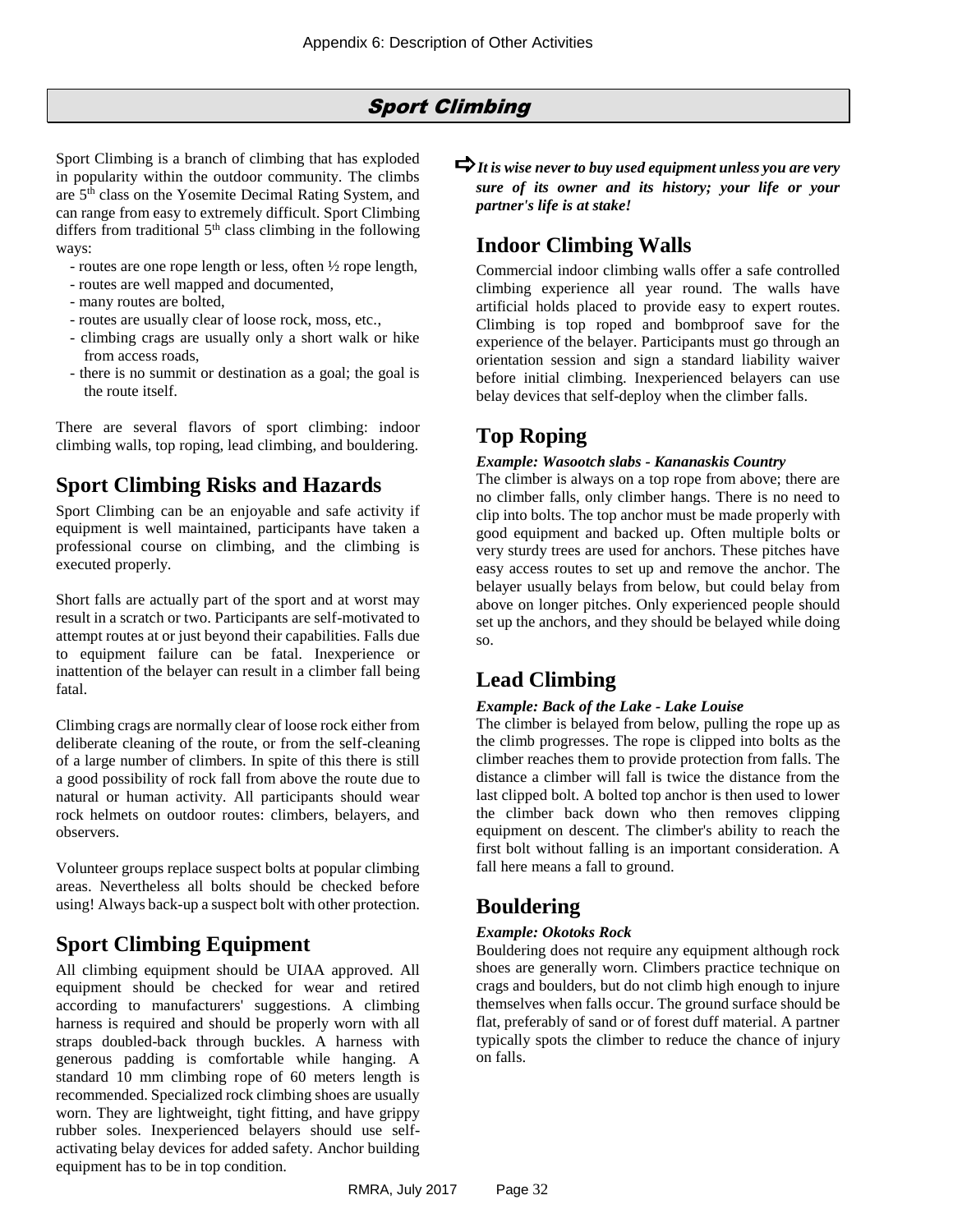#### Downhill Resort Skiing

<span id="page-32-0"></span>Although not truly self-propelled what with mechanized lifts, it is an accepted mode of skiing enjoyed by thousands of skiers. It has been included as an activity for a number of reasons:

- the Ramblers historically have had resort skiing as part of their program of activities,
- many members, especially new members, can relate downhill run ratings to the RMRA system.

### **Downhill Skiing Risks and Hazards**

Downhill resorts take considerable measures to make their hills as low risk as possible. Slopes within their boundaries are well marked and rated for difficulty. There is generally always an easy run to the bottom of the hill. Rocks and tree stumps exposed due to a lack of snow are usually well marked or fenced off. Avalanche control measures generally provide skiers with avalanche minimal risk terrain to ski on within resort boundaries. The runs are patrolled and help is generally close at hand in the event of injuries. However some hazards and risks are present:

There is a real risk of being hit by another skier, perhaps one who is out of control or skiing too fast. Recently more and more skiers are wearing helmets.

Groomed slopes can be very fast, and it is easy to attain speeds beyond your ability and comfort zone. There have been fatalities with skiers colliding with trees while skiing out of control.

Chairlift rides can expose unprepared skiers to high wind chill factors.

### **Downhill Skiing Equipment**

Standard Downhill, Alpine Touring, and Telemark Touring skis and bindings are best for their sturdiness and ease of turning. Safety straps are required on skis not equipped with brakes.

Many Downhill skiers do not carry a pack based on the knowledge that help is close at hand and a warm lodge is not far away. A lot of skiers however do take a small pack with an extra warm layer, extra mitts, sunscreen, facemask or balaclava, food and drink.

### **Types of Downhill Resort Skiing**

#### **Groomed Runs**

**Examples:** Bunny Hills, Green and Blue runs

Groomed runs provide the easiest skiing for a given gradient. These runs are groomed daily to compact the snow and to remove bumps and ruts. Often the domain of beginners and intermediate skiers, these are the popular 'cruiser runs'

#### **Mogul Runs**

#### **Examples:** most Black Diamond runs

Moguls are challenging runs that require quick and proficient turning techniques to descend in control. These runs are not heavily groomed but they usually have consistent snow conditions with hazards marked off.

#### **Forest Glades and Tree Skiing**

See Off-Trail Skiing.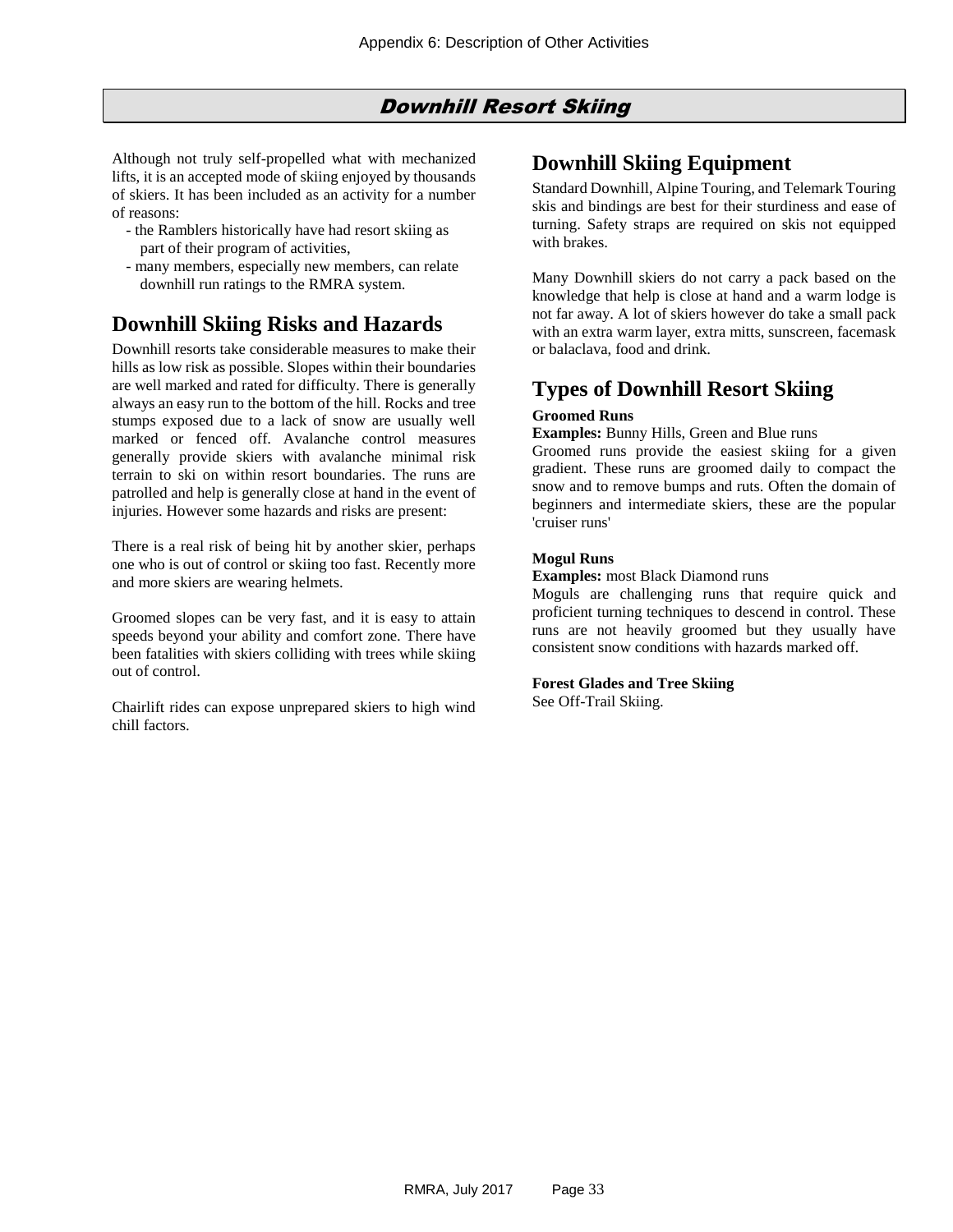# <span id="page-33-0"></span>APPENDIX 7: COORDINATOR'S RESPONSIBILITIES

Coordinators are not professional guides or social workers. They may not possess any more than basic first aid knowledge that may not be current, and are not bound to treat an injury. Coordinators are ordinary members of the club who have volunteered to further the aims and activities of the Association.

### **First Aid Knowledge**

Coordinators are required to have taken a basic level first aid course, and are encouraged to keep up to date with refresher courses.

#### **Avalanche Awareness**

Coordinators who take trips into avalanche terrain are required to take a basic avalanche awareness course, and are required to keep up to date with refresher courses per th[e Avalanche Risk Management](#page-5-0) Policy .

### **Probationary Coordinators**

A Probationary Coordinator is required to have a Full Coordinator with them on their first three trips to act as a mentor when required.

### **Coordinators Council**

All Coordinators are members of the Coordinators Council, and are responsible for setting policies for outdoor activities.

# **Adequate Capabilities**

A Coordinator should only undertake trips that are within his or her capabilities in terms of skill level, experience, and endurance.

# **Adequate Preparation**

Coordinators should pre-plan their trips before posting or announcing them by consulting appropriate maps, guide books, and experienced individuals who have visited the proposed area. Trip information also may be obtained from the list of trips maintained by the club. Specifically inquire about:

- the route to be taken and alternate routes,
- distance and elevation gain,
- approximate time to complete the trip,
- rating levels and hazards of the route,
- minimum capabilities required of participants to complete the trip safely, and
- special equipment required to complete the trip safely and to meet RMRA Risk Management Policies.

Complete a website posting and trip signup sheet as fully as possible. Mention foreseeable hazards and equipment required to help members judge if they have sufficient skills for the trip.

Have a pre-trip meeting of participants if the activity is a multi-day camping or backpacking trip.

If the trip is in avalanche terrain then on the morning of the trip obtain the latest regional avalanche danger level for the area. If the hazard is such that the trip requires avalanche equipment which was not required when the trip was announced then the trip should be canceled or an alternate trip taken.

# **Trip Cancellation**

Once a Coordinator has posted a trip on the website, he or she is obligated to show up at the meeting place regardless of the weather, etc. or to post a cancellation of the trip as early as possible. . If the coordinator has chosen to have members sign up on-line, or phone/e-mail the coordinator then the members who have signed up must be telephoned and advised of the cancellation. In the event that the Coordinator is unable to lead the trip due to illness or other emergency, he or she should make all possible efforts to find another Coordinator to take the trip.

# **Screening of Participants**

Coordinators may screen potential participants to ensure their suitability for the demands of the trip. Inform them of the requirements of the trip in terms of skills, endurance, and equipment. The Coordinator may suggest to a potential participant that they may not be qualified for a trip and ultimately may refuse any person they feel is not suited to the trip.

# **Car Pooling Location**

Screening of participants may be required for those who did not sign up for the trip in advance. An inspection of each participant's equipment may help to judge if a participant is suited to the trip. Coordinators may check that all participants have required equipment. Have all participants sign the trip sign-up sheet.

Assist in establishing car pools. Consider which participants may want to go out for dinner after the trip.

Inform participants of arrangements for coffee stops, car shuttles, etc. Make sure drivers know the route to the trailhead.

Group equipment for backpacks is sometimes best organized at the carpooling location when everyone is present and the available equipment can be inspected.

Coordinators may check to ensure sufficient extra equipment and clothing is carried within the party to deal with an emergency. This is critical during the winter if two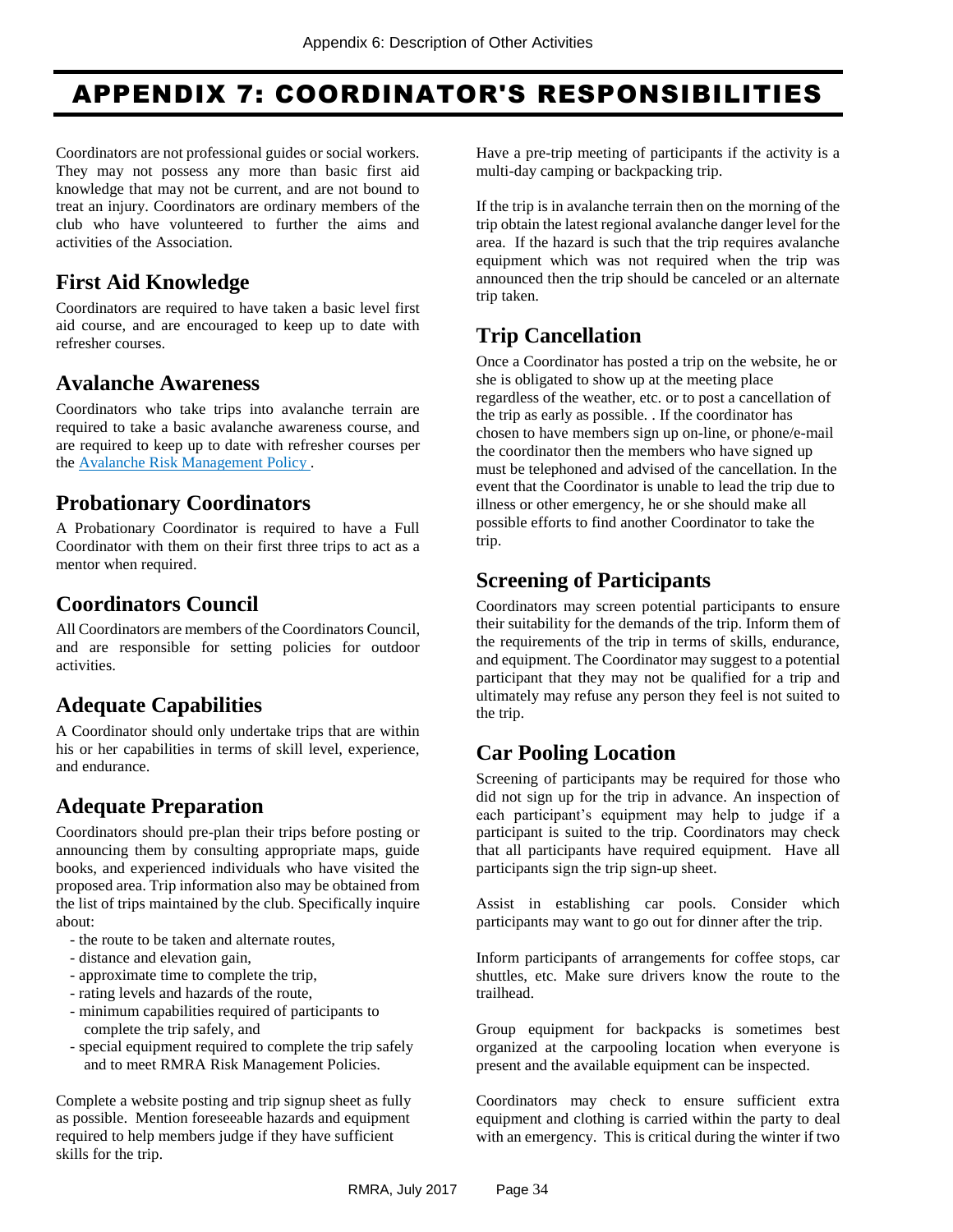or more people were required to remain in the mountains overnight awaiting rescue.

# **Travel to the Trailhead**

Coordinate overnight permits, sign-out registration, etc. for the group as required. Be observant of changing weather conditions.

# **At the Trailhead**

Conduct a short trailhead meeting (see Appendix 1). Organize avalanche transceiver performance checks near the trailhead as required.

### **On the Trail**

Some concerns and priorities of a Coordinator on the trail are:

- regular accounting of all participants during the trip, - selecting a safe and not unnecessarily difficult route in line with the difficulty rating of the posted trip; getting consensus from the group if changing to a more difficult route is proposed,

- observing the weather,

- encouraging feedback from the participants regarding their physical condition, observations of large animal activities and weather changes, suggested alternate routes and the like,

- determining a safe and adequate return time and location to ensure that the group is able to return prior to darkness: avoid traveling after dark,
- determining lunch stops or specific points at which the participants should regroup,
- ensuring that if huts are used, they are left clean and properly closed,
- ensuring any campfires are out and if necessary, all traces of the fire are removed by cleaning the site and replacing the sod previously removed.

#### **Emergencies**

Take charge of the group in an emergency such as a serious injury or avalanche, or appoint another more qualified person to take charge if the circumstances warrant such action. Organize the group for a possible rescue evacuation, overnight survival bivouac, or both.

### **End of Trip**

#### *Ensure that all participants have returned to the trailhead at the end of the trip.*

Aid members in establishing remuneration for carpool drivers. Arrange for posting of the number of participants to the website. Consider posting a trip report and photos to the website, many members would appreciate reading how trips turned out. Consider updating the trip description and rating and noting any special routefinding information that may be helpful the next time the

trip is taken. Special information may include GPS readings, photos of notable pitches, drawings showing routes taken superimposed on maps or photos, etc.

# **Trip Signup Sheets**

Coordinators are responsible to give the trip signup sheet to the Membership Director within 30 days of the trip or retain them themselves for 3 years.

## **Group Management**

Managing the group during an outing may take many forms and each Coordinator will develop a personal style based on experience and from observing other Coordinators.

It should be remembered that most participants are adults and wish to be treated as such. Guidance should be offered to participants when their actions impact on other individuals or on the group as a whole, or when they are in contravention of RMRA Risk Management Policies or of accepted backcountry etiquette.

A consensus approach to making decisions about route, trip objectives, etc. gives all participants a chance to express their views. The Coordinator should consider all opinions, but weigh in favor of those participants who may be less skilled or possess less endurance. If group numbers warrant then it may be possible to divide into two groups with different objectives and expectations. The Coordinator should appoint another coordinator for the second group, and make clear plans for re-grouping.

### **Stragglers**

The issue of how to handle stragglers is a difficult one and is situation dependent. The following suggestions could be considered:

- encourage participants to use the 'buddy' system so that no one is left alone,
- put slower participants in front; they may be encouraged to maintain a reasonable pace,
- split the group into two groups of differing goals and expectations,
- encourage participants to keep sight of the person behind, particularly on Off-Trail trips,
- regroup at trail junctions, or have each person make sure the person behind knows the correct way; marking trail junctions with signs is a dubious technique,
- make sure everyone knows the turn-around time,
- ask for a volunteer 'tail-end' person.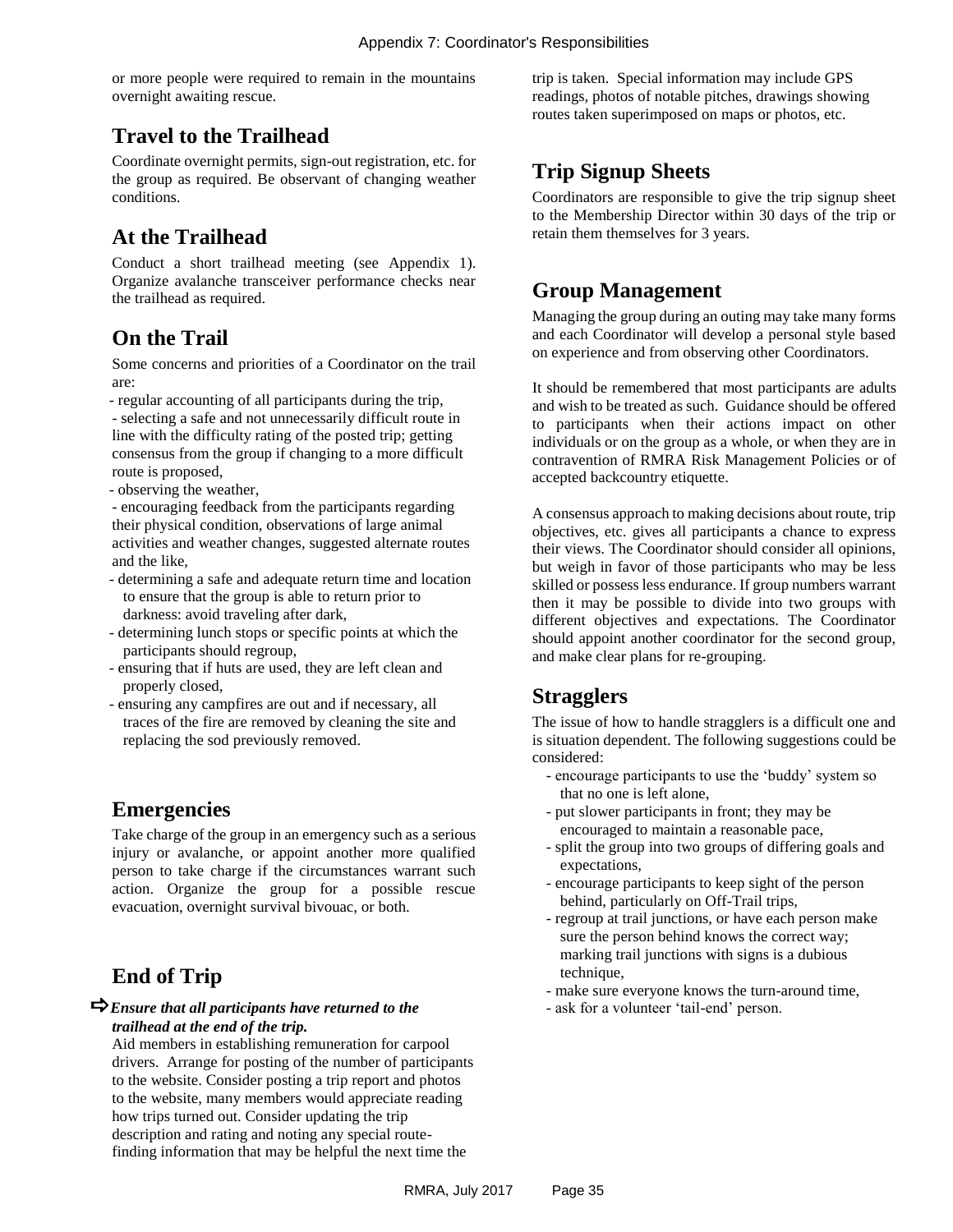# GLOSSARY

<span id="page-35-0"></span>**arrest:** to stop a fall or a slide once it has started - a climber's fall can be arrested by the belayer and the climbing rope.

- **self arrest:** to stop your own fall or slide - an ice axe can be used to self arrest a slide on a snow slope.

#### **avalanche course:** participants learn:

- how snowpack stability, slope, weather conditions, and human actions can cause an avalanche;
- to recognize and navigate through avalanche terrain;
- proper use of avalanche rescue equipment.

#### **avalanche rescue equipment:**

- **transceivers** are used to find other transceivers within a 70 meter radius, and provide the best method to quickly find buried victims.
- **probes** are thin poles that can determine the exact position of the buried victim;

-**shovels** need to be sturdy and large enough to quickly dig out the victim.

**avalanche terrain:** terrain that contains, or is in proximity to, avalanche zones;

- **Below Treeline, Above Treeline:** the Avalanche Risk Management Policy defines these two types of avalanche terrain which have different general characteristics.

**- Green Terrain** has no known avalanche hazard

#### **avalanche triggers:**

**- natural triggers** include falling cornices or seracs, snowpack loading by wind driven or falling snow, rapid changes in temperature - especially to above freezing;

- **humans** can trigger avalanches by their added weight on an unstable snowpack.

#### **avalanche zones:**

**- starting zone -** where the snowpack initially fails and an accumulation of snow starts to slide;

- **track zone -** the path down which the avalanche gains maximum speed;

- **runout zone -** where the avalanche slows down and deposits debris.

- **bears:** consider all bears dangerous; travel in groups of 5 or more, make noise, be aware of fresh bear sign, keep a clean camp, pack out all garbage; do not scream, run or panic if charged - stay calm, prepare to climb a tree or play dead.
- **belay:** to prevent a serious fall in climbing a belayer feeds the rope out to the climber;

**self belay:** to prevent your own fall - use an ice axe on snow slopes.

- **bivouac:** a lightweight, no-frills overnight stay sometimes planned, sometimes not; 2 large plastic trash bags can make an emergency bivouac shelter.
- **bergschrund:** a large crevasse found at the upper limit of glacier movement; formed where the moving glacier breaks away from the ice cap or upper snow slope.
- **blisters:** the most common injury in hiking, often with people new to hiking, or with those wearing new boots; a two sock system and proper fitting boots prevents most blisters; a first aid kit with moleskin, scissors, and/or 'second skin' type products should be carried by all participants.
- **buddy system:** no one should hike or ski alone; team up with another participant of similar ability; often used when skiing in trees.
- **bushwacking:** traveling off-trail through brush or forest; hazards include sharp branches, fallen logs, uneven footing, and obscured vision; there is a risk of becoming injured, disoriented and lost.
- **cornices:** accumulations of wind driven snow on the lee side of ridges and other features; often overhanging, they can be unstable and break away due to human or natural causes; when on ridges stay well back from the edge - preferably on solid rock, avoid traveling on slopes below cornices.
- **couloir:** a snow or ice filled gully that often provides the best or only route up a mountain face.
- **crampons:** attachments to boots to allow safe travel over hard snow or ice; usually have 12 metal points.
- **crevasses:** brittle upper layers of glacier ice form tension cracks due to: increasing slope angle, underlying bedrock features, and changes in ice flow direction.
- **cross-loaded slopes:** winds blowing perpendicular to gullies deposit snow accumulations that can be difficult to recognize, and can be dangerous to skiers.
- **dehydration:** lack of water reduces blood volume which can make participants more susceptible to fatigue, or to shock if injured, or to hypothermia if in cold and/or wet conditions; or to sunstroke if in hot and dry conditions.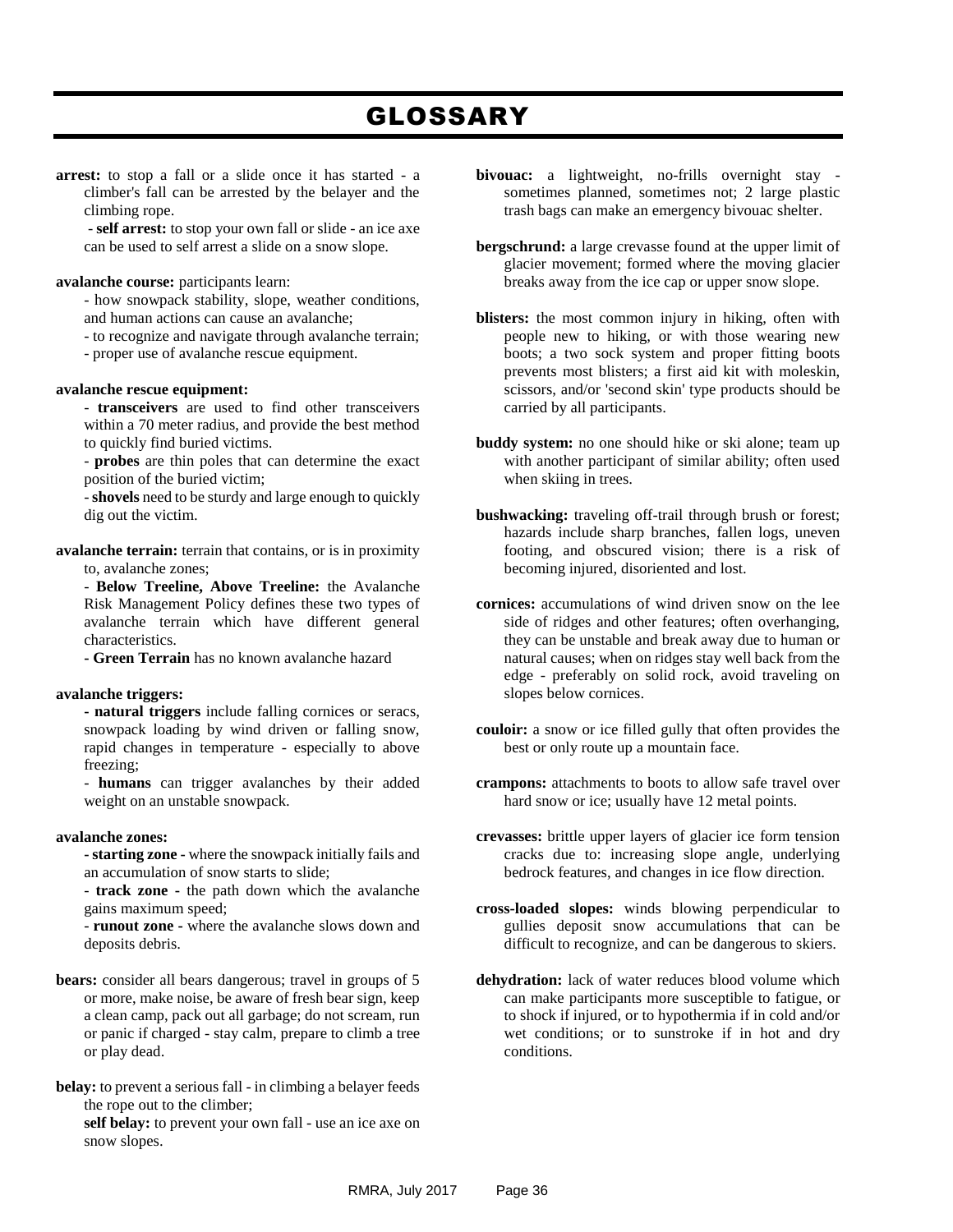#### **etiquette on the trail:**

**-** don't follow too closely to the person in front - leave 4 or 5 paces between you;

- don't fall too far back and make others wait for you;

- step off the trail to adjust a pack, tie a shoe lace, or take a picture;

- step aside for skiers coming down the trail;

- give the last person time to catch up at rest stops, and time for them to rest as well;

- be cheerful and dependable - someone you would like to hike or ski with.

- **facets:** under certain conditions snow crystals grow facets (or plates) from water vapor rising in the snowpack; faceted snow, or sugar snow, has very little cohesion, and can make a snowpack unstable.
- **frostnip:** cold temperatures and wind can freeze exposed skin; affected skin can be pale colored and numb; rewarm with your hand, do not rub; protect skin with clothing and/or turn back.
- **frostbite:** skin and underlying flesh freezes from cold temperatures and lack of blood circulation; body extremities such as feet, hands, and exposed facial features (ears, nose, chin) are most susceptible; affected areas look pasty, are hard to touch, and lack feeling while frozen; get to a hospital immediately, try not to use or to thaw the affected part.
- **hoar layer:** a weak snow layer that can make a snowpack unstable.

- **depth hoar:** sugar snow (facets) that forms in thin snowpacks during cold temperatures.

- **surface hoar:** feathery 'dew' crystals on the snow surface that can be fun to ski on but which can form a dangerous weak layer when buried.

- **giardia lamblia:** a waterborne protozoan that causes giardiasis; symptoms include diarrhea, cramps, and vomiting after a 1 to 3 week incubation period; boiling, filtering or chemically treating water can be effective in prevention of contracting giardiasis.
- **glissading:** a fast, fun, and often the easiest way of descending a snow slope either by 'skiing' on your boots, or sliding on your backside; an ice axe is often used as a belay device to maintain control.
- **GPS:** Global Positioning System a system of satellites enable hand held devices to determine location to within tens of meters; useful in featureless terrain or in whiteout conditions; a reasonable backup to map and compass.
- **graupel:** or pellet snow; often associated with the passage of a cold front.

**hypothermia:** a victim's core body temperature drops due to heat loss exceeding heat production; prevent heat loss by removing wet clothes, getting out of the wind, and adding insulating layers;

**- mild hypothermia:** early signs are shivering, slurred speech, and confusion; victim can still produce sufficient heat, and should drink lots of water and eat energy rich food; abort the trip immediately.

- **severe hypothermia:** victim is in a stupor or is unconscious and cannot produce sufficient heat; victim should not be moved, but given external heat sources to stay alive - extremely difficult in the field.

**- prevention:** dress warmly, eat energy foods and drink lots of water often, avoid getting chilled at rest stops, and avoid becoming exhausted.

#### **'leave no trace':**

- stay within the bounds of the existing trail to protect trailside vegetation - usually walk single file

- stay on the trail even if it is muddy or rutted.
- save vegetation and prevent erosion by not cutting across trail switchbacks.
- select resilient areas instead of vegetation for rest breaks.
- look and photograph instead of picking or collecting

- choose talus or scree instead of fragile meadows for cross-country travel.

- spread out when it is necessary to cross a meadow to minimize damage to vegetation.
- if you need to mark your route, remove the markers on the way back.

- place tents on rock or soil if possible, not on vegetation; do not make trenches for water runoff

- use the 'cat hole' method for bathroom stops - dig a small hole into the active soil layer, replace vegetation. - pack out all garbage, do not bury it or toss it away; garbage is not only unsightly, it habituates animals, especially bears.

- **lee slopes:** slopes protected from wind; lee slopes accumulate snow by normal snowfall and by wind depositing snow as it slows down; formation of wind slabs on lee slopes presents a dangerous hazard for skiers - many avalanches accidents happen on lee slopes.
- **lichen:** a composite plant made up of a fungus and an algae, usually black, but can be gray or orange, that grows slowly on boulders; these are the oldest plants in the mountains - some dating back 11,000 years; lichen covered boulders can be extremely slippery when wet.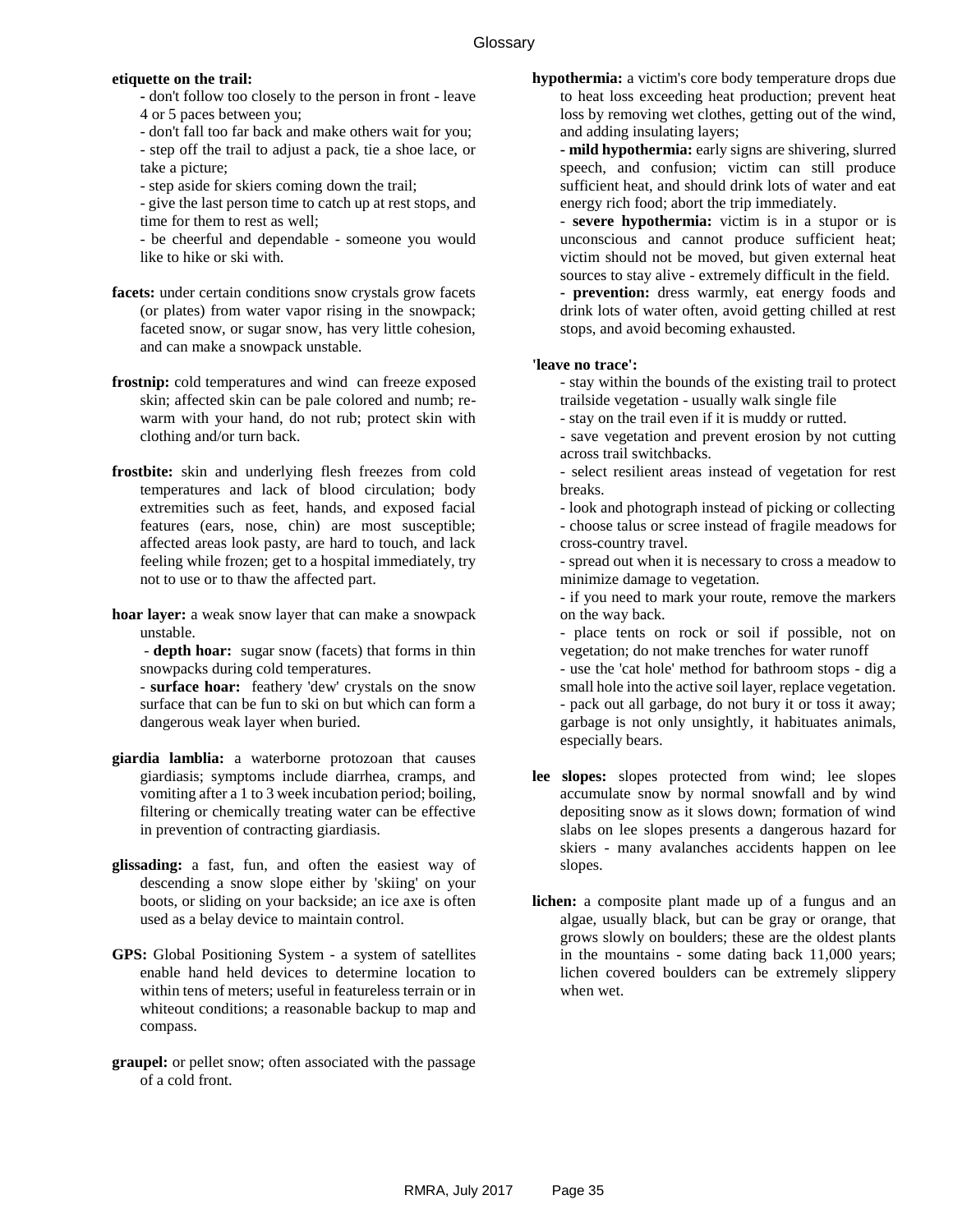**lightning:** if a thunderstorm approaches:

- get off exposed alpine ridges and summits - get as far down the mountain as you can

- do not stand under a lone tall tree (or small clump of trees), or at the edge of a taller forest.

- get off any body of water (lakes), do not stand on damp ground (swampy areas, ditches)

- do not stand in shallow caves, or rock scoops in cliffs
- do not stay in wooden shelters or tents
- get into forest of uniform height, or into a vehicle
- if you are caught in a storm:
- discard large metal objects,
- sit on your dry pack if it is > 4" thick, or

- squat or kneel on ground, cover ears with hands.

**moguls:** large mounds created by skiers turning, usually on steeper downhill resort ski runs

- **objective hazards:** natural processes and conditions that exist whether or not humans are involved: storms, lightning, natural avalanches and rockfall, crevasses, cliffs, etc.
- pace: the speed of travel; an adequate pace makes good time but does not burn out slower participants.
- **permits:** National Parks require permits unless traveling non-stop through them. Wilderness Passes are required to stay overnight in backcountry camp grounds or huts.
- **prusik:** a knot used by climbers to attach themselves to a rope using a cord (usually 5 to 7 mm thick).
- **quinzhee:** a snow shelter that can be made by shoveling snow into a large mound, letting it settle, and then hollowing it out; "quinzhee" is an Athapaskan word for snow shelter that was popular in the taiga regions of the north.
- <span id="page-37-0"></span>**sastrugi:** wind scours dry snow into hard, wavelike patterns that can make skiing difficult.
- **scree:** loose small rocks and coarse sand that form fans below cliffs and gullies, larger rock scree is usually easier to ascend, smaller rock scree is often easier and fun to descend.
- **seracs:** large ice blocks formed by glaciers tumbling down steep gradients; their unpredictable falling can start snow and/or ice avalanches.
- **shock:** vital organs lack oxygen due to: breathing problems, bleeding, burns, head or spine injuries, heart attack, allergies, strong emotions; shock is present with injury and illness, and can lead to death; always treat for shock.
- **subjective hazards:** human processes and conditions that can lead to accidents: ignorance, improper training, poor judgment, inadequate equipment, poor conditioning; overconfidence, false pride, apprehension, or fear.
- **suncups:** cup-like features formed on sunny snow slopes in low humidity climates - can make skiing difficult.
- **talus:** similar to scree, but consisting of larger rocks and boulders that can be stepped on individually; lichen covered talus indicates a stable slope.
- **ticks:** small spider-like insects that may carry Rocky Mountain Spotted Fever or Lyme disease; occur most frequently in May and June in areas visited by ungulates (sheep, etc.); check hair and clothing often for ticks, especially if bushwacking or walking and sitting in grassy clearings.
- **traction devices**: equipment that may be worn on boots to provide grip on ice, e.g. microspikes or icers.
- **treeline:** the upper limit of the dense forest; the snowpack above treeline is affected by wind, and can be more variable and unpredictable than the snowpack below treeline.
- **UIAA:** Union Internationale des Associations d'Alpinisme; an International organization that set standards for alpine mountaineering.
- **vertigo:** a sensation of dizziness or imbalance that may render a participant helpless when exposed to heights.
- **wind slab:** wind blown snow can accumulate in hard cohesive slab layers that can be several feet thick and extend over large areas; when a slab is triggered, cracks can propagate rapidly causing the whole slab to avalanche; slabs are dangerous for skiers in that they may be less stable than the surrounding snowpack yet difficult to recognize.
- **zdarsky tent:** a lightweight emergency shelter that can accommodate 3 people sitting down.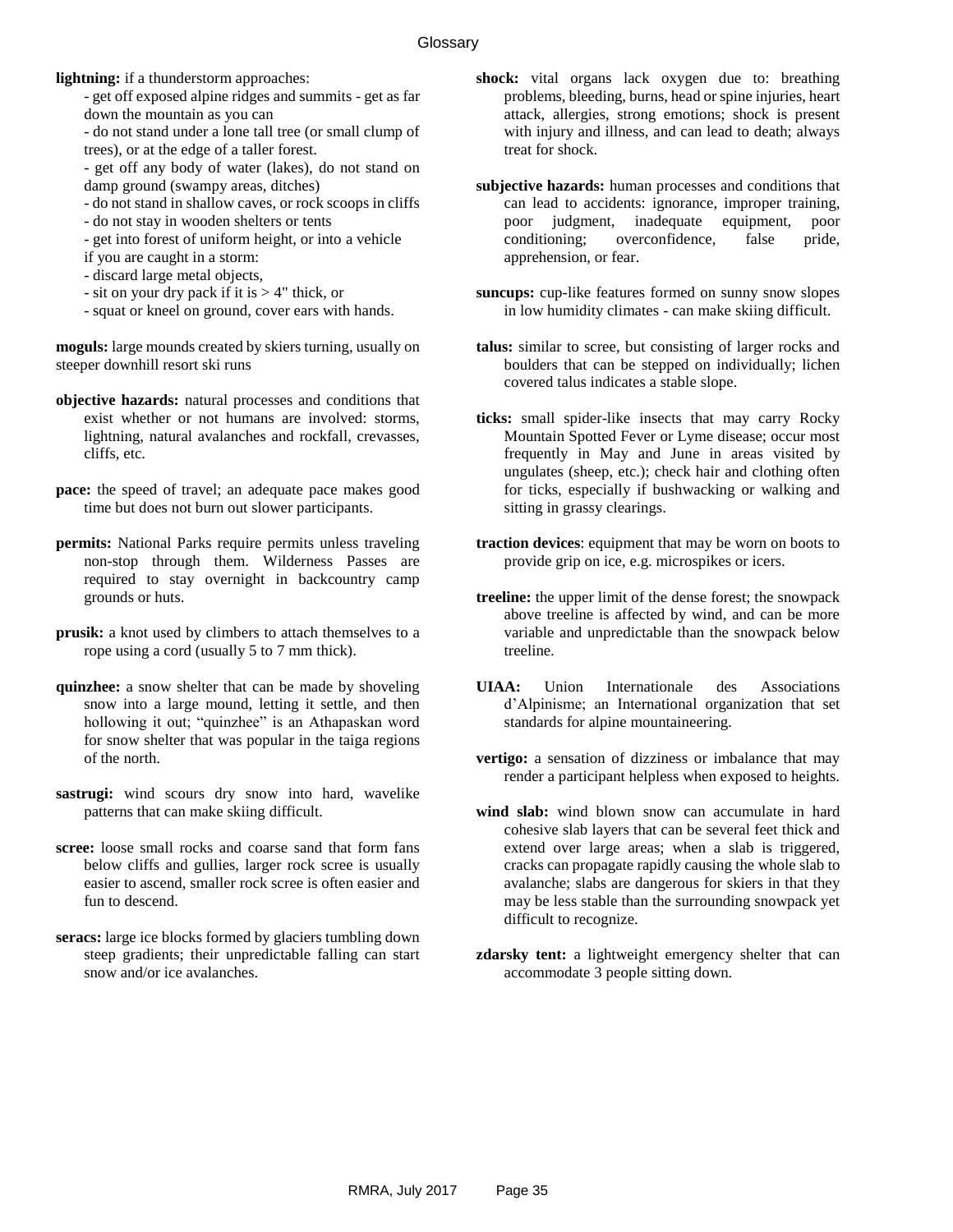# Information Sources

As part of a club initiative to keep members informed of key risk management issues and club policies, the RMRA maintains the following:

### **Outdoor Activities Guide:**

This Guide contains information that is referenced by, and forms part of, the RMRA Release of Liability, Waiver of All Possible Claims and Assumption of Risk form. Topics covered include:

- Description of Activities
- Associated Risks and Hazards
- RMRA Risk Management Policies and Guidelines
- Trip Participants' Responsibilities
- Trip Coordinator's Responsibilities
- RMRA Trip Rating System

This Guide also has the terms of membership that is referenced by, and forms part of, the RMRA Member's Agreement.

*This Outdoor Activities Guide must be read and understood as an integral component of the Membership Application Process. Anyone who is unclear about this material should consult with a member of the Executive.*

### **Trips List:**

This on-line list has summer trips (hiking, scrambling, mountaineering) and winter trips (track-set skiing, backcountry skiing, ski mountaineering, snowshoeing) that have been assigned ratings by club Coordinators.

### **General Information Guide:**

This Guide has general information on the club (history, committee structure, bylaws) and articles on outdoor topics.

#### **Website**

The RMRA maintains a website at [www.ramblers.ab.ca.](http://www.ramblers.ab.ca/) The public area of the site has online copies of these guides in addition to membership application forms, reports on recent trips and other general information. The members' area of the site has information on upcoming trips, social events, meetings, courses, programs and online copies of current and historical newsletters. Members are given passwords to gain access to the members' area.

#### **The Association**

The Rocky Mountain Ramblers Association, the "RMRA", is a not-for-profit organization registered under the Societies Act of Alberta. It is a member of the Alberta Hiking Association (AHA). The RMRA may be contacted by mail or email:

Rocky Mountain Ramblers Association PO Box 75044 Cambrian Calgary, Alberta T2K 6J8

Email: See website for current address.